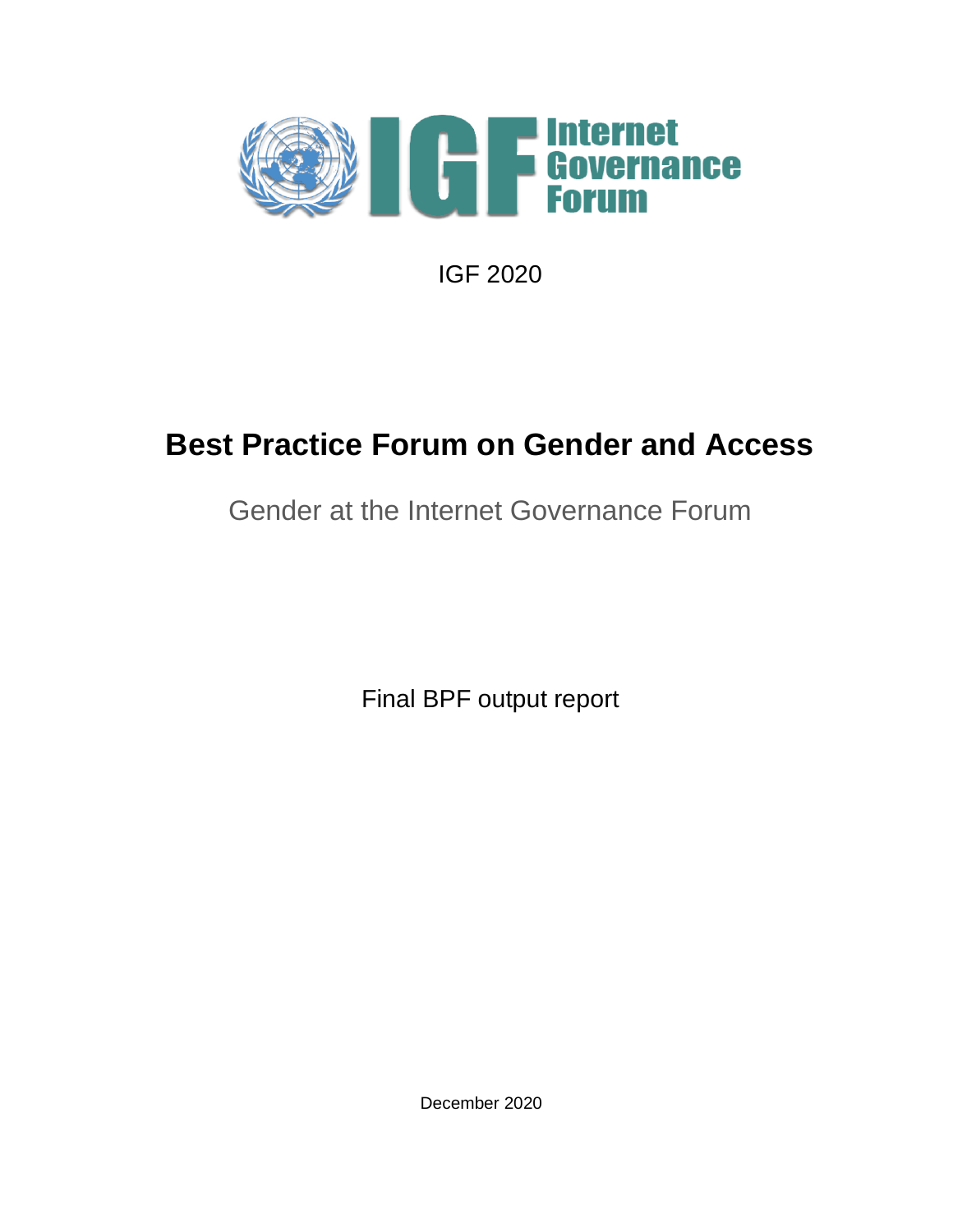#### Disclaimer:

The views and opinions expressed herein do not necessarily reflect those of the United Nations Secretariat. The designations and terminology employed may not conform to United Nations practice and do not imply the expression of any opinion whatsoever on the part of the Organization.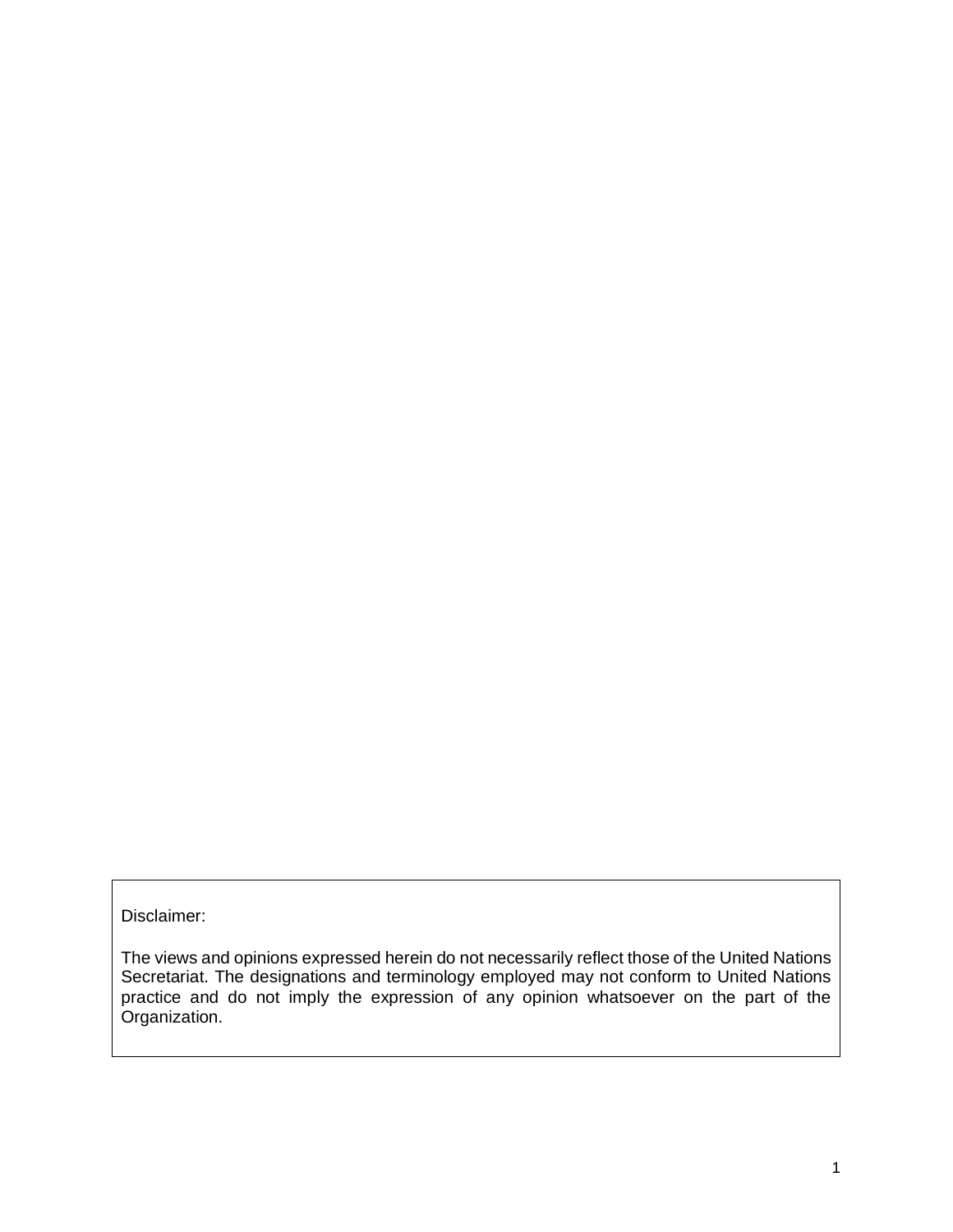## **Table of contents**

| 1. Whether and how the BPF thematic issues have been brought up at the IGF between |  |
|------------------------------------------------------------------------------------|--|
|                                                                                    |  |
|                                                                                    |  |
|                                                                                    |  |
| a)                                                                                 |  |
| How violence, harm, pleasure and/or consent featured at IGF 2016 16<br>b)          |  |
|                                                                                    |  |
| a)                                                                                 |  |
| How violence, harm, pleasure and/or consent featured at IGF 201720<br>b)           |  |
|                                                                                    |  |
| a)                                                                                 |  |
| How violence, harm, pleasure and/or consent featured at IGF 201824<br>b)           |  |
|                                                                                    |  |
| a)                                                                                 |  |
| How violence, harm, pleasure and/or consent featured at IGF 201926<br>b)           |  |
|                                                                                    |  |
|                                                                                    |  |
|                                                                                    |  |
|                                                                                    |  |
| 1.3.1. General perceptions on whether and how the IGF has discussed issues related |  |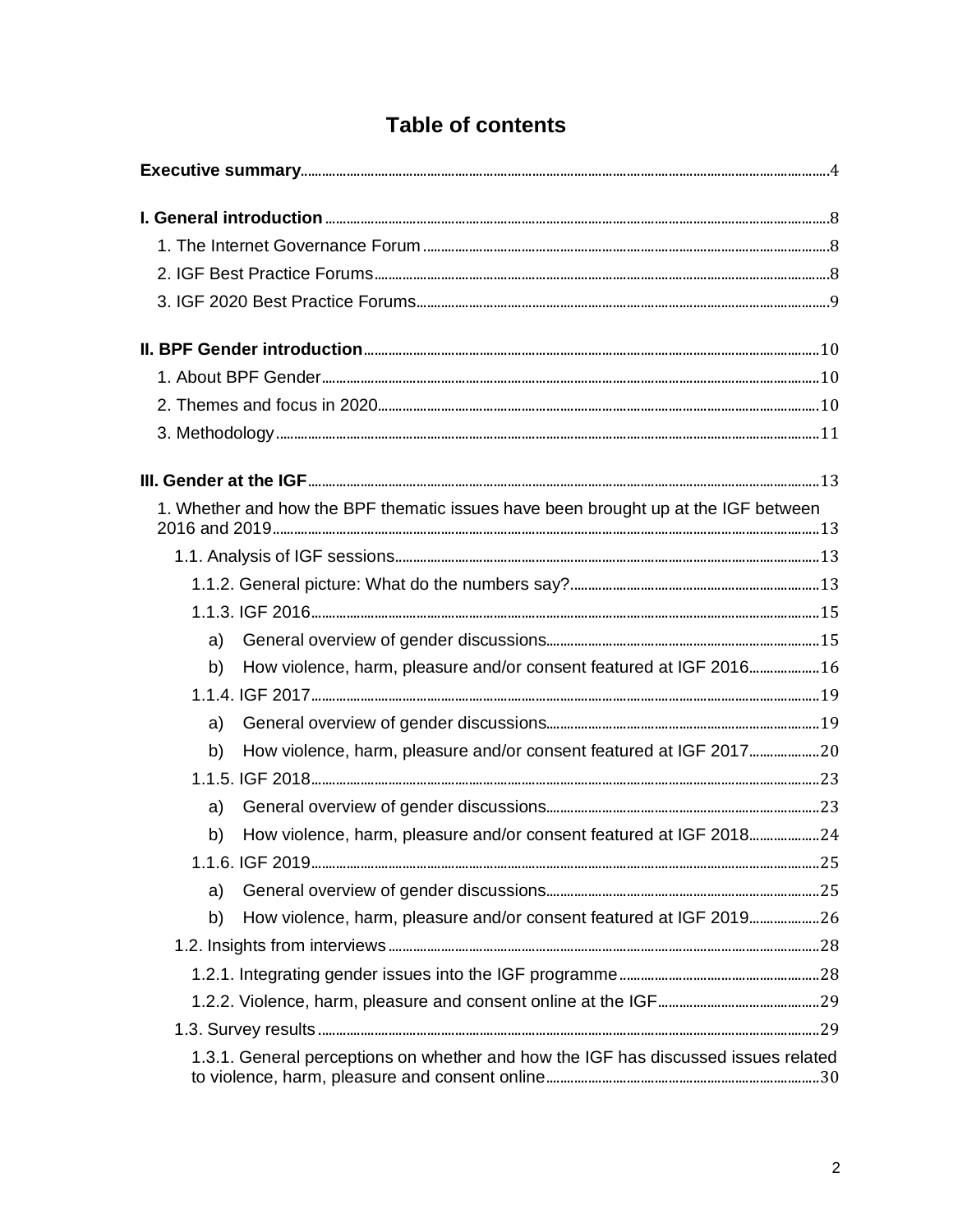| 1.3.2. Hosting or attending an IGF session focused on issues related to violence,       |  |
|-----------------------------------------------------------------------------------------|--|
|                                                                                         |  |
| 2.1. Analysis of IGF sessions that discussed violence, harm, pleasure and/or consent 32 |  |
|                                                                                         |  |
|                                                                                         |  |
|                                                                                         |  |
|                                                                                         |  |
|                                                                                         |  |
|                                                                                         |  |
|                                                                                         |  |
|                                                                                         |  |
|                                                                                         |  |
|                                                                                         |  |
|                                                                                         |  |
|                                                                                         |  |
|                                                                                         |  |
|                                                                                         |  |
|                                                                                         |  |
|                                                                                         |  |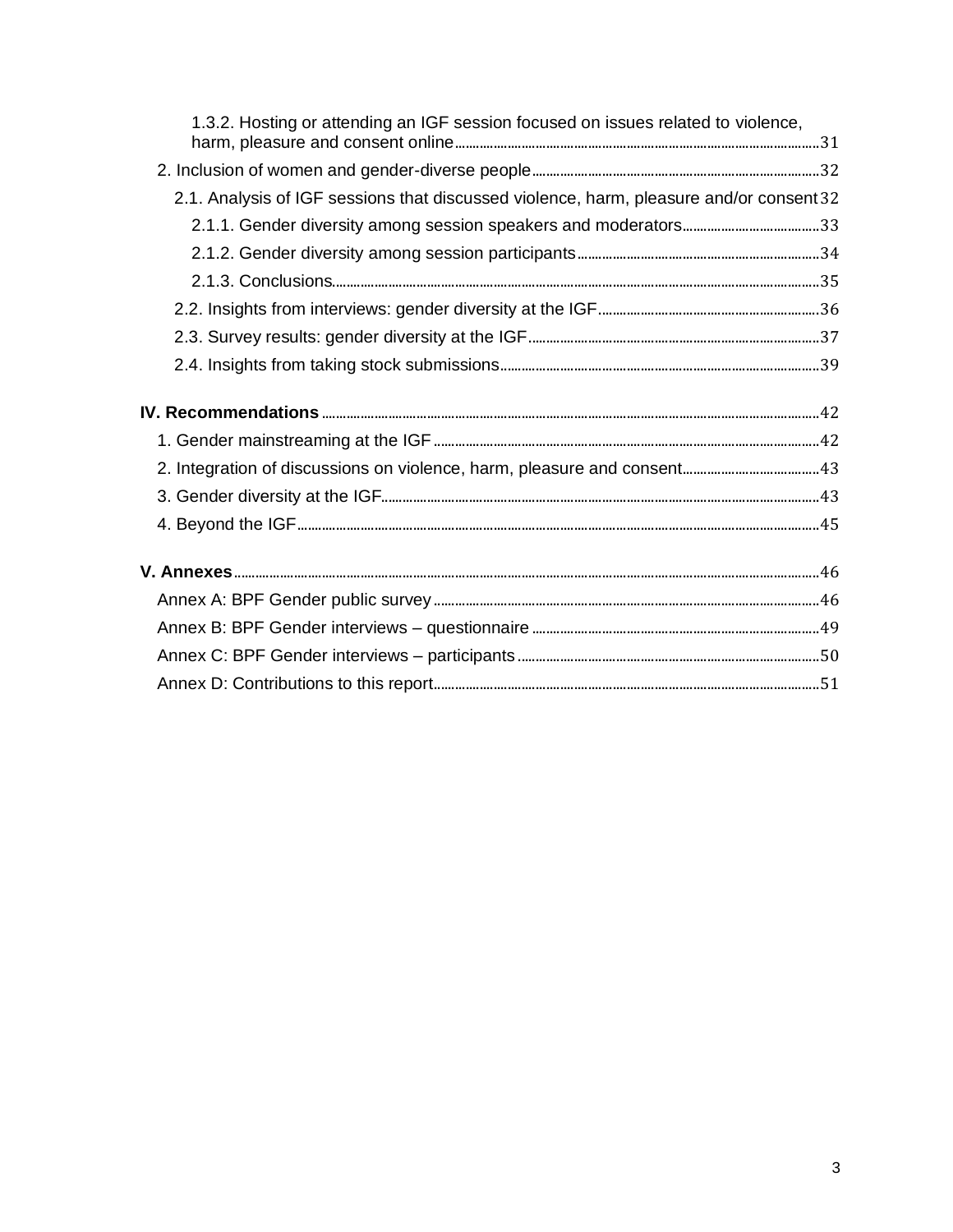# <span id="page-4-0"></span>**Executive summary**

#### **1. Introduction**

Established in 2015 in the framework of the Internet Governance Forum (IGF), the Best Practice Forum on Gender and Access (in short, BPF Gender) has focused on different aspects of women's meaningful access to the Internet, from online abuse and gender-based violence to opportunities and challenges that women face to get the necessary skills to benefit from the future of work.

In 2020, the BPF Gender zoomed in on issues related to violence, harm, pleasure and consent online, from a gender-diversity perspective. It has also chosen to focus on the IGF itself, to look at:

- ❖ Whether and how the BPF thematic issues have been brought up at the IGF between 2016 and 2019.
- ❖ Whether and how the IGF has fostered the participation of women and gender-diverse people in its activities in general, and in discussions focused on the thematic issues.

In its work, the BPF carried out an analysis of sessions held at the IGF between 2016 and 2019 (session descriptions, reports and transcripts) and of input collected through IGF tacking stock processes. It also conducted a public survey and ran interviews with members of the IGF community, the IGF Secretariat and the Chair of the Multistakeholder Advisory Group (MAG).

#### **2. Whether and how the BPF thematic issues have been brought up at the IGF between 2016 and 2019**

The BPF looked at session descriptions, reports, transcripts, and gender report cards between IGF 2016 and IGF 2019, to understand whether and how the BPF thematic issues (violence, harm, pleasure and consent online) have been included into IGF discussions. The analysis includes main sessions, workshops, open forums, BPFs, dynamic coalitions, sessions organised by national and regional IGF initiatives, and flash sessions.

Looking at the general picture between 2016 and 2019, the percentage of IGF sessions focused exclusively on gender issues has been relatively low (between 3% and 7%). But there is one positive trend showing that an increasing number of IGF sessions integrate gender-related issues when discussing other Internet policy topics (from 19% in 2016 to 41% in 2019). Zooming in, the percentage of sessions dedicated to issues of violence, harm, pleasure or consent has been relatively constant across the years, oscillating between 2% and 6%. One general observation is that gender issues tend to be discussed mostly in relation to access and inclusion (e.g. bridging digital divides, promoting digital skills among women and girls, empowering women entrepreneurs in ICT skills).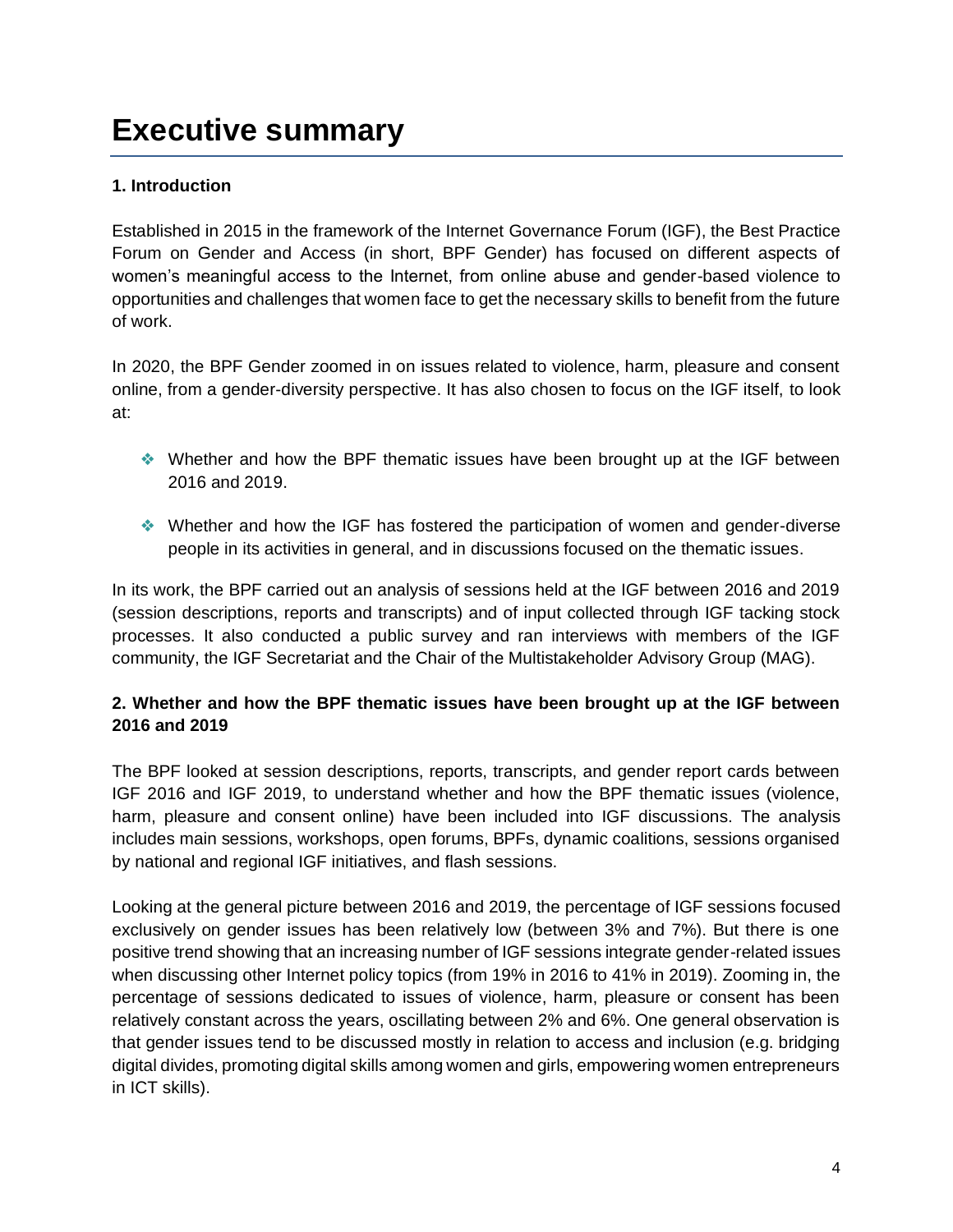One main conclusion from this analysis is that, while the IGF has featured some discussions on gender-based violence and harm, this has not so much been the case when it comes to pleasure and consent. It seems there is a tendency to focus more on problems and negative issues and not emphasise what still needs to be done to promote the Internet as a space for self-expression and pleasure (with consent as a guiding principle).

Going beyond numbers, the BPF has also provided a summary of how issues related to violence, harm, pleasure and/or consent online were discussed at the IGF during the analysed years. The summary shows that discussions on consent, self-expression and pleasure were mostly related to the following topics: challenges and solutions to protect freedom of expression online (including sexual expression); the need for policies to distinguish between the consensual and nonconsensual production and distribution of private content online; the use of consent as a tool to empower users; issues of doxxing and sextortion towards vulnerable groups; the connections between gender, sexuality and data; and concerns related to the criminalisation of certain behaviour in some societies (for instance, expressing one's sexuality).

Discussions on violence and harm covered a broader range of issues: the offline-online continuum in gender-based violence; how violence and harm affect the participation of women and genderdiverse people in the digital space; the need to create safer online environments for women, girls and gender-diverse people; the spread of gender-based violence in the context of certain professions (e.g. journalists, politicians); regulatory and self-regulatory measures to address online harassment, hate speech, bullying and other forms of gender-based violence; challenges in enforcing legal rules and ensuring access to justice; the need to balance safety and freedom of expression; and empowering women and gender-diverse people to deal with and fight online violence.

The survey and interviews conducted by the BPF offered additional insights regarding the integration of gender issues into the IGF programme. While the IGF is now generally open to discussing gender issues, improvements are always welcome. It is also important to break the silos in which gender discussions tend to happen and adopt a more intersectional approach. The fact that the IGF has less discussions on pleasure and consent should also be seen as part of a broader policy issue of how to create more positive content around sexuality and self-expression without dismissing the focus on violence and harm.

#### **3. Inclusion of women and gender-diverse people**

The BPF has also looked at the inclusion of women and gender-diverse people at the IGF. As a general observation resulting from the BPF analysis and the survey and interviews conducted, it was noted that the IGF has made good progress over the years in fostering better gender diversity. Here, too, improvements are welcome, in particular with regard to moving from simply ticking the gender diversity box to having more meaningful participation.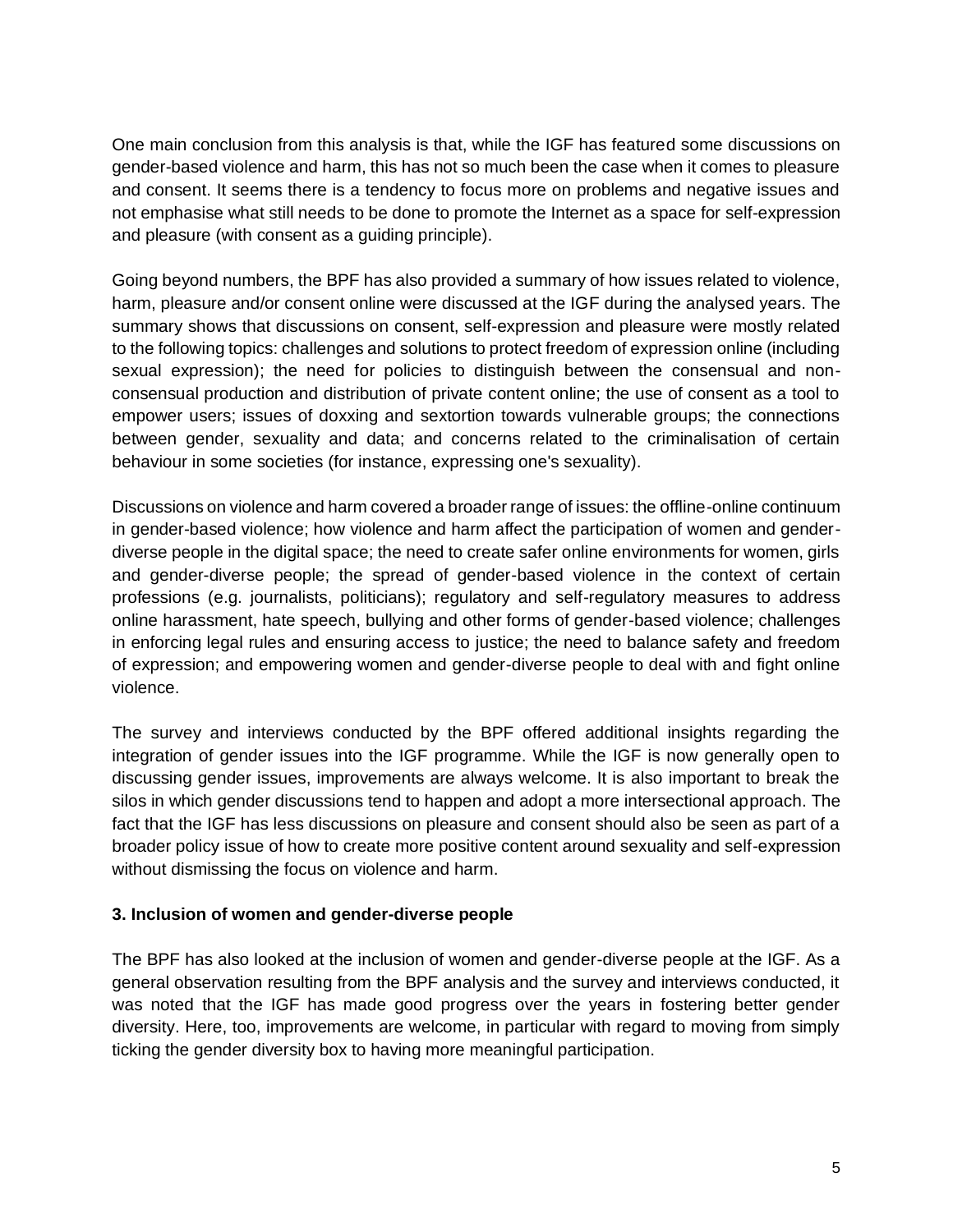IGF discussions on violence, harm, pleasure and/or consent do exceptionally well in terms of gender diversity among speakers, moderators and participants. This, however, is only valid in terms of women–men diversity. The inclusion of gender-diverse people could not be measured. There is no mechanism in place to measure the inclusion and participation of gender non-binary people; more disaggregated data is needed in order to be able to fully assess the degree of gender diversity across the overall IGF and within sessions.

#### **4. Recommendations**

Throughout its work, the BPF has collected and developed a series of recommendations on how the IGF can foster greater gender diversity and how the discussions on gender-related issues in general could be more mainstreamed. Below is an extract from the overall set of recommendations which can be found in the report's dedicated section.

#### **Gender mainstreaming at the IGF**

- ❖ Continue to encourage the integration of gender-related issues within discussions on other Internet and digital policy issues.
- ❖ The MAG to consider including a question in IGF workshop proposal forms asking session organisers to indicate whether and how they plan to approach the proposed topics from a gender diversity perspective.
- ❖ While discussions dedicated only to gender issues should still happen, it is important to ensure that they are not only attracting the communities they are referring to.
- ❖ The inclusion of gender into the debates is a two-way responsibility: it has to be encouraged from the top (by the MAG, the IGF Secretariat, etc.), but the community should also be more proactive in requesting more gender-related discussions or more gender mainstreaming, as needed.

#### **Integration of discussions on violence, harm, pleasure and consent**

- ❖ Encourage more discussions on empowerment, self-expression, pleasure and consent, as women's and gender-diverse people's experiences online are not and should not be limited to harm and violence issues.
- ❖ The IGF has an opportunity to become the main space that fosters discussions on how to empower and uplift women and gender-diverse people in the online space, and this opportunity should not be missed.
- ❖ Make sure that discussions on these issues do not happen "inside bubbles", but that they reach and include the wider IGF community.

#### **Gender diversity at the IGF**

❖ More disaggregated data is needed in order to be able to fully assess the degree of gender diversity across the overall IGF.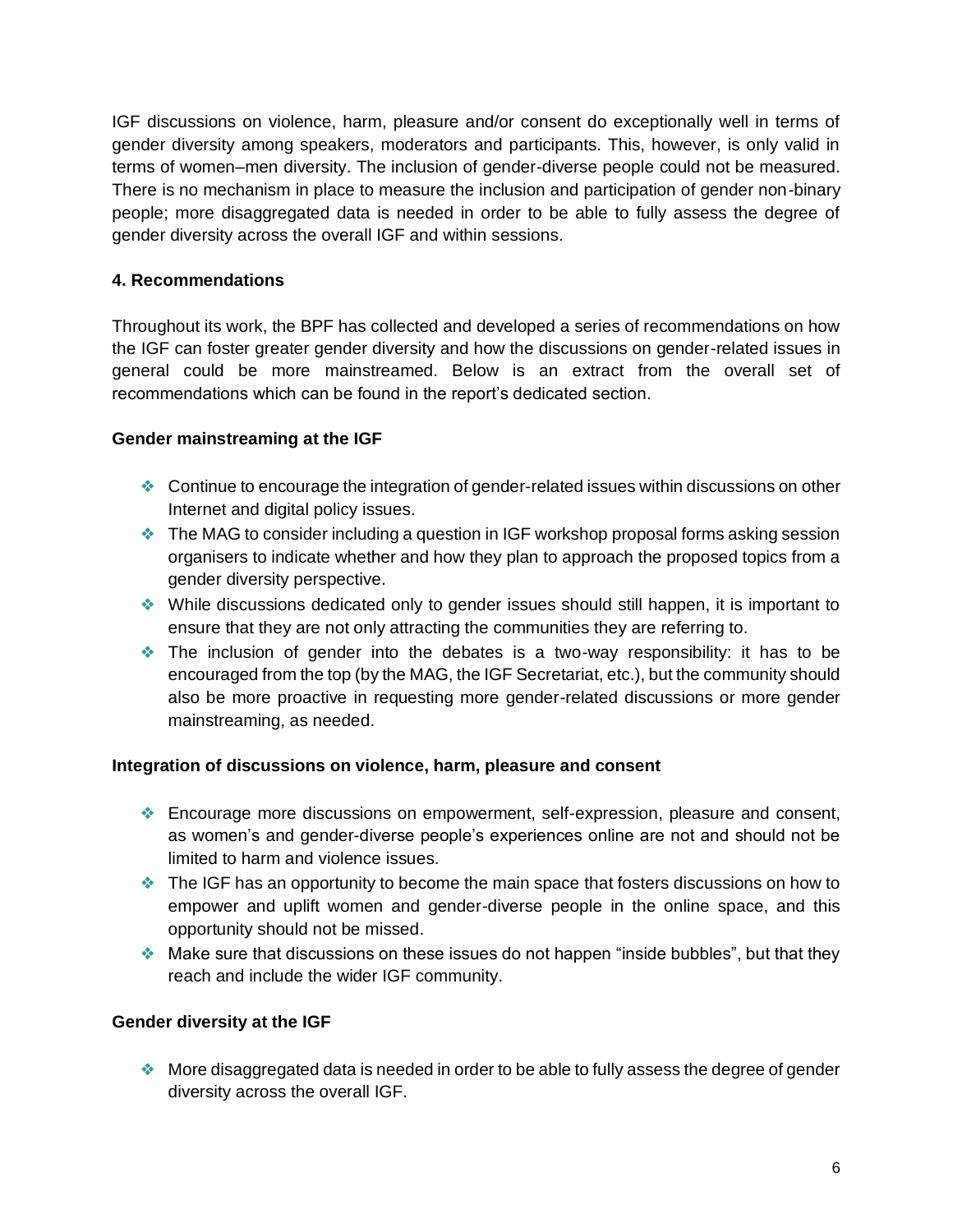- ❖ The MAG and the IGF Secretariat should consider developing a mechanism to measure the inclusion and participation of gender non-binary people. Gender-diverse people should be included in a conversation on whether and how such a mechanism could be built.
- ❖ The gender diversity principle should apply across all sessions, including those focused on gender issues. Avoid echo chambers.
- ❖ Having women and gender-diverse people in sessions should not be the end goal. Their participation should not be tokenised.
- ❖ Inclusion must go beyond participation in one session. Encourage women and genderdiverse people to engage with other work.
- ❖ Go beyond capacity building to also develop confidence building for those working on gender issues at IGF.
- ❖ Work more closely with other organisations which are active on gender issues. Create linkages with local and regional communities.
- ❖ When discussing approaches for fostering more gender diversity at the IGF, the MAG and the Secretariat should seek input from the targeted community directly.
- ❖ Use the list of resource persons to help session organisers have more gender diversity in sessions. Consider including specific tags allowing experts who are women and genderdiverse people to identify themselves as such if they wish to.
- ❖ Consider allocating more funds to encourage the participation of less represented gender communities.
- ❖ When appointing MAG members, the UN Secretary-General should also look at whether there are candidates who have expertise on gender issues. Simply having women on the MAG does not necessarily mean that expertise on gender issues is present.

#### **Further work that could be taken up by the IGF**

- ❖ Mapping policy processes and spaces that discuss issues of violence, harm, pleasure and consent in the digital space, from a gender-diversity perspective.
- ❖ Mapping policy processes and space that discuss issues of violence, harm, pleasure and consent from a gender-diversity perspective, but not necessarily in an Internet/digital context.
- ❖ Fostering linkages between these processes, by inviting them to contribute to IGF discussions and activities focused on the thematic issues.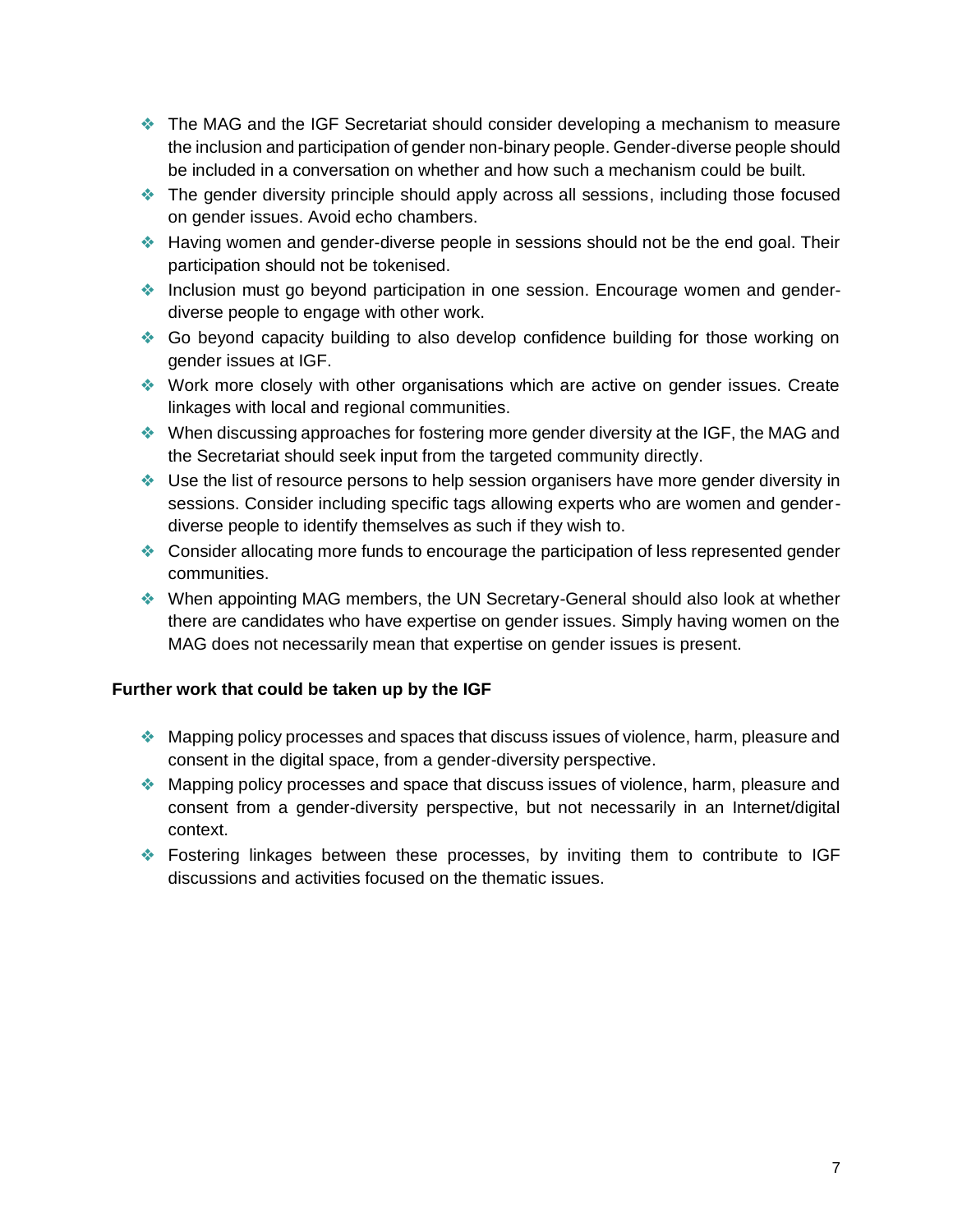# <span id="page-8-0"></span>**I. General introduction**

## <span id="page-8-1"></span>1. The Internet Governance Forum

The *Internet Governance Forum (IGF)* is a global forum, convened by the United Nations Secretary-General<sup>1</sup>, where governments, civil society, the Internet technical community, academia, the private sector, and independent experts discuss Internet governance and policy issues.<sup>2</sup>

IGF 2020, the fifteenth annual meeting of the IGF and the first virtual IGF meeting due to the COVID-19 pandemic, was hosted by the United Nations Department of Economic and Social Affairs (UN DESA) in November 2020 under the overarching theme "Internet for human resilience and solidarity".

## <span id="page-8-2"></span>2. IGF Best Practice Forums

The IGF *Best Practice Forums (BPFs) <sup>3</sup>* provide a platform for experts and stakeholders to exchange experiences in addressing Internet policy issues, discuss and identify emerging and existing good practices.<sup>4</sup> BPFs are expected to be open, bottom-up and collective processes, and their outputs to be community-driven.

BPFs prepare their work in a series of intersessional discussions that culminate in a BPF session at the annual IGF meeting and a report published as part of the IGF outputs.

The objective is to collect from community experience, not to develop new policies or practices. BPF outputs intend to contribute to an understanding of global good practice, and to serve as a resource to inform policy discussions, standards development, business decisions, as well as public understanding, awareness, and discourse.

[https://www.intgovforum.org/multilingual/index.php?q=filedepot\\_download/4586/588](https://www.intgovforum.org/multilingual/index.php?q=filedepot_download/4586/588)

<sup>&</sup>lt;sup>1</sup> The [resolution adopted by the UN General Assembly on 16 December 2015 \(70/125\),](https://unctad.org/en/PublicationsLibrary/ares70d125_en.pdf) "Outcome document of the high-level meeting of the General Assembly on the overall review of the implementation of the outcomes of the World Summit on the Information Society", extended the mandate of the IGF as set out in paragraphs 72 to 78 of the Tunis Agenda.

<sup>&</sup>lt;sup>2</sup> IGF website: http://www.intgovforum.org. The IGF is one of the key outcomes of the World Summit for the Information Society (WSIS).

<sup>&</sup>lt;sup>3</sup> BPFs were re-introduced in 2014 as part of the intersessional programme to complement the work of the IGF community and develop more tangible outputs to "enhance the impact of the IGF on global Internet". This intersessional programme was designed in accordance with the recommendations of a 2012 report by the Commission on Science and Technology for Development's (CSTD's) Working Group on IGF Improvements.

<sup>4</sup> BPF outputs and activities are archived on the IGF webpage: [https://www.intgovforum.org/multilingual/content/bpfs](https://www.intgovforum.org/multilingual/content/bpfs-outputs)[outputs](https://www.intgovforum.org/multilingual/content/bpfs-outputs)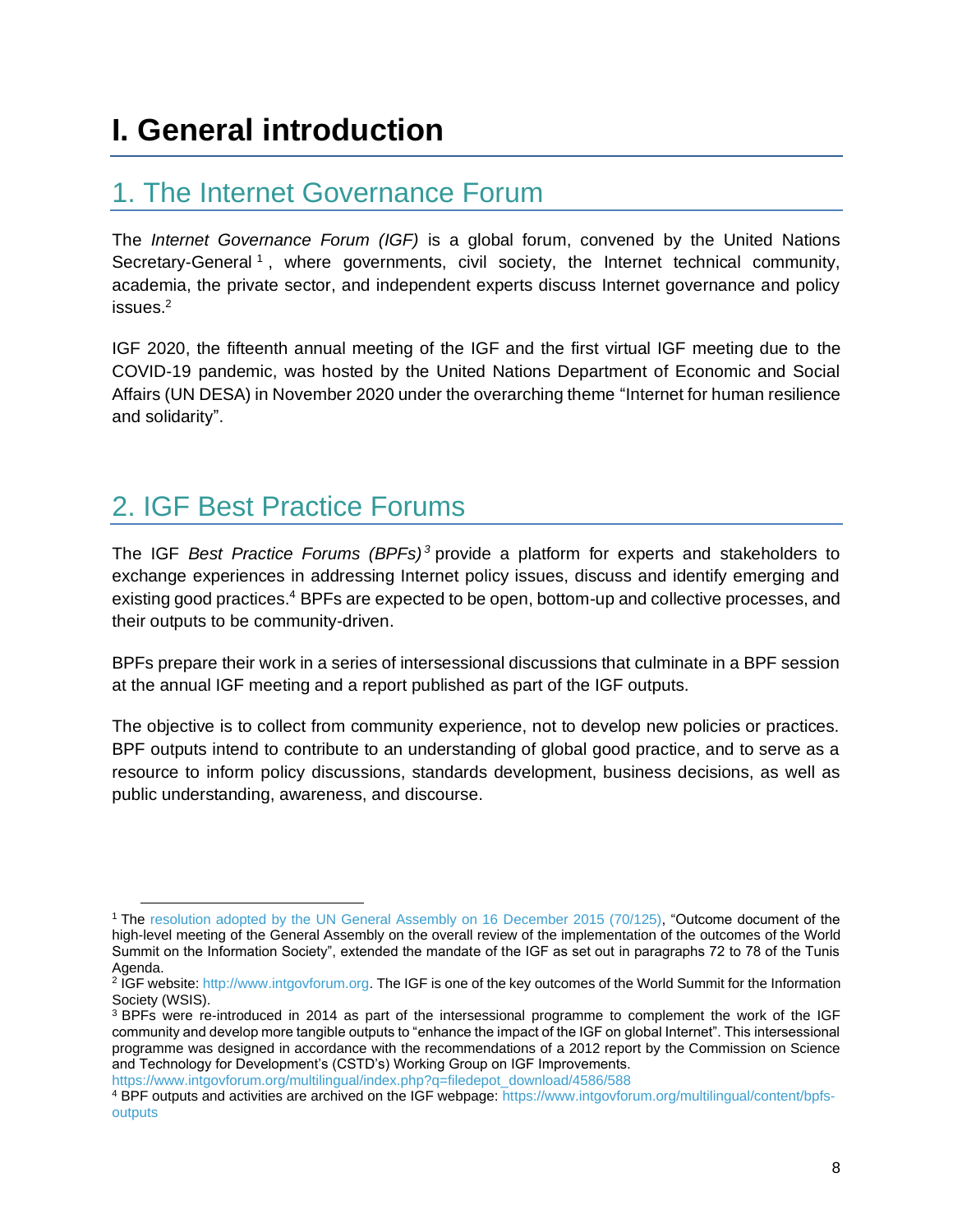## <span id="page-9-0"></span>3. IGF 2020 Best Practice Forums

BPFs are organised under the supervision of the *IGF Multistakeholder Advisory Group (MAG)*, which selects the topics for the BPFs, and receive substantive IGF Secretariat support.

The MAG confirmed the following four topics for the 2020 BPF cycle:

- ❖ Data and new technologies in an Internet context
- ❖ Exploring best practices in relation to international cybersecurity agreements
- ❖ Gender impact on shaping Internet policy
- ❖ Protection, preservation and remuneration of creative work and collective wisdom from a local content perspective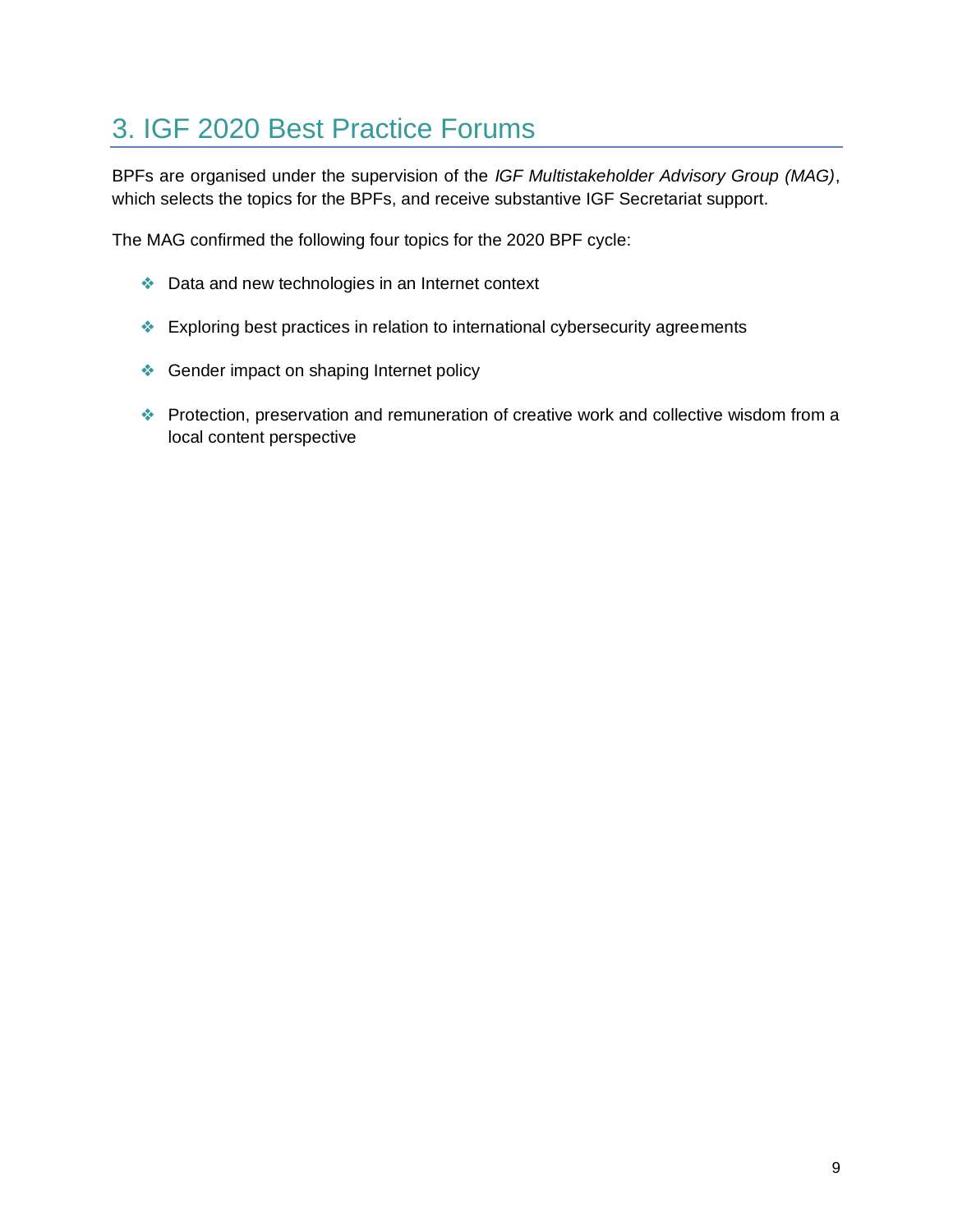## <span id="page-10-1"></span><span id="page-10-0"></span>1. About BPF Gender

Since its beginning in 2015, the BPF on Gender and Access (BPF Gender) has focused on different aspects of women's meaningful access to the Internet: online abuse and gender-based violence (2015); barriers for accessing the Internet (2016); identification of the needs and challenges of diverse women's groups with respect to Internet access (2017); the impact of supplementary models of connectivity on women's Internet access (2018) were the topics addressed by the community; and opportunities and challenges that women face to get the necessary skills to benefit from the future of work (2019).

During these years, the BPF Gender has worked in a bottom-up process that allowed it to collect, from diverse stakeholders, valuable data and anecdotal evidence of the challenges that formed the digital gender gap.

## <span id="page-10-2"></span>2. Themes and focus in 2020

In 2020, the BPF Gender has been stock-taking the progress made since its establishment. The initial plan was to assess a variety of Internet-related policy processes and spaces to determine whether or not the current Internet-related fora are gender-sensitive, and to which extent they protect, promote, and foster the participation of women and people of diverse gender and sexualities.<sup>5</sup> As such, the BPF has zoomed in on issues related to **violence, harm, pleasure and consent online**, considering the guidelines below.

1. Online violence presents specific challenges in gauging which data or images constitute violence. What is actionable violence and what is not is gauged by intent to harm, content, imminence of harm (credibility), extent of the harm and context.

2. In relation to violence online, consent is key to differentiating lawful from unlawful and harmful behaviour. Consent in an online context is often complicated by the exact act to which the consent, if any, relates. Because of this, defining consent is crucial in dealing with online violence and must be addressed in any relevant mechanisms.

3. Pleasure and consent online, as they relate to the [Feminist Principles of the Internet \(FPIs\):](https://feministinternet.org/en/principles)

❖ Defending the right to sexual expression as a freedom of expression issue of no less importance than political or religious expression.

<sup>&</sup>lt;sup>5</sup> "BPF Gender 2020 Work Plan", [https://www.intgovforum.org/multilingual/filedepot\\_download/5004/2070](https://www.intgovforum.org/multilingual/filedepot_download/5004/2070)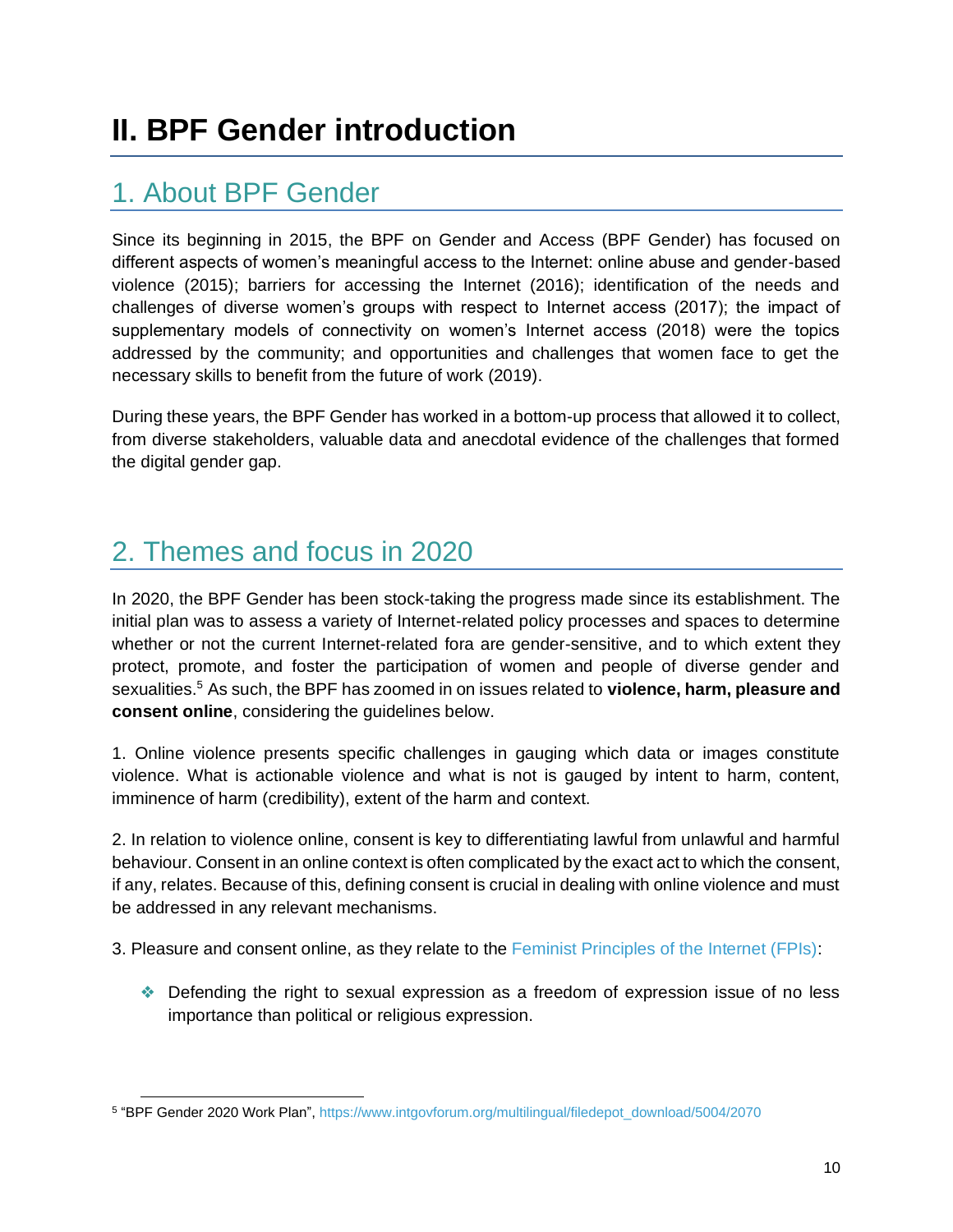- ❖ Objecting to the efforts of state and non-state actors to control, surveil, regulate and restrict feminist and queer expression on the Internet through technology, legislation or violence.
- ❖ Recognising this as part of the larger political project of moral policing, censorship, and hierarchisation of citizenship and rights.
- ❖ Recognising that the issue of pornography online has to do with agency, consent, power and labour.
- ❖ Rejecting simple causal linkages made between consumption of pornographic content and violence against women.
- ❖ Rejecting the use of the umbrella term "harmful content" to label expression on female and transgender sexuality.
- ❖ Reclaiming and creating alternative erotic content that resists the mainstream patriarchal gaze and locates women and queer persons' desires at the centre.

Throughout the work, the BPF has realised that, while various Internet-related policy processes and space may discuss the thematic issues (**violence, harm, pleasure and consent online**), this is usually done in the context or on the margins of other discussions, and there is no such process exclusively dedicated to looking at gender-related issues in an Internet context. At the same time, there are broader policy processes and spaces that look at least at some of the BPF thematic issues, but not necessarily from an Internet-related perspective. The BPF did not have sufficient capacity to conduct a mapping of such processes, and, instead, has focused on the Internet Governance Forum itself. As such, **the BPF looked at:**

- ❖ **Whether and how the BPF thematic issues have been brought up at the IGF between 2016 and 2019.**
- ❖ **Whether and how the IGF has fostered the participation of women and genderdiverse people in its activities in general, and in discussions focused on the thematic issues.**

The BPF has chosen to look back at the IGF starting with IGF 2016, when the new 10-year mandate of the forum started.

## <span id="page-11-0"></span>3. Methodology

This document reflects the work carried out by the BPF Gender in 2020. It builds on:

❖ An analysis of sessions held at the IGF between 2016 and 2019 (session descriptions, reports and transcripts)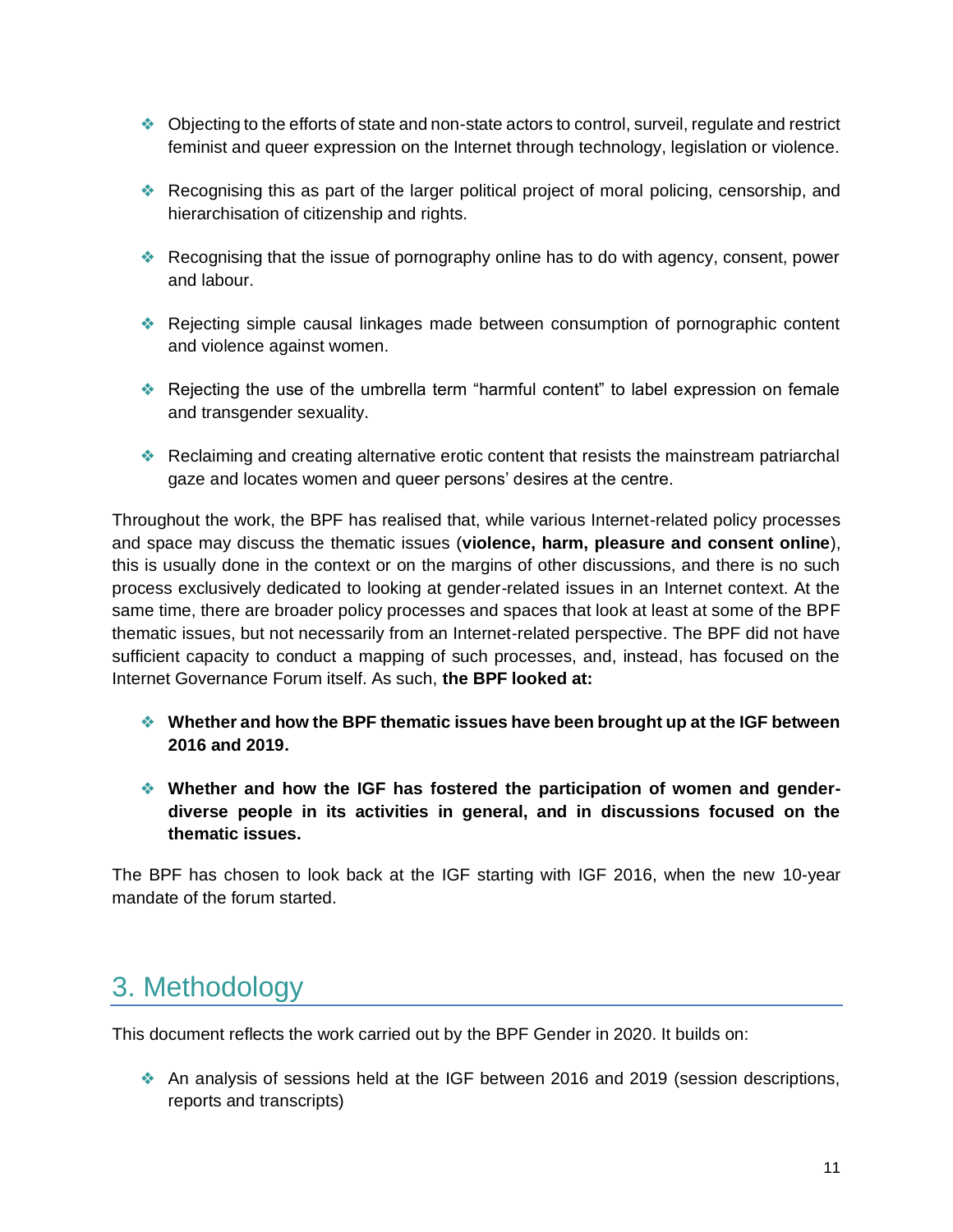- ❖ Responses to a public survey which resulted in 30 contributions
- ❖ Input collected through a series of interviews with members of the IGF community, the IGF Secretariat and the MAG Chair
- ❖ Insights collected from contributions submitted into the IGF taking stock processes
- $\bullet$  Discussions held at the BPF Gender session organised during IGF 2020 $^6$  (when the draft version of this report was presented)

<sup>6</sup> Details about the session are available at [https://www.intgovforum.org/multilingual/content/igf-2020-bpf-gender-and](https://www.intgovforum.org/multilingual/content/igf-2020-bpf-gender-and-access)[access.](https://www.intgovforum.org/multilingual/content/igf-2020-bpf-gender-and-access) The session recording can be accessed at <https://www.youtube.com/watch?v=BSYMlsjgygI>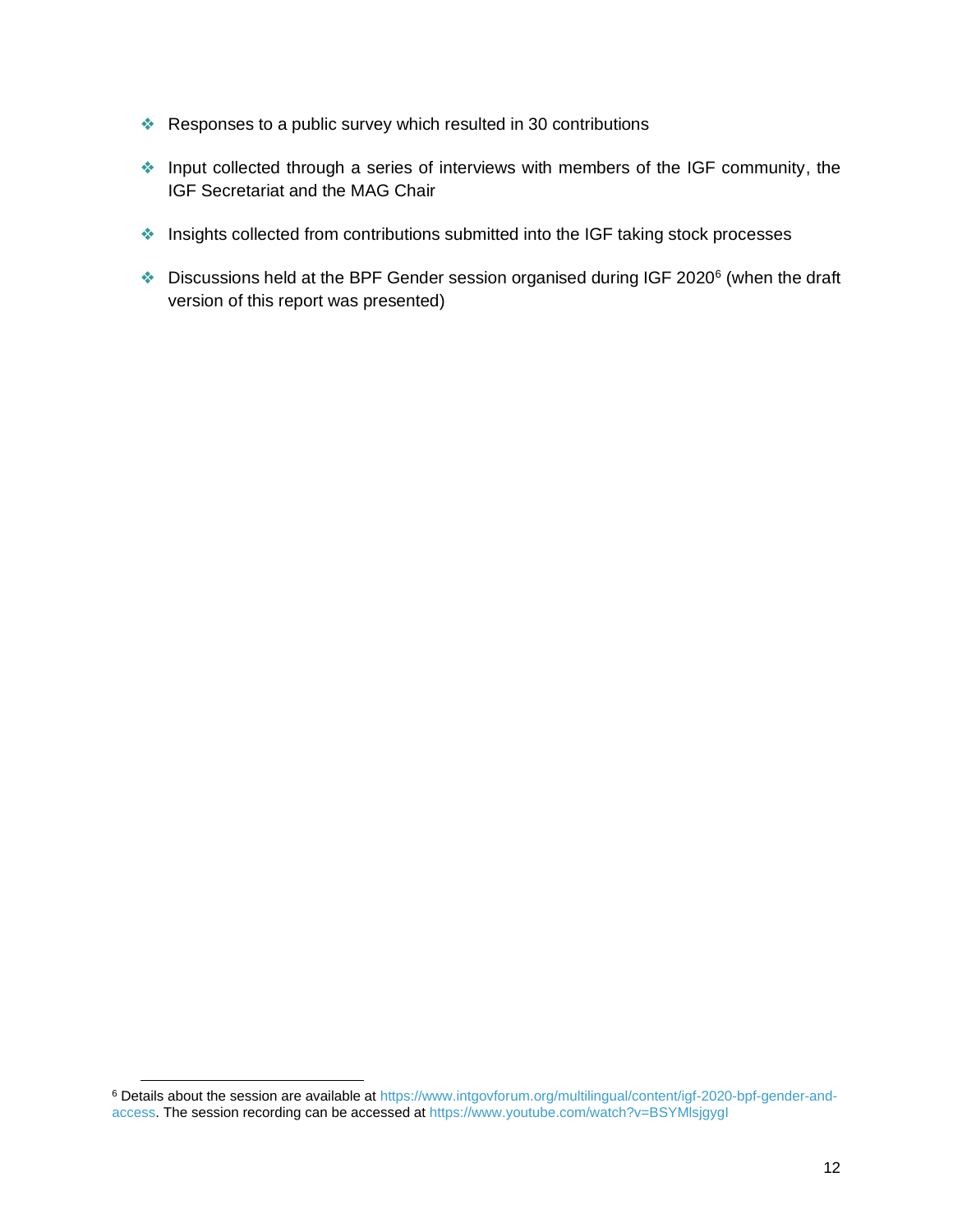# <span id="page-13-0"></span>**III. Gender at the IGF**

## <span id="page-13-1"></span>1. Whether and how the BPF thematic issues have been brought up at the IGF between 2016 and 2019

The BPF has looked at whether and how the 2020 thematic issues (violence, harm, pleasure and consent online) have been brought up at the IGF between 2016 and 2019. For this, we carried out an analysis of IGF sessions (session descriptions, reports and transcripts), ran a public survey, conducted a series of interviews with members of the IGF community, the IGF Secretariat and the MAG Chair, and collected insights from contributions submitted into the IGF taking stock processes.

### <span id="page-13-2"></span>**1.1. Analysis of IGF sessions**

For this part of the BPF work, we looked at session descriptions, reports, transcripts, and gender report cards between IGF 2016 and IGF 2019, to understand whether and how the BPF thematic issues have been included into IGF discussions. The analysis includes main sessions, workshops, open forums, BPFs, dynamic coalitions, sessions organised by national and regional IGF initiatives, and flash sessions.

#### **Key finding**

- ❖ One main conclusion from the analysis detailed below is that, while the IGF has featured some discussions on gender-based violence and harm, this has not so much been the case when it comes to pleasure and consent. It seems there is a tendency to focus more on problems and negative issues and not emphasise what still needs to be done to promote the Internet as a space for self-expression and pleasure (with consent as a guiding principle).
- ❖ Our recommendation therefore is that IGF should encourage more discussions on pleasure and consent as well, as women's and gender-diverse people's experiences online are not and should not be limited to harm and violence issues.

### <span id="page-13-3"></span>1.1.2. General picture: What do the numbers say?

Looking at the general picture between 2016 and 2019, **one positive trend can be observed**: **the IGF has done gradually better at integrating gender-related issues within discussions on other Internet and digital policy issues**. In 2016, only 19% of all analysed sessions touched on gender-related issues while discussing other Internet policy issues; in 2019, the number of such sessions has increased to 41%.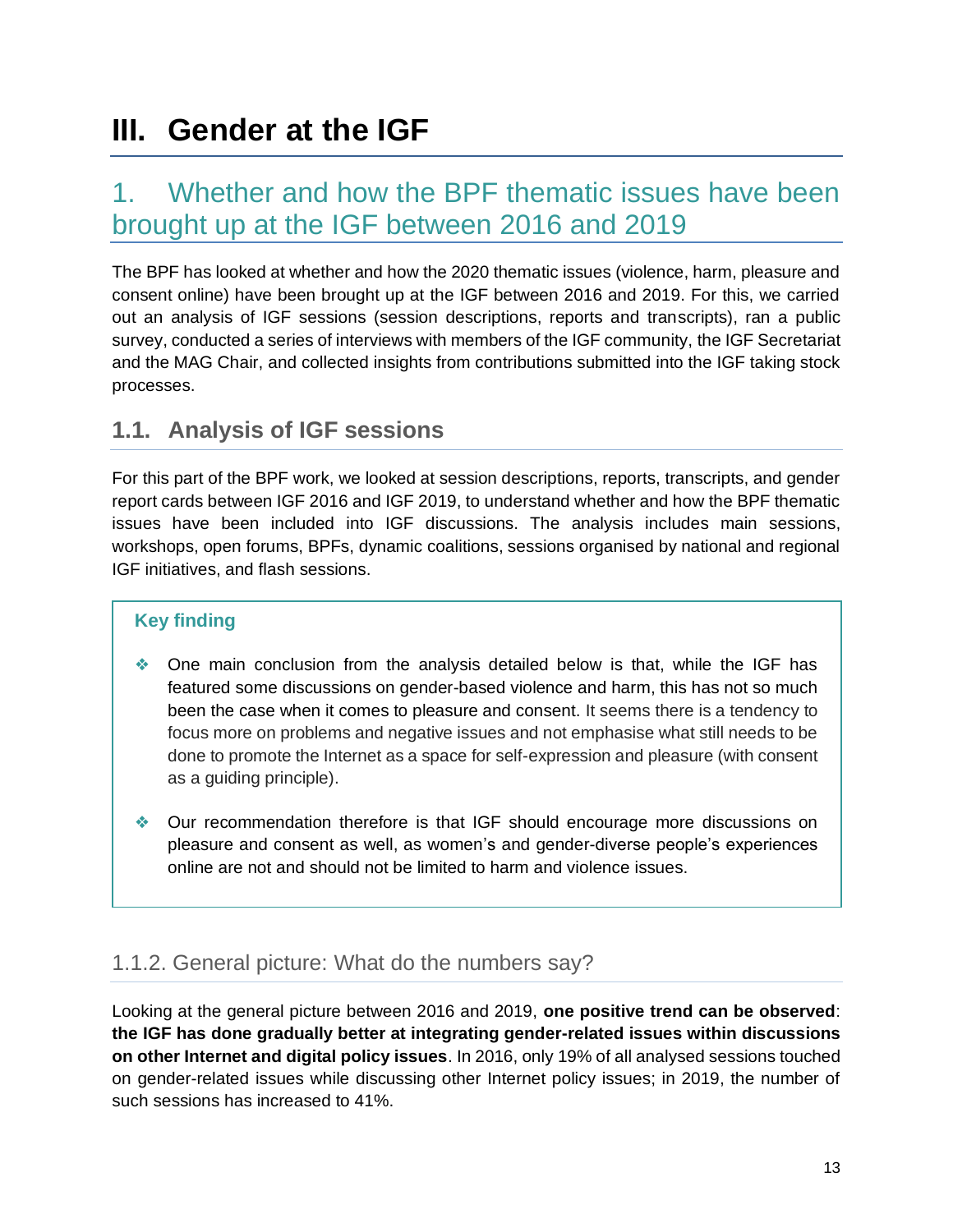Zooming in to look at how much this year's BPF thematic issues (violence, harm, pleasure and consent) were integrated into IGF discussions on various topics, the situation seems to be more or less similar across the years. If in 2016, 4% of the sessions looked at violence, harm, pleasure and consent online when discussing other Internet policy issues, the percentage grew slightly to 6% in 2018, and 7% in 2017 and 2019.

#### **Key findings**

- ❖ While the percentage of IGF sessions focused exclusively on gender issues can be seen as constantly low (between 3% and 7%), there is a positive trend showing that an increasing number of sessions integrate gender-related issues when discussing other Internet policy topics (41% in 2019).
- ❖ The percentage of sessions dedicated to issues of violence, harm, pleasure or consent has been relatively constant across the years, oscillating between 2% and 6%.
- ❖ One general observation across the years is that gender issues tend to be discussed mostly in relation to access and inclusion.

When it comes to the extent to which the IGF has hosted discussions having gender as the main topic, there seems to be a similar pattern across years. In 2016, 4% of all sessions focused on gender issues, and the percentage was relatively similar in 2018 (3%) and 2019 (4%). In 2017, there was an increase in the number of such sessions (7%), but this could be partially explained by the fact that the IGF generally hosted more sessions during that year, thus allowing for more space for various discussions.

A pattern can also be observed when looking at the percentage of sessions focused on this year's BPF thematic issues (violence, harm, pleasure and consent): 2% in 2018, 3% in 2019, 4% in 2016, and 6% in 2017.

One general observation across the years is that gender issues tend to be discussed mostly in relation to access and inclusion (e.g. bridging digital divides, promoting digital skills among women and girls, empowering women entrepreneurs in ICT skills).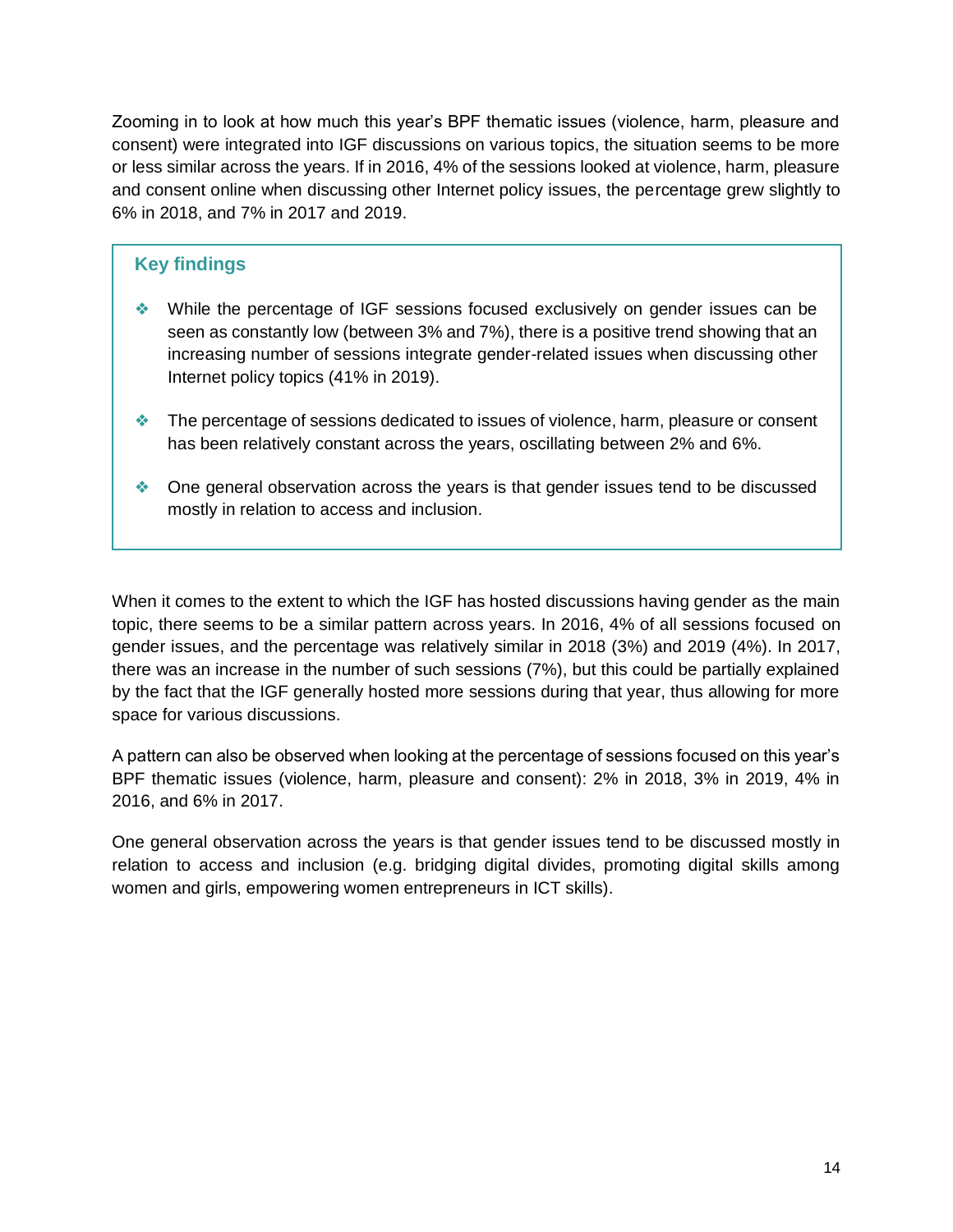| <b>IGF</b> | <b>Total no of</b><br>sessions analysed | <b>Sessions that tackled gender</b><br>as main topic |                                                                             | <b>Sessions that integrated</b><br>gender issues in discussions<br>on other Internet policy topics |                                    |
|------------|-----------------------------------------|------------------------------------------------------|-----------------------------------------------------------------------------|----------------------------------------------------------------------------------------------------|------------------------------------|
|            |                                         | <b>Total</b>                                         | <b>Tackled BPF</b><br>focus issues<br>(as either<br>main or side<br>topics) | <b>Total</b>                                                                                       | <b>Tackled BPF</b><br>focus issues |
| 2019       | 153                                     | 6(4%)                                                | 4(3%)                                                                       | 62 (41%)                                                                                           | 10 (7%)                            |
| 2018       | 149                                     | 4(3%)                                                | 3(2%)                                                                       | 51 (34%)                                                                                           | 9(6%)                              |
| 2017       | 187                                     | 13 (7%)                                              | 11 (6%)                                                                     | 49 (26%)                                                                                           | 14 (7%)                            |
| 2016       | 179                                     | 8(4%)                                                | 7(4%)                                                                       | 34 (19%)                                                                                           | 8(4%)                              |

### <span id="page-15-0"></span>1.1.3. IGF 2016

Held under the theme "Enabling inclusive and sustainable growth", IGF 2016 featured over 200 sessions under the following key themes: access and diversity; critical Internet resources; gender and youth issues; cybersecurity; human rights online; emerging issues; sustainable development and the Internet economy; and multistakeholder cooperation.

#### <span id="page-15-1"></span>**a) General overview of gender discussions**

Out of the 179 analysed sessions, 8 tackled gender issues as their main topic, as indicated in their descriptions, and (where available) session reports and/or transcripts. Among these 8 sessions, **7 tackled (either as the main topic or throughout their overall discussions) issues related to violence, harm, pleasure or consent online**.

Session transcripts and reports indicate that, among the remaining sessions, 34 integrated gender issues in discussions on other Internet policy topics. Such issues ranged from **access and inclusion to empowerment and participation**. One [important point](https://www.intgovforum.org/multilingual/content/igf-2016-day-2-main-hall-sustainable-development-internet-and-inclusive-growth) made throughout the discussions on inclusion was that "if we want to include more women on the Internet, the Internet should be [more] relevant for women". Participation in Internet governance (IG) processes was another key point raised in some discussions. [It was noted](https://www.intgovforum.org/multilingual/content/igf-2016-day-3-main-hall-igf-dynamic-coalitions) that all genders must be able to shape IG and they should all have equal opportunities to participate in IG processes. Then, it is important to change the conversation so that users are seen as people of different genders; this would help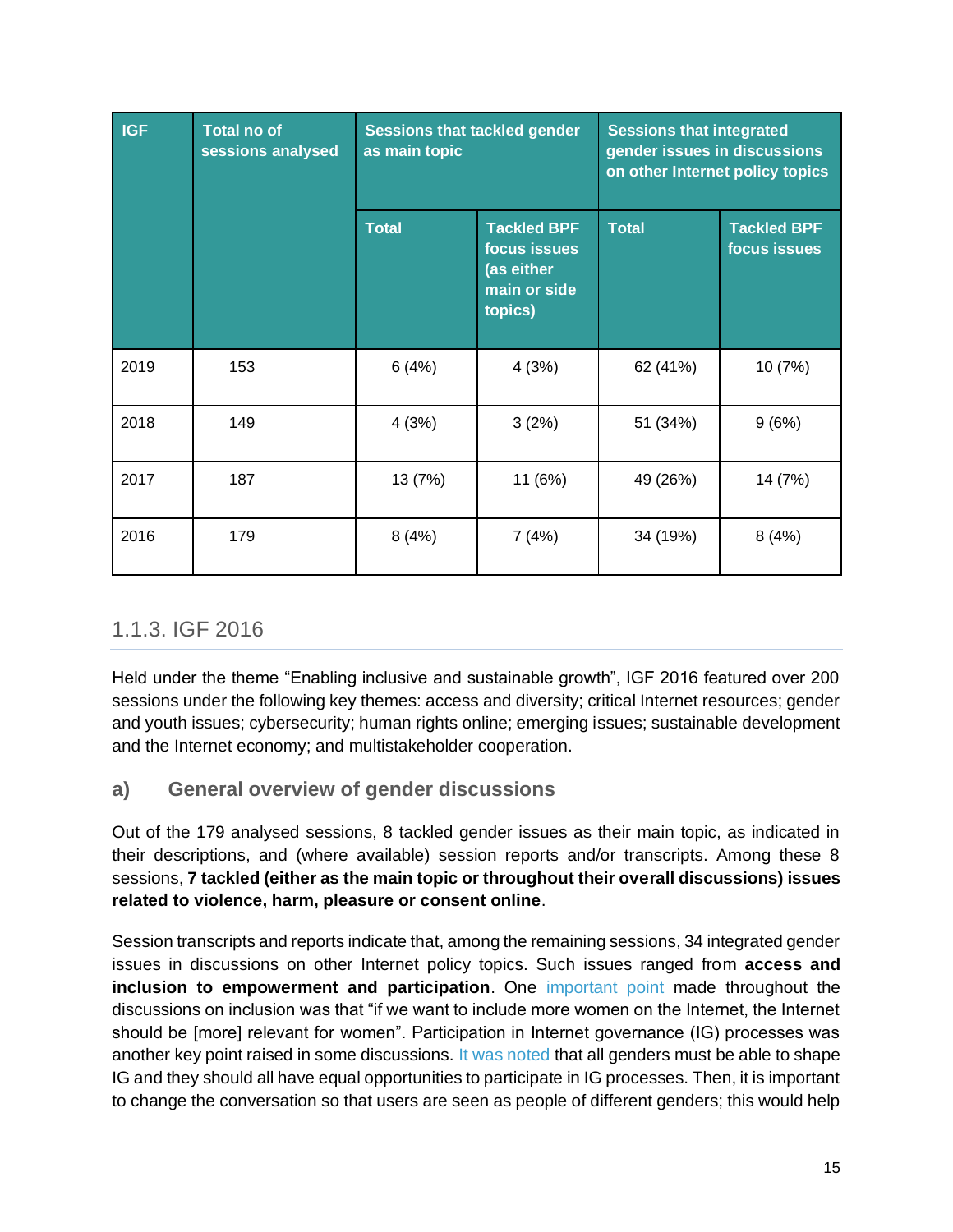us understand better some of the fundamental issues that affect concepts like privacy and freedom of expression. There was also a [discussion](https://www.intgovforum.org/multilingual/content/igf-2016-day-1-room-9-dc-on-gender-and-internet-governance) on gender diversity at the IGF itself. It was noted that gender should not be defined through the binary of men and women, but through a gender spectrum that includes individuals who do not define themselves as men or women. In this regard, suggestions were made to have a category called "other" in the IGF registration form to foster the inclusion of gender-diverse people. Another key issue was how to include other genders in the IGF.

Out of these 34 sessions, **8 touched on issues that form the focus of the 2020 BPF Gender.** 

#### <span id="page-16-0"></span>**b) How violence, harm, pleasure and/or consent featured at IGF 2016**

IGF 2016 introduced "gender and youth issues" among its main themes. Most sessions that explored issues related to violence, harm, pleasure and/or consent were held under this theme, while others were included under the themes human rights online and access and diversity.

#### **Consent, self-expression and pleasure**

Several discussions pointed that sexual expression is an important [component of online](https://www.intgovforum.org/multilingual/content/igf-2016-day-3-room-6-ws164-sex-and-freedom-of-expression-online)  [expression](https://www.intgovforum.org/multilingual/content/igf-2016-day-3-room-6-ws164-sex-and-freedom-of-expression-online) and must be protected, like all other forms of online expression. Policymakers must ensure that **freedom of sexual expression** is protected online as part of the freedom of expression. Issues that affect this form of expression include barriers to access, lack of anonymity, violations of consent and privacy, and laws (e.g. dealing with obscenity and pornography) that tend to consider that the prime harm in nonconsensual sexual expression is obscenity rather than the violation of consent and the right to privacy.

Other debates [highlighted](https://www.intgovforum.org/multilingual/content/igf-2016-day-3-room-6-ws164-sex-and-freedom-of-expression-online) the need for **policies to distinguish between consensual and nonconsensual sexual expression**. Policymakers [should](https://www.intgovforum.org/multilingual/content/igf-2016-day-3-main-hall-igf-dynamic-coalitions) develop frameworks that protect (i.e. do not restrict) the consensual exchange of intimate images/videos, and take strict measures against non-consensual exchange of the same. The principle of harm, rather than morality, must be the standard to distinguish legitimate sexual expression from illegitimate one.

Issues related to consent surfaced in a [discussion on sextortion.](https://www.intgovforum.org/multilingual/content/igf-2016-day-2-room-5-ws146-honey-you-are-so-not-in-control-decrypting-sextortion) The concept of "online selfdisclosure" came up, which is when people willingly share personal information (including images or videos) online, tending to be unaware or forget that Internet services used for sharing of data are not free of breaches (like identity theft, information leakage, etc). Such breaches can then lead to that information (initially consensually shared) being misused for sextortion purposes. Excessive self-disclosure, it was pointed out, can result in victim blaming and shaming.

One important point [raised](https://www.intgovforum.org/multilingual/content/igf-2016-day-2-room-8-workshop-freedom-house) was that the non-consensual online distribution of private images or videos often becomes a form of online violence, as it opens the door to various forms or harassment and abuse which can then affect physical and emotional well-being and lead to selfcensorship.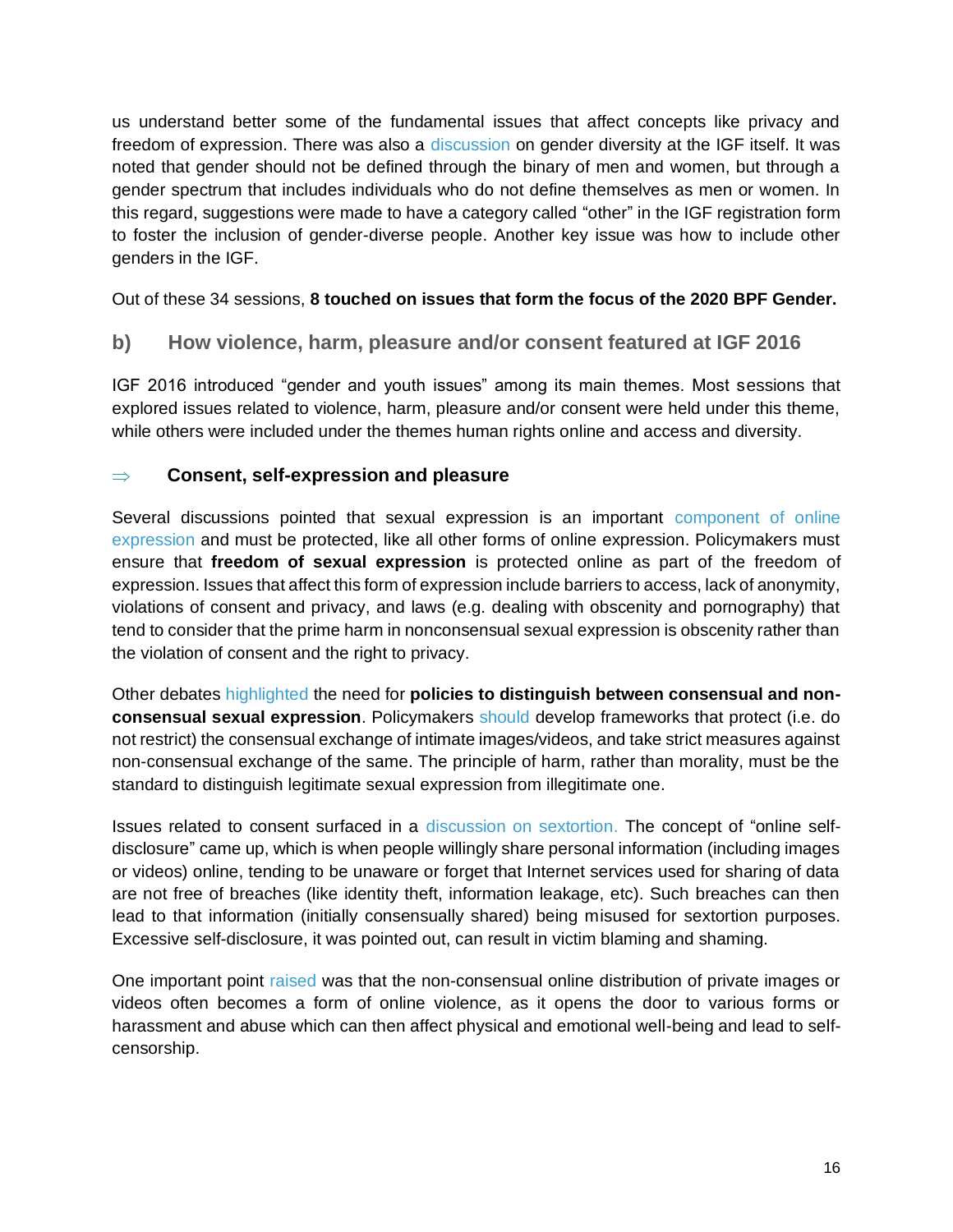Possible approaches to addressing such risks include tools which ask for explicit consent prior to sharing sensitive information or videos/images; awareness raising and education in preventing sharing sensitive information online; educating youth on safer sexual expression online instead of trying to ban and/or use scare tactics; and criminalising sextortion. And while taking down content that was not consensually published online could be also a solution, it is important to keep in mind that such measures could also be abused to silence or censor sexual expression or sexual minorities online.

**Consent** also featured in a [discussion on doxxing](https://www.intgovforum.org/multilingual/content/igf-2016-day-3-room-6-ws127-doxxing-women-privacy-protections-against-gender-violence) towards gender sexuality and vulnerable groups (doxxing is the collection of many details about someone online; and it can have both good and bad consequences). Sometimes people freely share information about themselves online, including with regard to their gender and sexual identities. That information can provide resources for doxxing. So users need to be more empowered to protect their own privacy, and consent is an important element in this regard. Consent in the digital space tends to be seen as a simple tick box and as something that is "given" forever. This has to change. Consent should be a tool to empower the users of the technology and allow them to change their mind later on; you should be able to take your consent away easily.

#### **Violence and harm**

The idea of the Internet being a space and a tool for confidence and freedom of expression for women is threatened by fears of online abuse and violence. **[Cyberviolence](https://www.intgovforum.org/multilingual/content/igf-2016-day-1-room-1-ws15-an-internet-of-women-by-2020-wsis-vision-into-reality)** [is a barrier](https://www.intgovforum.org/multilingual/content/igf-2016-day-1-room-1-ws15-an-internet-of-women-by-2020-wsis-vision-into-reality) to getting more women and girls online, as fear is a factor that inhibits their engagement with the online space. Therefore, **creating a safe online environment for women and girls** is an issue of top priority. Digital literacy programmes and mentoring could help make women feel safer online.

We see more and more that **online harassment** – which occurs through speech – is restricting the freedom of expression of women. Thus, the free speech concept has to account for genderbased experience.

**Online violence against women** also occurs in the context of specific professions. For instance, [women journalists seem to be targeted b](https://www.intgovforum.org/multilingual/content/igf-2016-day-2-room-10-dc-on-internet-rights-and-principles)y more online threats than men journalists and "the discourse or the narrative [in these cases] is because they are not only journalists, but they are women. So they are getting more threats that are related with their personal relationships, with their appearances, with their supposedly lack of capacity for being women". The same applies (in some countries more than in others) when women are vocal in the public sphere with regard to topics of public interest: they are being attacked not necessarily for their views, but largely because those views come from a woman.

In some cases, gender-based violence [has its roots](https://www.intgovforum.org/multilingual/content/igf-2016-day-2-room-8-of27-freedom-online-coalition) in the failure to acknowledge the rights of women or LGBTQI communities. For instance, some countries simply criminalise homosexuality, and the offline reality caused by this [is also reflected i](https://www.intgovforum.org/multilingual/content/igf-2016-day-2-room-8-workshop-freedom-house)n the online world, where LGBTQI communities experience fear, stigma and various forms of threats, which, eventually, can lead to driving them away from using the Internet. The reverse applies too: online violence can also translate into offline violence. For example, if somebody is targeted by online violence and then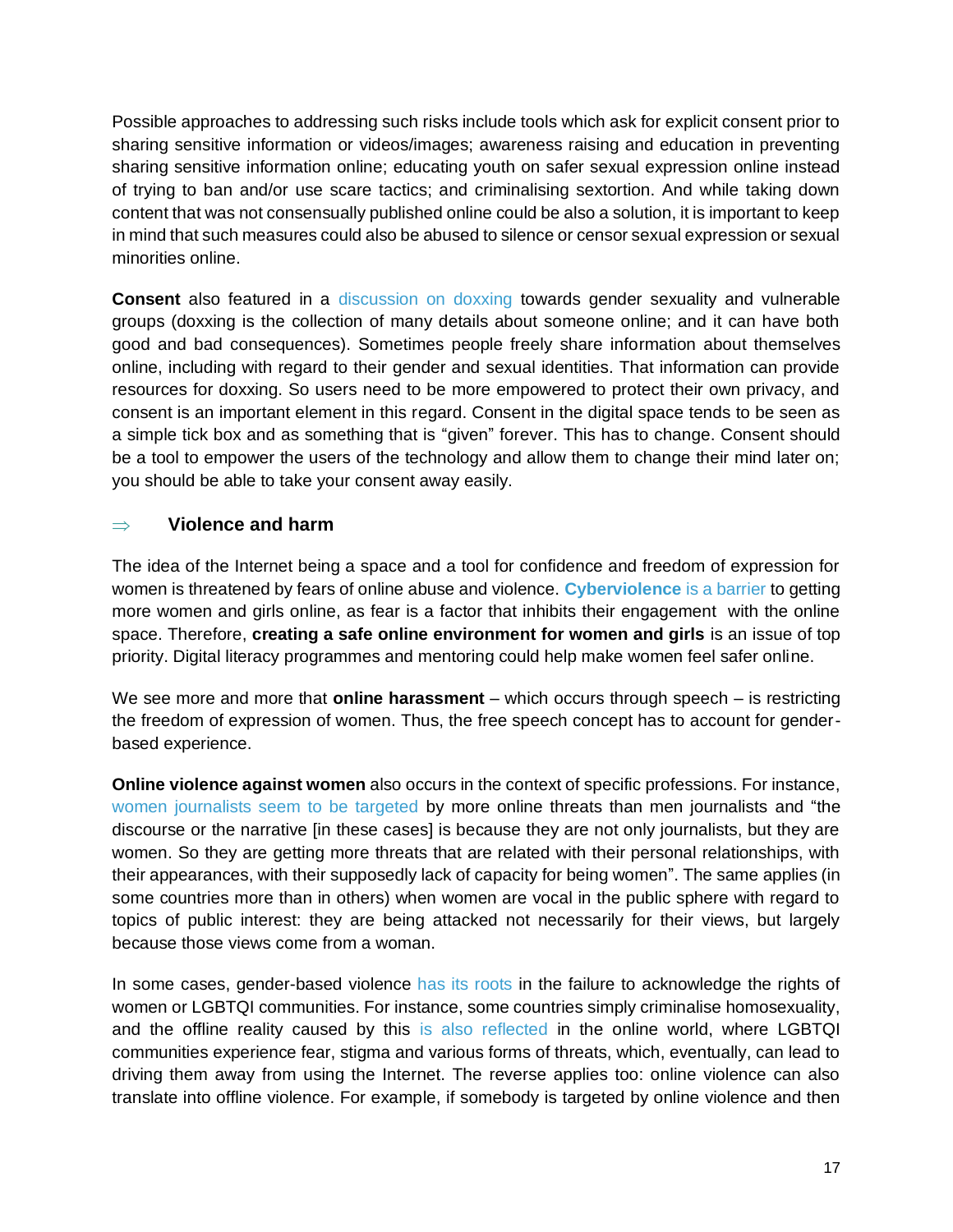their private or identifiable information is exposed online, the online violence can translate into physical danger. But [technology should not be seen o](https://www.intgovforum.org/multilingual/content/igf-2016-day-3-main-hall-human-rights-broadening-the-conversation)nly as a tool to exacerbate threats and risks; it is also a tool to be used for "fighting back" against such phenomena.

[One problem](https://www.intgovforum.org/multilingual/content/igf-2016-day-2-room-8-workshop-freedom-house) in the fight against online gender-based violence is that, where legal frameworks are in place to address such cases, sometimes there is **no real enforcement and no access to justice**, and the victims find themselves unable to rely on institutions and on society for protection. It was also [noted](https://www.intgovforum.org/multilingual/content/igf-2016-day-2-room-8-workshop-freedom-house) that the problem is not so much about adopting new legislation specifically focused on online violence, as existing legal standards for protection women are already in place in most jurisdictions, but about **implementing those legal standards in an online context**. Moreover, policy makers [should be wary o](https://www.intgovforum.org/multilingual/content/igf-2016-day-3-room-6-ws138-solutions-for-countering-online-abuse-against-women)f the dangers of overregulation and censorship.

To counter abuse against women and LGBTQI people, we also need a way to effectively seek justice for crimes committed against these people without their moral characters being called into question or examined. [One solution](https://www.intgovforum.org/multilingual/content/igf-2016-day-3-room-6-ws138-solutions-for-countering-online-abuse-against-women) is to implement specific training programmes for law enforcement and the judiciary.

[Discussions were also held](https://www.intgovforum.org/multilingual/content/igf-2016-day-2-room-8-workshop-freedom-house) on the **role of online platforms in promoting trust and safety online for women and gender-diverse people**. Enhanced privacy and security measures can help in this regard; for instance, not collecting and storing personal data and implementing twofactor authentication can help increase online safety.

It is often the case that **those working to counter online abuse and/or support sexual human rights become themselves the targets of online violence**. These peopl[e need a way to receive](https://www.intgovforum.org/multilingual/content/igf-2016-day-3-room-6-ws138-solutions-for-countering-online-abuse-against-women)  [support](https://www.intgovforum.org/multilingual/content/igf-2016-day-3-room-6-ws138-solutions-for-countering-online-abuse-against-women) from a caring and committed online community, because continued harassment will have a chilling effect on them raising their voices. One example of how this could work is to activate an alert when defenders are attacked that help generate a positive and loving speech from both men and women to denormalise the attacks.

Finding solutions to online crimes against women and gender-diverse people remains **a task for all stakeholders**. And what is [extremely important to ensure](https://www.intgovforum.org/multilingual/content/igf-2016-day-2-room-5-ws216-%C2%A0techwomen-driving-ict-innovation-collaboration-in-casa) is that such solutions are not misused to curb freedom of expression online.

[We need to be mindful](https://www.intgovforum.org/multilingual/content/igf-2016-day-2-room-9-bpf-gender-and-access) of the fact that **the discourse around gender-based threats may be abused** and may even become counterproductive in local contexts. For instance, some locally imposed Internet access bans are explained by the need to protect women and girls from online abuse. So the fact that there is a generalised perception of online threats tends to be used as an excuse for preventing women and girls from accessing the Internet. Thus, there is a need to refrain from fueling the abuse of this rhetoric by **stressing the need to empower women, rather than to protect them**.

Public policies focused on **empowering women and gender-diverse people** through education and awareness-raising (e.g. about the risks of exposure on the Internet and ways to defend themselves against violence) [are key](https://www.intgovforum.org/multilingual/content/igf-2016-day-3-room-6-ws127-doxxing-women-privacy-protections-against-gender-violence) to fighting violence online. Another measure could be the creation of psychological support centers for those who are victims of online violence. On the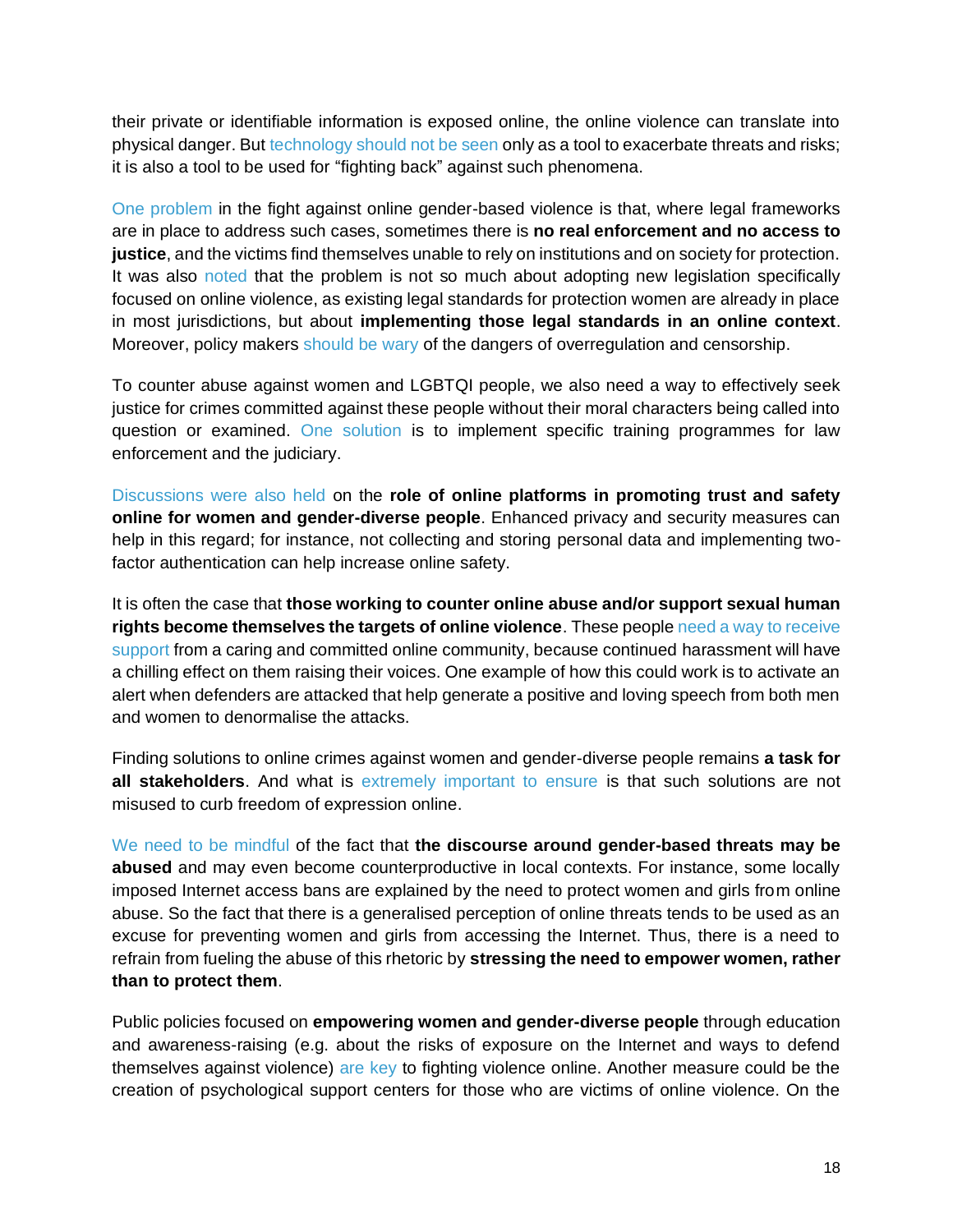private sector side, actions could include establishing public policies for the production of the devices less vulnerable to attacks and invasions, and enhancing their privacy and data protection practices as a way to create a nurturing and welcoming online space.

### <span id="page-19-0"></span>1.1.4. IGF 2017

The 12th IGF meeting, themed "Shape your digital future!", was structured around the following key themes: access, inclusion and diversity; critical Internet resources; cybersecurity; digital economy, digital work, trade and sustainable development; gender and youth; human rights online; multistakeholder cooperation and governance; and new technologies and emerging issues.

#### <span id="page-19-1"></span>**a) General overview of gender discussions**

Out of the 187 analysed sessions, 13 tackled gender issues as their main topic, as indicated in their descriptions, and (where available) session reports and/or transcripts. Among these 13 sessions, **11 tackled issues that fit under the thematic focus of the BPF Gender** (most of them discussed issues related to gender-based violence and harm, but some also looked at aspects such as consent and self-expression online).

An analysis of session transcripts and reports indicates that, among the remaining sessions, 49 integrated gender issues in discussions on various Internet policy topics. Across these sessions, gender issues surfaced mostly in relation to **access, inclusion, and equality**. Other issues explored included g**ender-based bias and discrimination, and the empowerment of women and gender-diverse people and their representation in ICT professions, including in leadership positions**.

IGF 2017 saw the first ever **[main session dedicated to discussing gender issues.](https://www.intgovforum.org/multilingual/content/igf-2017-day-3-room-xvii-plenary-gender-inclusion-the-future-of-the-internet)** The key messages from the session<sup>7</sup> are also a reflection of most of the discussion held throughout the entire meeting in relation to gender. For instance, a recurrent topic was that gender should be understood through the lens of intersectionality, which integrates diversity, including on rural/urban locations, economic power, and sexual orientation and gender identities. It was also pointed out that digital divide facilitates discrimination of women and girls and as such, is a human rights issue that stakeholders should address in line with international human rights frameworks.

Out of the 49 sessions that integrated gender issues in discussions on other Internet policy topics, **14 touched on issues that form the focus of the 2020 BPF Gender.** 

<sup>7</sup> IGF 2017, "Geneva Messages", [https://www.intgovforum.org/multilingual/content/igf-2017-geneva-messages#](https://www.intgovforum.org/multilingual/content/igf-2017-geneva-messages)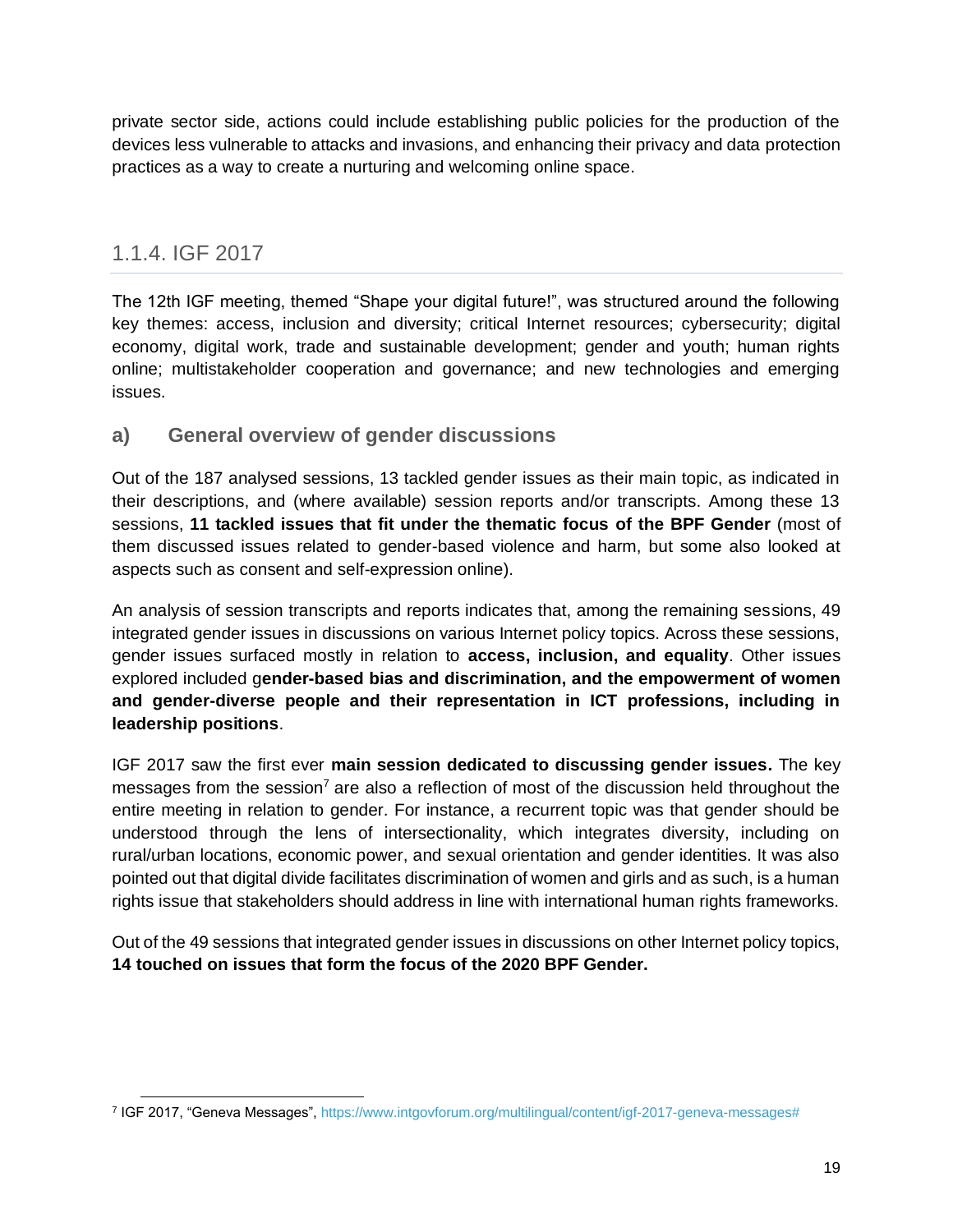#### <span id="page-20-0"></span>**b) How violence, harm, pleasure and/or consent featured at IGF 2017**

Most of the sessions that tackled issues related to violence, harm, pleasure and/or consent were held under the themes gender and youth (11) and human rights (7). Others were included under access, inclusion and diversity; new technologies and emerging issues; cybersecurity; and multistakeholder cooperation and governance.

#### **Consent, self-expression and pleasure**

[One session](https://www.intgovforum.org/multilingual/content/igf-2017-day-1-room-xxv-ws180-ms-body-as-data-dataveillance-the-informatization-of-the-body) which looked at "body as data" shed light on the significance of and **connections between gender, sexual orientation, and data**. A key point raised was that women and genderdiverse people (including the LGBTQI community) need to be able to provide **meaningful consent** regarding the collection and processing of data in relation to various online services. The cultural dimension of gender and sexuality is key to understanding the power of data and its linkage to surveillance; for instance, teenage girls from low-income communities tend to experience surveillance more than boys, as their parents often check their phones to monitor their activities. There is also the issue of women being especially adamant about being registered in public databases/services organised around data. Whoever is not part of the dataset will not receive services, and this generates a chain effect that prevents marginalised communities such as women from a specific cast, class or race and gender non-conforming individuals from having a say in any decisions around data.

[Consent was also discussed](https://www.intgovforum.org/multilingual/content/igf-2017-day-3-room-xvii-dynamic-coalitions-contribute-to-the-digital-future) from the perspective of **making a difference between consent for producing something vs consent for distributing something**. As explained by the Dynamic Coalition on Gender and Internet Governance (DC Gender), a woman may consent to participating only in the creation of an image or a video (step 1), including one that is intimate or sexual – but not consent to its distribution (step 2).<sup>8</sup> Social media users often violate others' consent by publishing photos or videos that are consensually produced but are non-consensually distributed. Finding a way to embed consent in the design and architecture of platforms might be an issue interesting to explore.

When it comes to **legal aspects**, laws related to non-consensual sharing of intimate images must not be drawn so broadly that they suppress discourse about sexual rights. The right to justice [should not be seen as more important](https://www.intgovforum.org/multilingual/content/igf-2017-day-3-room-xvii-plenary-gender-inclusion-the-future-of-the-internet) than the right to sexual expression. And while nonconsensual production and distribution need to be treated as rights violations, consensual creations need to be protected. Legal distinctions between what is consensual and what is nonconsensual [need to be strengthened](https://www.intgovforum.org/multilingual/index.php?q=filedepot_download/4486/1136) to enable freedom of expression, including sexual expression. Without laws that firmly distinguish the consensual from the non-consensual, women who publish intimate digital images of themselves can be charged under laws statutes related to obscenity or indecency.

<sup>8</sup> Dynamic Coalition on Gender and Internet Governance, "An Internet For #YesAllWomen? Women's rights, gender and equality in digital spaces", [https://www.intgovforum.org/multilingual/index.php?q=filedepot\\_download/4486/1136](https://www.intgovforum.org/multilingual/index.php?q=filedepot_download/4486/1136)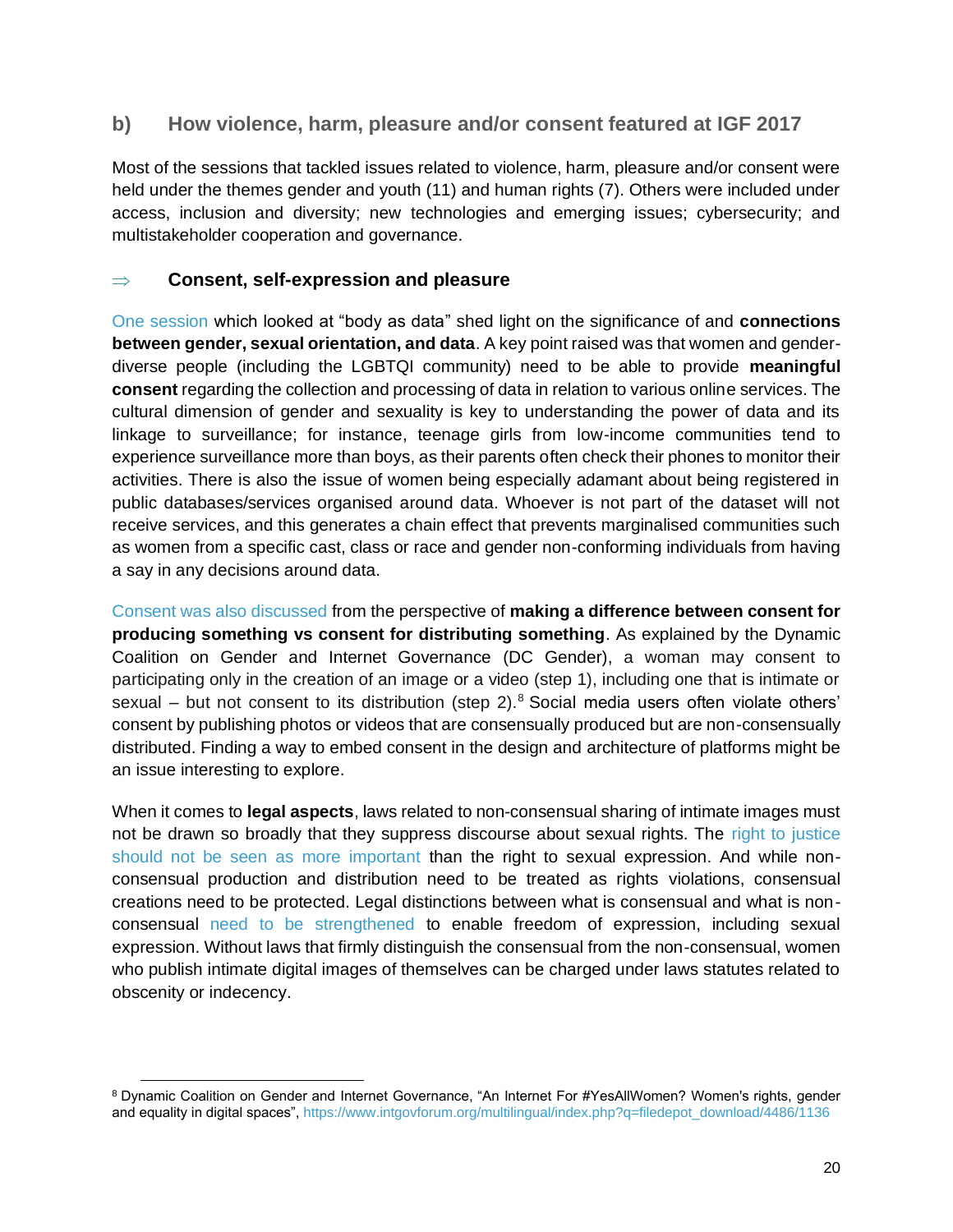A discussion on [women digital inclusion](https://www.intgovforum.org/multilingual/content/igf-2017-day-1-room-xxvi-ws49-digital-inclusion-for-women-scaling-up-our-efforts) noted that women's access to the Internet should also be looked at from the perspective of **freedom of expression**, i.e. to what extent women can indeed use the Internet to express themselves freely. [More needs to be done](https://www.intgovforum.org/multilingual/content/igf-2017-day-2-room-xxii-ws166-combating-online-violence-against-politically-active-women) to protect the rights of women to express themselves and their opinions online. In the [case of young women,](https://www.intgovforum.org/multilingual/content/igf-2017-day-3-room-xxv-bpf-best-practice-forum-on-gender-and-access) for example, surveys found that the ability to express themselves online is very important, especially in cultural contexts with strict norms about what can and cannot be said.

One particular concern is the **criminalisation of certain behaviour in some societies** (for instance, expressing one's sexuality). As one participant argued, "the point of access is not simply to have access; it has to be around agency, and it has to be around empowerment". Moreover, **meaningful access** to the Internet is not only about education or economic empowerment, but also about pleasure and leisure.

#### **Violence and harm**

There seemed to be agreement across many sessions that women are subject to various forms of hate speech and harassment online more than men. For instance, **[online misogyny](https://www.intgovforum.org/multilingual/content/igf-2017-day-1-room-xxiv-internet-rights-and-principles-coalition) and [gender-based harassment](https://www.intgovforum.org/multilingual/content/igf-2017-day-4-room-xxvii-ws154-the-distributed-denial-of-democracy-threats-to-democracy)** are not uncommon, and are often used in an attempt to intimidate or silence women active in professions such as journalisms or politics. And while some professions are more prone to digital violence than others (as is the case with journalists), women and men in these professions [experience different forms of violence and threats.](https://www.intgovforum.org/multilingual/content/igf-2017-day-2-room-xxii-ws184-surveillance-from-the-margins) Recognising these differences should be a key element in addressing online violence and harm.

[Stereotypes about women,](https://www.intgovforum.org/multilingual/content/igf-2017-day-2-room-xii-ws215-selective-persecution-and-the-mob-hate-and-religion-online) especially within diverse ethnic or religious communities, also contribute to **online hate speech**. And while online sexist hate speech is often considered as harmless, it is yet rampant in many ways and part of a continuum of violence against women and a manifestation of multi-level attacks to women's rights. [Potential action against hate speech](https://www.intgovforum.org/multilingual/content/igf-2017-day-3-room-xxvii-dc-gender-and-internet-governance)  [includes](https://www.intgovforum.org/multilingual/content/igf-2017-day-3-room-xxvii-dc-gender-and-internet-governance) protecting free speech without tolerating sexist hate speech, introducing legislative changes to include gender/sex in hate crime legislation, reviewing the responsibility of platform providers in relation to sexist hate speech, and using existing regulatory powers with respect to the media to combat the use of sexist hate speech.

Internet governance spaces and processes have an important role to play in tackling genderbased violence in the online space. As noted in [one high-level session,](https://www.intgovforum.org/multilingual/content/igf-2017-day-1-assembly-hall-high-level-thematic-session-shaping-our-future-digital-global) "Internet governance [should address the] cyber threats that women face, the new form of violence, harassment, harmful stereotypes that the Internet is perpetrating".

An important point made in a discussion on [gender inclusion](https://www.intgovforum.org/multilingual/content/igf-2017-day-1-room-xxvi-of19-seed-alliance-gender-inclusion-towards-great-female-leadership) was that the debates on gender and the Internet should not be overly focused on gender-based violence, but also address issues such as **women inclusion and participation in Internet governance processes and spaces, including in leadership roles**. [It was pointed](https://www.intgovforum.org/multilingual/content/igf-2017-day-3-room-xvii-plenary-gender-inclusion-the-future-of-the-internet) out that we need more representation of women across the ICT and Internet governance fields, including in leadership positions.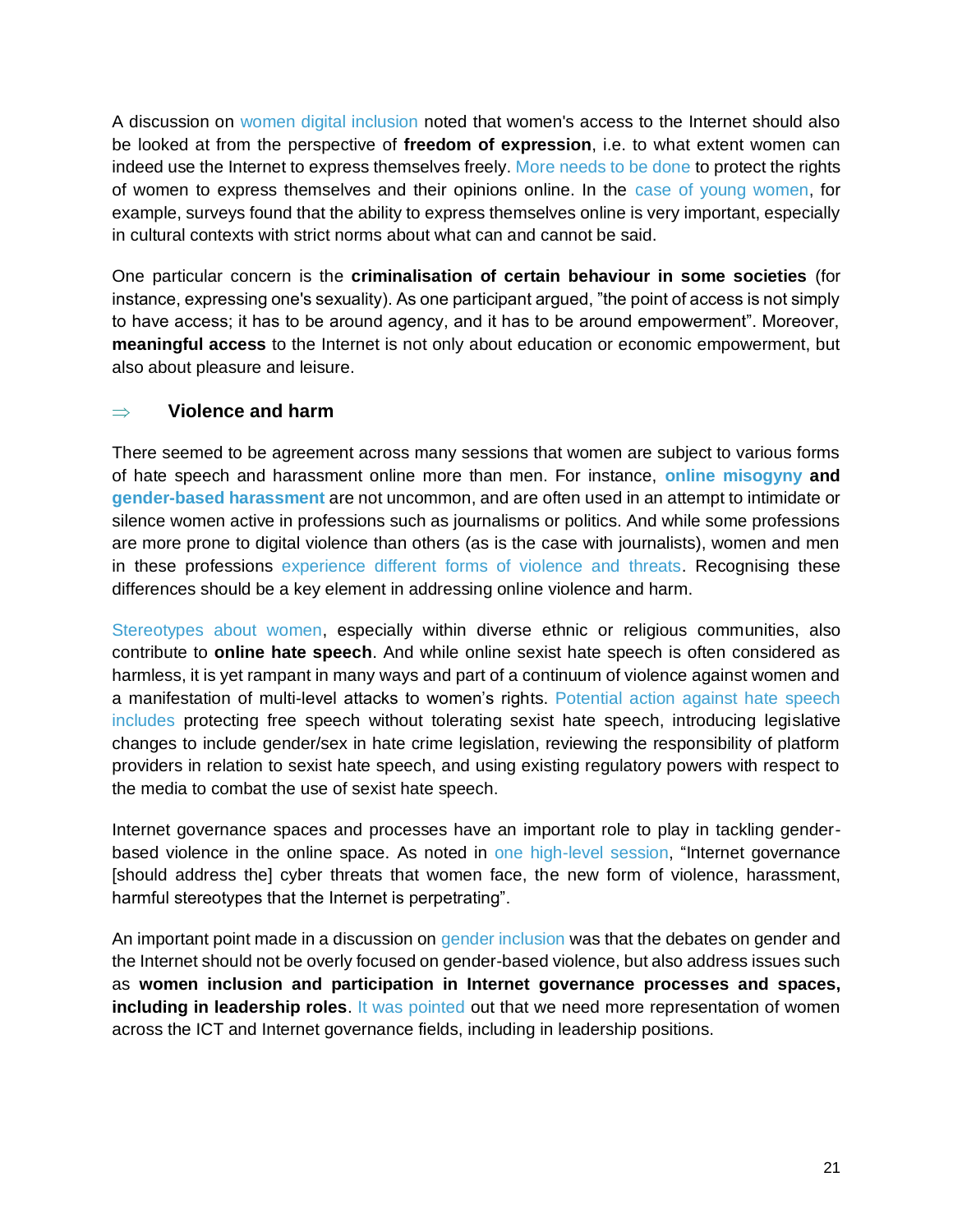Empowering women to use the Internet as they wish (e.g. to share their pictures and explore their sexuality), in an environment of safety, privacy and security, is another aspect that needs to feature more prominently in debates.

Discussions on [digital inclusion for women](https://www.intgovforum.org/multilingual/content/igf-2017-day-1-room-xxvi-ws49-digital-inclusion-for-women-scaling-up-our-efforts) touched on the fact that women's access to and use of the Internet is not only a matter of having access to the infrastructure and technology itself. It is also an issue of **being able to exercise one's freedoms online**. Forms of discrimination, harrasment, and violence based on people's gender identity or sexual orientations act as [barriers](https://www.intgovforum.org/multilingual/content/igf-2017-day-3-room-ix-best-practice-forum-on-cybersecurity) to (meaningful) Internet access and it [make the promise of freedoms online](https://www.intgovforum.org/multilingual/content/igf-2017-day-2-room-xxiv-ws152-online-freedom-for-allno-unfreedom-for-women-how-do-we-solve) elusive for many users. If, once online, women are exposed to misogynistic behaviour or cyber-bullying, they will then [tend to limit or stop their online participation/presence.](https://www.intgovforum.org/multilingual/content/igf-2017-day-4-room-xxiv-ws33-a-look-at-world-trends-in-freedom-of-expression-online) They [will stop](https://www.intgovforum.org/multilingual/content/igf-2017-day-2-room-xxiv-ws152-online-freedom-for-allno-unfreedom-for-women-how-do-we-solve) expressing themselves online to avoid forms of violence and hate speech.

[One session](https://www.intgovforum.org/multilingual/content/igf-2017-day-1-room-xxvii-ws157-what-digital-future-for-vulnerable-people) offered examples of actions women take to avoid being harassed online based on gender, from not disclosing their gender identity online, to posting photos of their husbands and children in their online profile, and to choosing to use their husbands' account to access social media instead of opening their own.

**Improving online safety and taking action to prevent cyber-harassment, cyber-bullying and other forms of gender-based violence** is a key step towards a better inclusion of women in the online space. Moreover, it is important to understand the impact that online violence actually has on women, and the personal and social implications of the violence. What actions are women taking when they are exposed to online violence and what is the impact of these actions? Will this limit their educational or employment opportunities online? These are just some examples of questions that need to be looked into.

There were also [discussions](https://www.intgovforum.org/multilingual/content/igf-2017-day-3-room-ix-ws250-the-dark-side-of-the-internet-policy-how-flawed-policy-can-lead) on the challenges of implementing legal protections around freedom of expression and **criminalising gender-based violence in the online space**. In many cases, obscenity is seen as the primary harm or crime, as opposed to violations of the right to privacy and consent. And the fact that obscenity is frequently not clearly defined in regulations creates space for interpretation and uncertainty. Moreover, law enforcement agencies often have difficulties in making a difference between consensual and non-consensual acts in the online space.

Another aspect raised in some discussions was related to ensuring that e**xisting laws are implemented properly to tackle gender-based violence, and not misused to limit freedom of expression**. If addressing online gender-based violence requires restrictions and limitations to freedom of expression, [these have to be lawful, necessary, and proportionate.](https://www.intgovforum.org/multilingual/content/igf-2017-day-3-room-xvii-plenary-gender-inclusion-the-future-of-the-internet) Addressing violence should not be used as an excuse to reduce people's right to freedom of expression, especially that of women and LGBTIQI people.

Some discussions touched on **violence against politically active women**. As illustrated in one [session on gender equality,](https://www.intgovforum.org/multilingual/content/igf-2017-day-1-room-xxvi-ws57-a-playbook-for-gender-equality-how-to-harness-the-power-of) it is not rarely that women who express their political views online are attacked not based on those views, but on their gender or sexuality. [Another session](https://www.intgovforum.org/multilingual/content/igf-2017-day-2-room-xxii-ws166-combating-online-violence-against-politically-active-women) noted that gender-based online abuse and harassment against women active in politics is a challenge to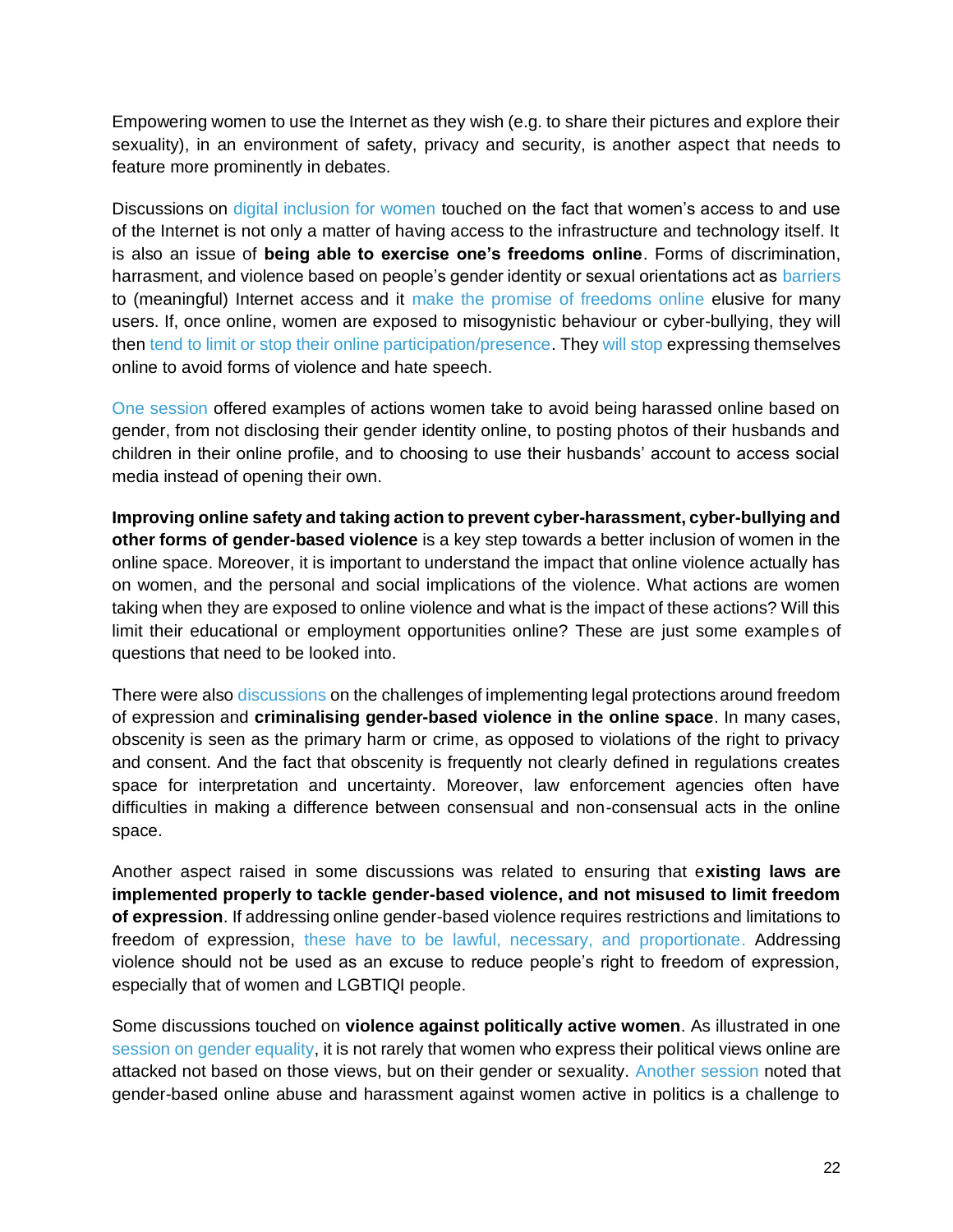democracy and political participation. Approaches to combat such phenomena include raising awareness of online abuse, increasing the understanding of online rights, and encouraging women and men in politics to advocate for gender rights. An equally important aspect is to consider diversity when combatting violence against women in politics, as women belonging to different communities face different types of abuse and violence (for instance, black women may face misogyny but also rasism).

**Policies and initiatives focused on addressing gender-based violence** [have to take into](https://www.intgovforum.org/multilingual/content/igf-2017-day-1-room-xxvii-of37-council-of-europe-intermediaries-shared-commitments-and)  [consideration cultural contexts.](https://www.intgovforum.org/multilingual/content/igf-2017-day-1-room-xxvii-of37-council-of-europe-intermediaries-shared-commitments-and) For instance, it is important to understand that some actions or behaviours in one specific context may be considered harassment or pose a safety risk for women or gender-diverse people. Likewise, [some countries view](https://www.intgovforum.org/multilingual/content/igf-2017-day-2-room-xxv-of80-tackling-violent-extremism-online-new-human-rights-challenges) the expression of LGBTQI rights as harmful content, while others consider it a lawful expression of identity.

One important point (raised in a [discussion on access\)](https://www.intgovforum.org/multilingual/content/igf-2017-day-1-room-xxvii-cenb-iii) was that **women and girls are not a homogenous group** and that barriers to access and inclusion, as well as issues related to discrimination, violence, harm, and self-expression are specific to [specific communities](https://www.intgovforum.org/multilingual/content/igf-2017-day-3-room-xxv-bpf-best-practice-forum-on-gender-and-access) (e.g. refugee women; indigenous women; women in rural areas; women with disabilities; young women; elderly women; and lesbian, bisexual, trans and queer women). This is why in debates on how to achieve gender equality and protect gender rights we have to be specific about what we mean by women and girls, and adapt the discussions to the specific needs and challenges of specific communities. [There is also a need](https://www.intgovforum.org/multilingual/content/igf-2017-day-1-room-xxvii-ws157-what-digital-future-for-vulnerable-people) to develop different tools, strategies or advocacy campaigns to meet the needs of different groups of people.

### <span id="page-23-0"></span>1.1.5. IGF 2018

Held under the overarching theme "The Internet of trust", IGF 2018 tackled Internet and digital policy issues under eight main themes: cybersecurity, trust and privacy; development, innovation and economic issues; human rights, gender and youth; digital inclusion and accessibility; evolution of Internet governance; emerging technologies; media and content; and technical and operational issues.

#### <span id="page-23-1"></span>**a) General overview of gender discussions**

Out of the 149 analysed sessions, four (4) tackled gender issues as their main topic, as indicated in their descriptions, session reports (where available) and/or transcripts. Among these four sessions, **three tackled issues that fit under the thematic focus of the BPF Gender**, in particular with regard to violence and harm.

An analysis of session transcripts and reports indicates that, among the remaining session, 51 integrated gender issues in other discussions on various Internet policy topics. Across these sessions, gender issues surfaced mostly in relation to **access and inclusion;** other discussions touched on topics such as **gender bias and discrimination, participation of women in the digital economy and in policy-making processes, and gender equality**.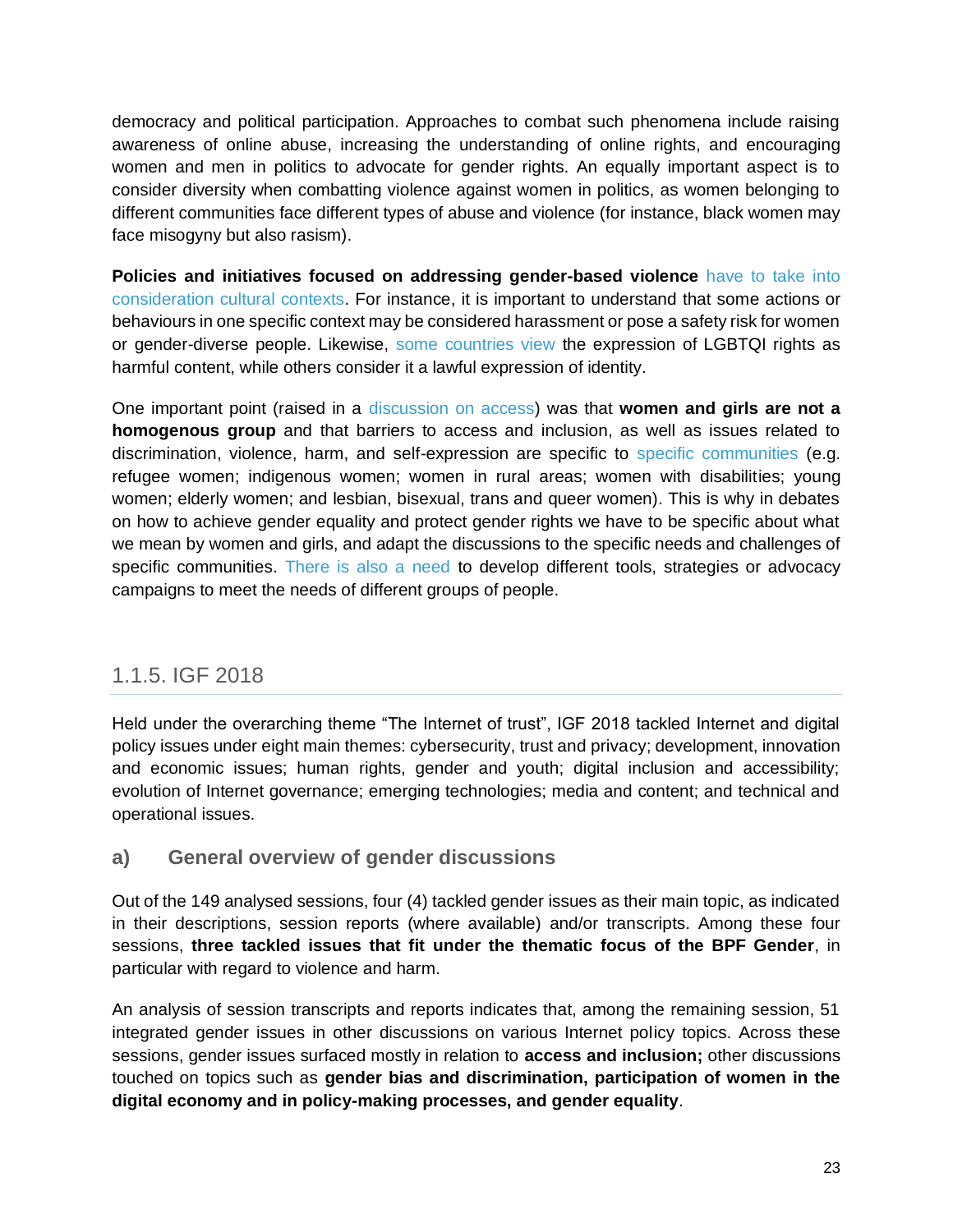As indicated in the IGF 2018 Messages, the theme of "human rights, gender and youth" at IGF 2018 saw sessions moving beyond the gender binary and focusing not only on women, but also on gender non-binary and queer persons. Gender needs to be viewed as a cross-cutting theme, and gender inequality must be located at the intersection of other inequalities such as class (income/education), location (urban/rural), race and ethnicity, among others. It is crucial to examine emerging issues and technologies such as dataveillance and biases in artificial intelligence algorithms through the lens of gender and sexuality perspectives, particularly while analysing policies and strategies to address them.<sup>9</sup>

#### **Nine sessions also touched on issues related to violence and harm from a gender perspective**.

<span id="page-24-0"></span>**b) How violence, harm, pleasure and/or consent featured at IGF 2018**

Most of the sessions that tackled issues related to violence and harm were held under the theme human rights, gender and youth (ten of them). Other sessions were included under digital inclusion and accessibility and emerging technologies.

Our analysis did not reveal any specific discussions on issues related to pleasure and consent online.

#### **Violence and harm**

One key point raised across several sessions was related to the **offline-online continuum:** "the same violence, the same gender-based discrimination, the same inequalities we have offline have [also] come online". And violence in the digital world [affects](https://www.intgovforum.org/multilingual/content/igf-2018-day-2-salle-xi-ws410-preventing-youth-violence-through-icts) different genders differently.

In the [main session on human rights,](https://www.intgovforum.org/multilingual/content/igf-2018-day-2-salle-i-human-rights-gender-and-youth) a question was raised on t**he extent to which women trust the Internet**. In many instances, women who do have access to the Internet [face various](https://www.intgovforum.org/multilingual/content/igf-2018-lightning-session-12-women-empowerment-through-icts)  [challenges](https://www.intgovforum.org/multilingual/content/igf-2018-lightning-session-12-women-empowerment-through-icts) that impacts trust, including discrimination and various forms of violence (e.g. hate speech, harassment, [cyber-mobbing\)](https://www.intgovforum.org/multilingual/content/igf-2018-day-1-salle-iv-ws146-hidden-aspects-of-digital-inclusion). Faced with these issues, many women choose to limit their [use](https://www.intgovforum.org/multilingual/content/igf-2018-day-3-salle-iv-ws182-artificial-intelligence-for-human-rights-and-sdgs) of the Internet/digital technologies or go completely offline/stop using them. Moreover, these forms of online harm [have consequences beyond the online space,](https://www.intgovforum.org/multilingual/content/igf-2018-day-3-salle-iv-ws182-artificial-intelligence-for-human-rights-and-sdgs) as those affected by such harm often also experience insecurities and choose to "shut down both physically and verbally". And there is also the issue of hate speech and online harassment [preventing women from political](https://www.intgovforum.org/multilingual/content/igf-2018-day-1-salle-viii-ws436-gender-issues-and-democratic-participation-reclaiming-icts)  [participation.](https://www.intgovforum.org/multilingual/content/igf-2018-day-1-salle-viii-ws436-gender-issues-and-democratic-participation-reclaiming-icts)

Addressing online gender-based violence and ensuring online safety needs to be more carefully addressed as one of the many elements that would foster gender inclusion and equality in the digital space. The cyberspace needs to become more welcoming and safe; **a safer Internet means a more inclusive Internet**.

<sup>&</sup>lt;sup>9 "</sup>IGF 2018 Messages – Human Rights, Gender, and Youth", [https://www.intgovforum.org/multilingual/index.php?q=filedepot\\_download/6037/1414](https://www.intgovforum.org/multilingual/index.php?q=filedepot_download/6037/1414)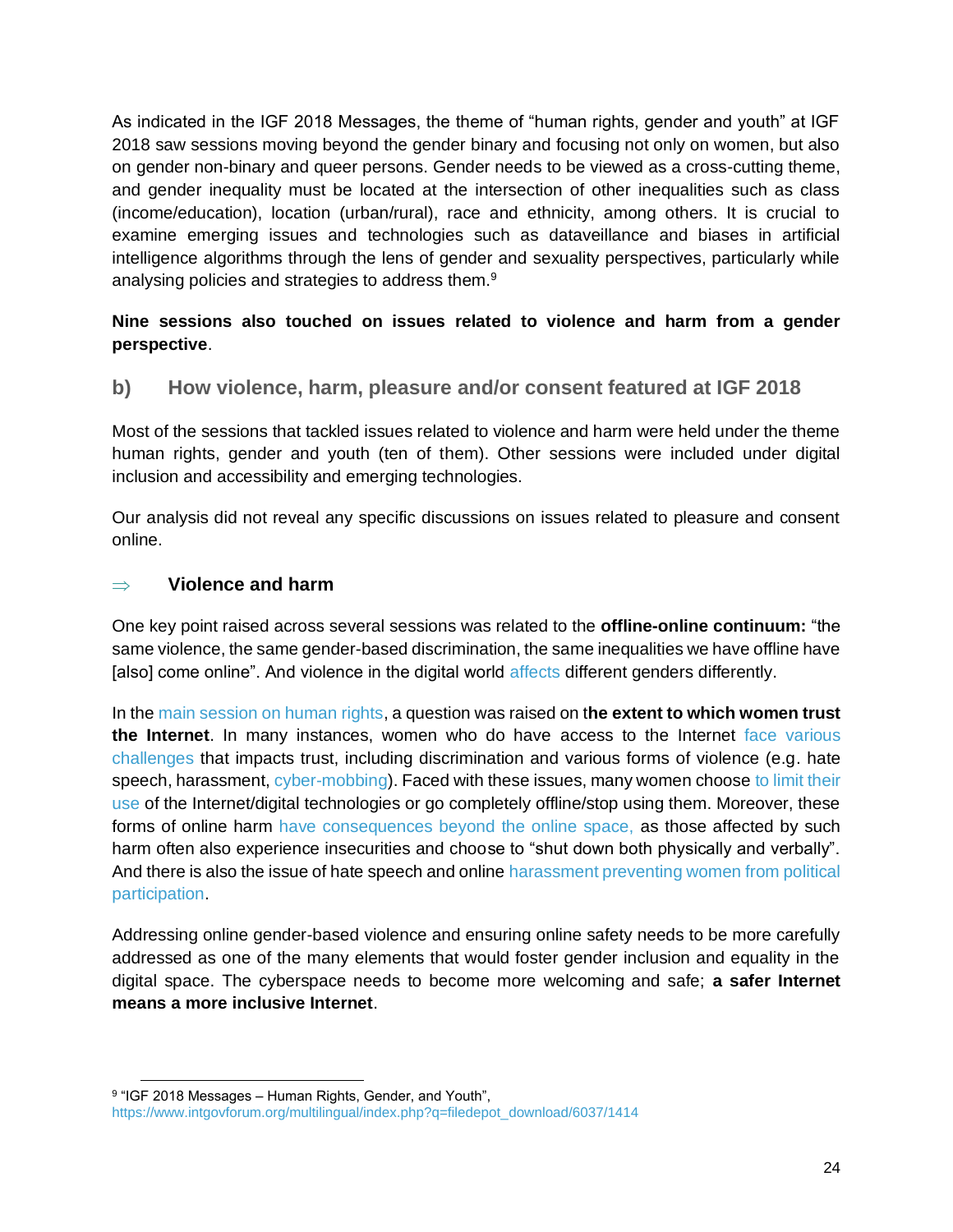[Some discussions](https://www.intgovforum.org/multilingual/content/igf-2018-day-1-salle-viii-ws436-gender-issues-and-democratic-participation-reclaiming-icts) revolved around **whose responsibility it is to prevent online harassment and backlash**. Civil society has a role, for instance in flagging incidents. And corporate platforms also have a responsibility to protect women (e.g. they could implement digital literacy and safety training and make content available in local languages). Moreover, laws should define what is online harassment, and policy makers must address the difference between freedom of speech on the one hand, and sexism or hate speech targeting women on the other hand.

[Gender-based violence](https://www.intgovforum.org/multilingual/content/igf-2018-day-3-salle-viii-dc-on-gender-and-internet-governance) (in various forms, including [harassment](https://www.intgovforum.org/multilingual/content/igf-2018-day-2-salle-xi-ws156-what-does-the-data-say-analyzing-the-gender-digital-divide) and [hate speech\)](https://www.intgovforum.org/multilingual/content/igf-2018-day-3-salle-vii-of31-assessing-hate-speech-and-self-regulation-who-and-how) is not only about women; they also occurs with regard to gender non-binary people. **The specific issues faced by the LGBTQI communities** also need to be considered when regulatory frameworks or self-regulatory content policies are put in place.

Issues related to gender-based online harm and violence were also brought up in discussions focused on children and youth. For instance, in a debate on [addressing child sexual abuse](https://www.intgovforum.org/multilingual/content/igf-2018-lightning-session-15-internet-platforms-sexual-content-and-child-protection) it was noted that it affects four times more girls than boys. A call was made for Internet companies and social media platforms to play a more important role in the prevention of sexual abuse. Another discussion looked at [youth and online violent radicalisation](https://www.intgovforum.org/multilingual/content/igf-2018-day-2-salle-iv-ws185-preventing-youth-from-online-violent-radicalization) and briefly noted the importance of constructing a counter narrative against violent extremism targeting women. Similarly, [a debate](https://www.intgovforum.org/multilingual/content/igf-2018-day-2-salle-xi-ws211-technology-suicide-and-the-mental-health-of-youth)  [on technology, suicide and the mental](https://www.intgovforum.org/multilingual/content/igf-2018-day-2-salle-xi-ws211-technology-suicide-and-the-mental-health-of-youth) health of youth discussed the different challenges that young women and men face when using technology. Each group has different risks and expectations when it comes to social media, including how they are targeted in instances of cyberbullying, bullying, sextortion, and other issues. It was pointed out that the suicide rate among girls has risen faster than among boys.

### <span id="page-25-0"></span>1.1.6. IGF 2019

IGF 2019 marked a shift in the programme and structure of an IGF meeting, as it was organised around three main issues: data governance; security, safety, stability and resilience; and inclusion. Stakeholders were invited to submit session proposals fitting under these issues, with the overall goal of contributing to a more focused IGF.

#### <span id="page-25-1"></span>**a) General overview of gender discussions**

Out of the 153 analysed sessions, 6 tackled gender issues as their main topic, as indicated in their descriptions, session reports (where available) and/or transcripts. Among these six sessions, **4 tackled issues that fit under the thematic focus of the BPF Gender**, in particular with regard to violence, harm, and consent.

Among the remaining sessions, 62 integrated gender issues in discussions on other Internet policy topics. Across these 62 sessions, gender issues surfaced mostly in relation to **gender equality and access of women and gender-diverse people** to the Internet and their inclusion into the digital economy. It was noted that women and gender-diverse people do not have the same opportunities, presence, or influence in the digital space as men. As a recommendation, it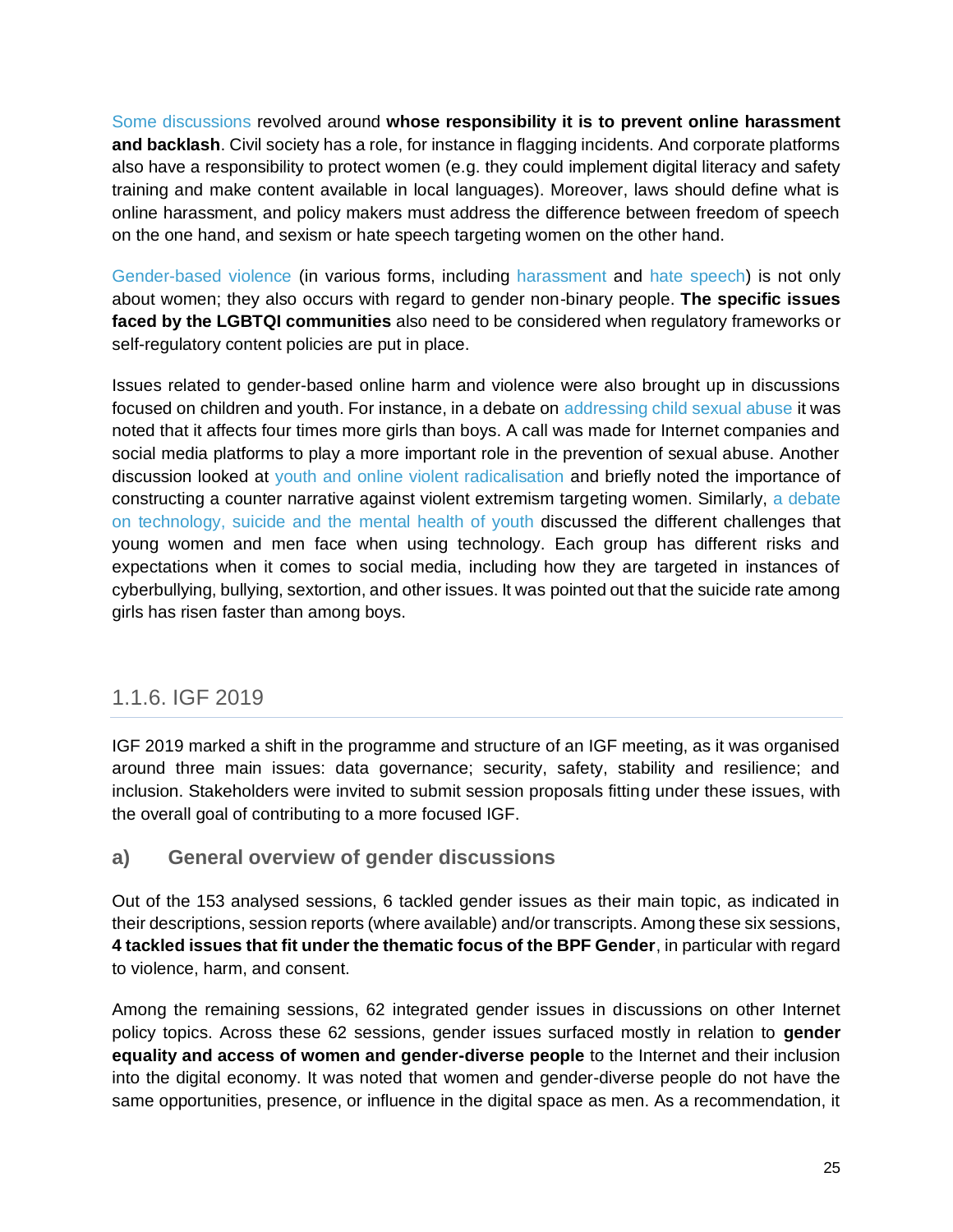was noted that connectivity issues must be viewed from a gender perspective to understand and respond to the need to foster better inclusion of women and gender-diverse people.<sup>10</sup>

#### **Ten sessions also touched on issues related to violence, harm, pleasure or consent online.**

#### <span id="page-26-0"></span>**b) How violence, harm, pleasure and/or consent featured at IGF 2019**

Most of the sessions that tackled issues related to violence and harm were held under the theme Security, safety, stability and resiliency (five of them). One session that looked at issues related to consent and one session which discussed harm belonged to the Digital inclusion theme. Another session addressing violence and harm was included under the Data governance theme. There was also one main session that touched to some extent on issues under the BPF focus, which did not belong to a particular theme.

#### **Consent, self-expression and pleasure**

Consent was discussed in the framework of a debate on gender, body and data in the digital age (as part of the [DC on Gender and Internet Governance session\)](https://www.intgovforum.org/multilingual/content/igf-2019-%E2%80%93-day-3-%E2%80%93-estrel-saal-b-%E2%80%93-dc-gender-and-internet-governance). It was noted during the debate that consent (with regard to the collection and processing of one's data) is an extremely important issue in the age of the so-called datafication. For **consent to be meaningful**, it has to be negotiable, and people have to have all information needed to be able to make an informed consent.

The **non-consensual sharing of sexual images** was brought up as a specific issue, with a focus on how it is dealt with in regulations and legal frameworks. Although such situations are increasingly perceived as a privacy or data protection violation, women or sexual minorities who have experienced such issues speak of them in terms of abuse or sexual assault. Unfortunately, the harm associated with such non-consensual sharing of data is rarely (if at all) addressed by laws.

#### **Violence and harm**

Some discussions on **hate speech** tackled issues of hate speech against women and gender diverse people. Participants in [one session focused on hate speech](https://www.intgovforum.org/multilingual/content/igf-2019-%E2%80%93-day-2-%E2%80%93-saal-europa-%E2%80%93-ws-177-tackling-hate-speech-online-ensuring-human-rights) noted that **experiences of hate speech online are gendered** and that women – including women journalists – are specifically targeted by perpetrators of hate speech online. This requires gendered responses taking into account the different experiences of men and women.

[Observations were made](https://www.intgovforum.org/multilingual/content/igf-2019-%E2%80%93-day-2-%E2%80%93-estrel-saal-b-%E2%80%93-dc-on-platform-responsibility) that harassment and hate speech online tend to have women as the main target in general; online platforms should consider this when devising policies to address online hate speech, and they should also promote more equity in online participation. [Another](https://www.intgovforum.org/multilingual/content/igf-2019-%E2%80%93-day-3-%E2%80%93-raum-v-%E2%80%93-ws-150-tackling-hate-speech-a-multi-stakeholder-responsibility)  [session](https://www.intgovforum.org/multilingual/content/igf-2019-%E2%80%93-day-3-%E2%80%93-raum-v-%E2%80%93-ws-150-tackling-hate-speech-a-multi-stakeholder-responsibility) emphasised that **women are disproportionately affected and intimidated by hate speech**. This makes it more likely that they avoid speaking about certain topics or completely

<sup>&</sup>lt;sup>10</sup> "Consolidated IGF 2019 Thematic Overview and Berlin IGF Messages", [https://www.intgovforum.org/multilingual/index.php?q=filedepot\\_download/9615/1963](https://www.intgovforum.org/multilingual/index.php?q=filedepot_download/9615/1963)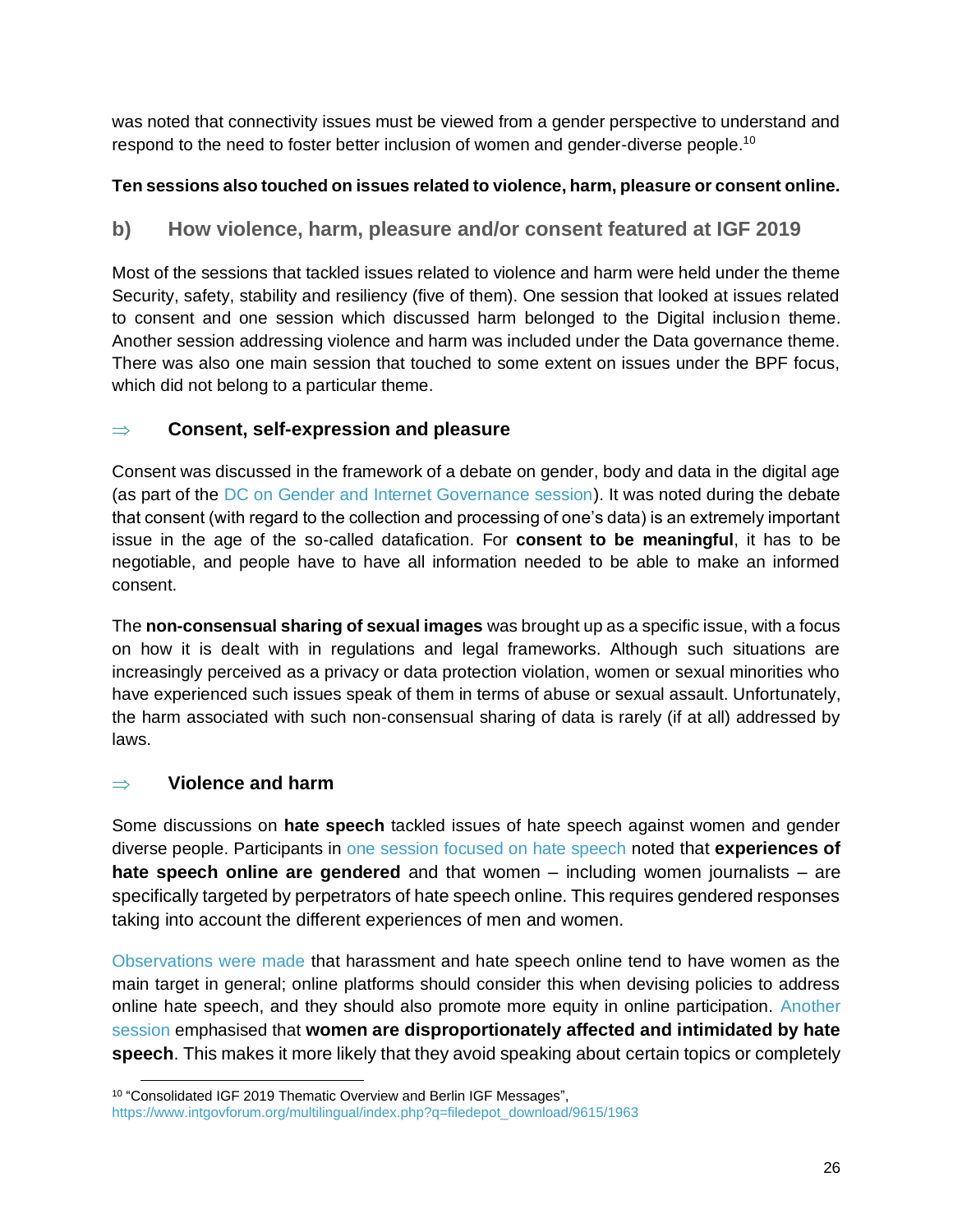withdraw from online discussions.

Hate speech, harassment, and other online harms generate fear and can **prevent women and gender-diverse people from participating online**. And the reality is that [the online](https://www.intgovforum.org/multilingual/content/igf-2019-%E2%80%93-day-2-%E2%80%93-estrel-saal-c-%E2%80%93-bpf-on-gender-internet-governance-session-at-the-berlin-0)  [space tends to amplify gender-based violence](https://www.intgovforum.org/multilingual/content/igf-2019-%E2%80%93-day-2-%E2%80%93-estrel-saal-c-%E2%80%93-bpf-on-gender-internet-governance-session-at-the-berlin-0) and can ultimately silence freedom of expression.

Women also tend to have more **vulnerability with regard to unsafe Internet of things (IoT) devices**, [another session noted.](https://www.intgovforum.org/multilingual/content/igf-2019-%E2%80%93-day-2-%E2%80%93-convention-hall-ii-%E2%80%93-the-future-of-iot-toward-more-secure-and-human-0) This applies both with regard to data protection issues and the safety of the product itself, not to mention in relation to gender bias issues. Women must be more actively involved in policy discussions around the safety and security of IoT devices, and offer their perspectives on certain biases that may come with the design of IoT devices.

A session looked in particular at **[online sexism and hate speech](https://www.intgovforum.org/multilingual/content/igf-2019-%E2%80%93-day-4-%E2%80%93-raum-v-%E2%80%93-ws-247-internet-de-tox-a-fail-proof-regimen-to-end-online-sexism)**, and it was noted that the attacks that women face in the online space (including manifestations of online sexism and misogyny) reflect social prejudice that is deeply based on context, as well as intersectional. An effective online content governance framework (both in terms of legislation and policies developed by online platforms) is needed to balance freedom of expression with the freedom from misogynistic speech.

During a [discussion on human rights and digital platforms,](https://www.intgovforum.org/multilingual/content/igf-2019-%E2%80%93-day-1-%E2%80%93-convention-hall-i-d-%E2%80%93-of-19-human-rights-and-digital-platforms-0) a point was raised that **violence against women on the Internet remains largely unpunished** and this is an issue that both regulators, law enforcement authorities (LEAs), and online platforms have to pay more attention to. For instance, LEAs could consider creating special units and training people specifically on these issues.

There were also debates on **[reducing online harm and violence against sex workers](https://www.intgovforum.org/multilingual/content/igf-2019-%E2%80%93-day-1-%E2%80%93-raum-iii-%E2%80%93-ws-389-sex-work-drug-use-harm-reduction-and-the-internet-0)**, which can take various forms. Harm reduction in these cases would involve listening to them about their specific problems and supporting them in finding solutions to these problems.

A discussion on **[online gaming and child protection](https://www.intgovforum.org/multilingual/content/igf-2019-%E2%80%93-day-1-%E2%80%93-estrel-saal-b-%E2%80%93-dc-how-to-balance-childrens-right-to-play-and-to-be)** shed light on the fact that there are significantly more boys than girls that play games online. While the issue of online grooming is often discussed in relation to girls, the risk of being groomed in online games might more often occur with boys.

[Emphasis was put](https://www.intgovforum.org/multilingual/content/igf-2019-%E2%80%93-day-1-%E2%80%93-saal-europa-%E2%80%93-nris-collaborative-session-on-human-rights-0) on the fact that the **violence and abuse that women might experience online prevent some of them from using the Internet and from engaging with Internet governance processes**. There are cases, for instance, of verbal attacks and harassment against women journalists (more than against male journalists), and this results in women not feeling safe online. The same happens with LGBTQI communities, who also face threats online mostly because of their sexual identities. There is no one-size-fits-all solution to these problems; but one approach that could help empower women and gender minorities is to provide training and capacity building programmes on safe and effective communication and public participation online.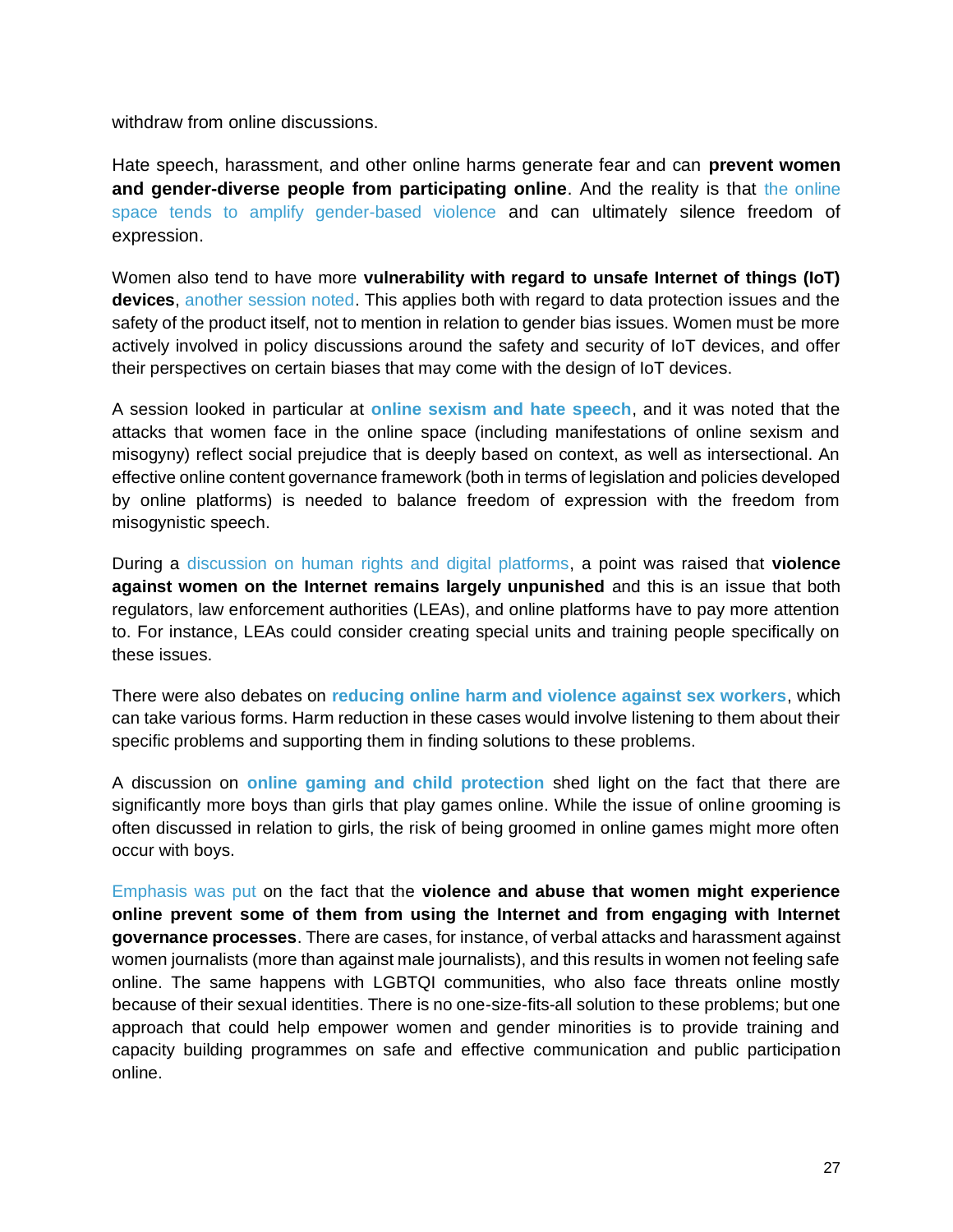Last, but not least, [it was emphasised](https://www.intgovforum.org/multilingual/content/igf-2019-%E2%80%93-day-4-%E2%80%93-convention-hall-i-c-%E2%80%93-of-32-equals-research-open-forum-on-gender-0) that **digital technologies can and should be used to prevent some of the discrimination, bias, and violence against women and gender-diverse people**. As long as there is a careful balance, technology can serve to actually promote gender equality and not necessarily hamper it.

### <span id="page-28-0"></span>**1.2. Insights from interviews**

To gather more input for the report, the BPF conducted a series of interviews with members of the IGF community, the IGF Secretariat and the MAG Chair (Annexes B and C). The interviewees were asked to comment not only on whether and how the IGF has featured discussions on violence, harm, pleasure and consent, but also on the overall integration of gender issues within IGF discussions.

### <span id="page-28-1"></span>1.2.1. Integrating gender issues into the IGF programme

Interviews conducted by the BPF asked respondents to comment on the integration of gender issues into the IGF programme.

Respondents noted that the IGF seems to be **generally open to discussing gender issues**, but that improvements in this regard are always welcome. Some noted the need for a main session tackling gender issues only: "forcing" IGF participants to attend such a session while nothing else is happening in parallel could help raise the visibility of gender issues within the community.

One comment reiterated by several respondents was the need to **mainstream gender across all (or at least most) IGF sessions**, and ensure that various Internet and digital policy issues are looked at through gender lenses. There is a need, they noted, to break the gender discussions out of silos and adopt a more intersectional approach, while also avoiding a reductionist approach. One concrete recommendation was for IGF workshop proposal forms to include a question asking session organisers to indicate how they plan to approach the proposed topics from a gender diversity perspective.

While discussions dedicated only to gender issues should still happen, it is important to ensure that these discussions are **not only attracting the communities they are referring to**. IGF sessions on gender issues should actively look for more diverse participants themselves, as a way to avoid echo chambers among members of the same community.

One interview participant also highlighted the need for high-level champions on gender inclusion issues to expand the subject matter beyond the targeted and affected community.

Several participants noted that **the inclusion of gender in the debates is a two-way responsibility**: it has to be encouraged from the top (by the MAG, the IGF Secretariat, etc.), but the community also has to bring forward more gender-related discussions, if it feels these are needed.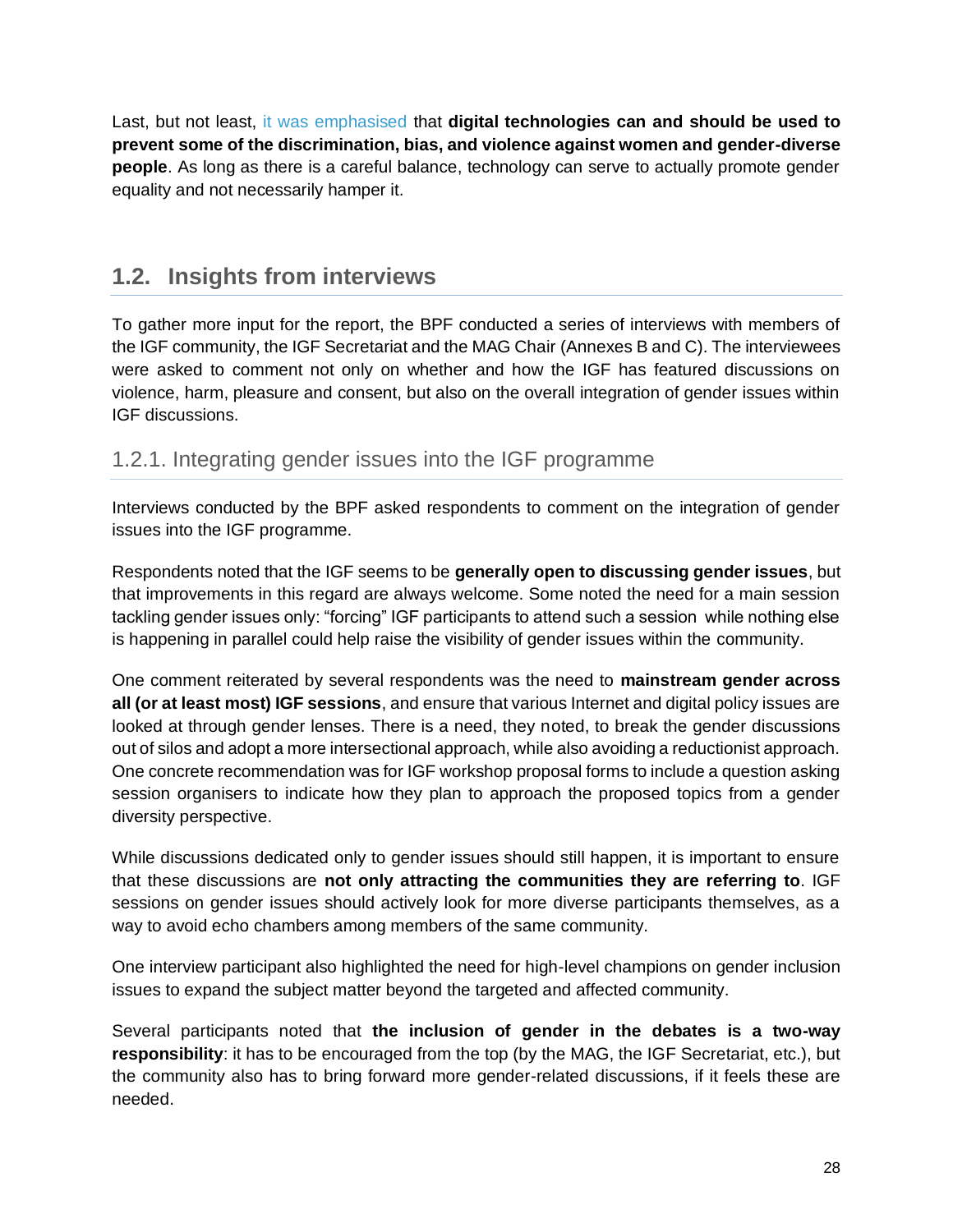<span id="page-29-0"></span>All interview participants agree that the IGF is and should remain an adequate space to discuss issues of violence, harm, and pleasure and consent online from a gender-diversity perspective.

Most of them also agree that there is a tendency for IGF discussions on gender issues to focus on negative aspects such as harm and violence, and that more focus on empowerment and selfexpression would be beneficial. However, it was also noted that content at the IGF is communitydriven, and the negative or harm-related focus could be just a reflection of issues that those submitting topics care about or feel are urgent.

The fact that the IGF has less discussions on pleasure and consent should also be seen as part of a broader policy issue of how to create more positive content around sexuality and selfexpression without dismissing the focus on violence and harm.

There is also a challenge in the fact that there is still some sensitivity about discussing issues of self-expression, pleasure and consent. Just as in the physical space the discussions on gender and diversity tend to stop at safety, the same narrative is translated into IG discussions (not only at the IGF, but in other spaces too). Often, the conservation is not nuanced enough: Do we discuss security and safety issues because they are easier and more comfortable to tackle? If so, shouldn't we go beyond this and find out what other topics women and gender-diversity people want to talk about? These were key questions asked during one of the interviews.

Participants tended to agree that **there has to be some balance between the negative and positive issues being discussed at the IGF**. One participant noted that the IGF has an opportunity to become the main space that fosters discussions on how to empower and uplift women and gender-diverse people in the online space, and this opportunity should not be missed. Gender discussions should go beyond the "poor women/gender-diverse people" rhetoric and instead look at how to uplift and empower these communities.

Finally, it was pointed out that Issues such as pleasure and consent could also get more visibility by being integrated into other discussions on umbrella topics such as freedom of expression and freedom of association.

### <span id="page-29-1"></span>**1.3. Survey results**

The BPF conducted an online survey to collect public input on whether and how the BPF thematic issues (violence, harm, pleasure and consent online) have been brought up at the IGF between 2016 and 2019. The survey received 30 responses. Below is a summary of the input provided.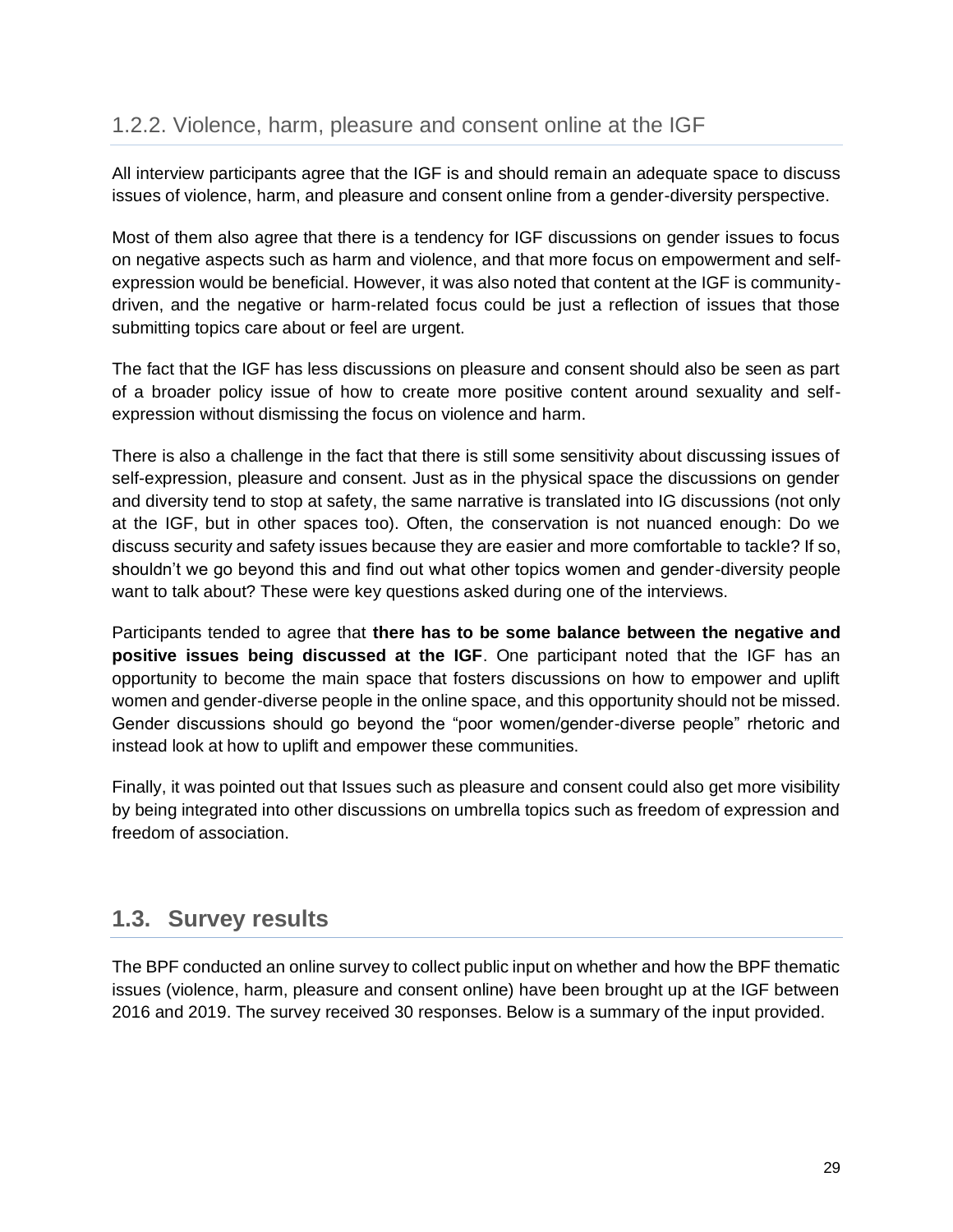<span id="page-30-0"></span>1.3.1. General perceptions on whether and how the IGF has discussed issues related to violence, harm, pleasure and consent online

Survey respondents were invited to indicate the extent to which the IGF has engaged with the following issues in relation to women and gender-diverse people: limiting violence and harm in the online space, and acknowledging that the Internet can be empowering and used as a space for consent-based self-expression, sexuality, and pleasure.

| The<br>engaging<br><b>IGF</b><br>with                                                                                                               | $1 - no$ extent $2 - a$ little<br>at all |   | $3 -$<br>somewhat | $4 -$ to a good<br>extent | $5 - a$ great<br>extent |
|-----------------------------------------------------------------------------------------------------------------------------------------------------|------------------------------------------|---|-------------------|---------------------------|-------------------------|
| Limiting violence and<br>harm in the online<br>space                                                                                                | 0                                        | 6 | 10                | 10                        | 4                       |
| Acknowledging that<br>the Internet can be<br>empowering and used<br>as a space for<br>consent-based self-<br>expression, sexuality,<br>and pleasure | $\overline{2}$                           | 4 | 12                | 10                        | 2                       |

Most respondents (80%) think that **the IGF has been quite inclusive when it comes to discussing issues related to violence and harm** (from a gender diversity perspective): 33% to a good extent, 33% somewhat, and 14% to a great extent. The rest of respondents (20%) noted that the IGF has only marginally discussed such issues.

When it comes to acknowledging that the Internet can be empowering and used as a space for consent-based self-expression, sexuality, and pleasure, **40% of the respondents noted that the IGF has only somewhat featured such discussions**. A further 13% noted that the IGF has engaged with such topics only to a little extent, while 7% considered that there have been no such discussions at all at the IGF. At the opposite side of the spectrum, **33% of the respondents found the IGF to be featuring such discussions to a good extent**, while only 7% chose the "to a great extent" option.

These responses are also more or less consistent with the findings of our analysis: we observed that, while the IGF has constantly featured discussions on gender and violence, there have not been too many discussions focusing on pleasure and consent.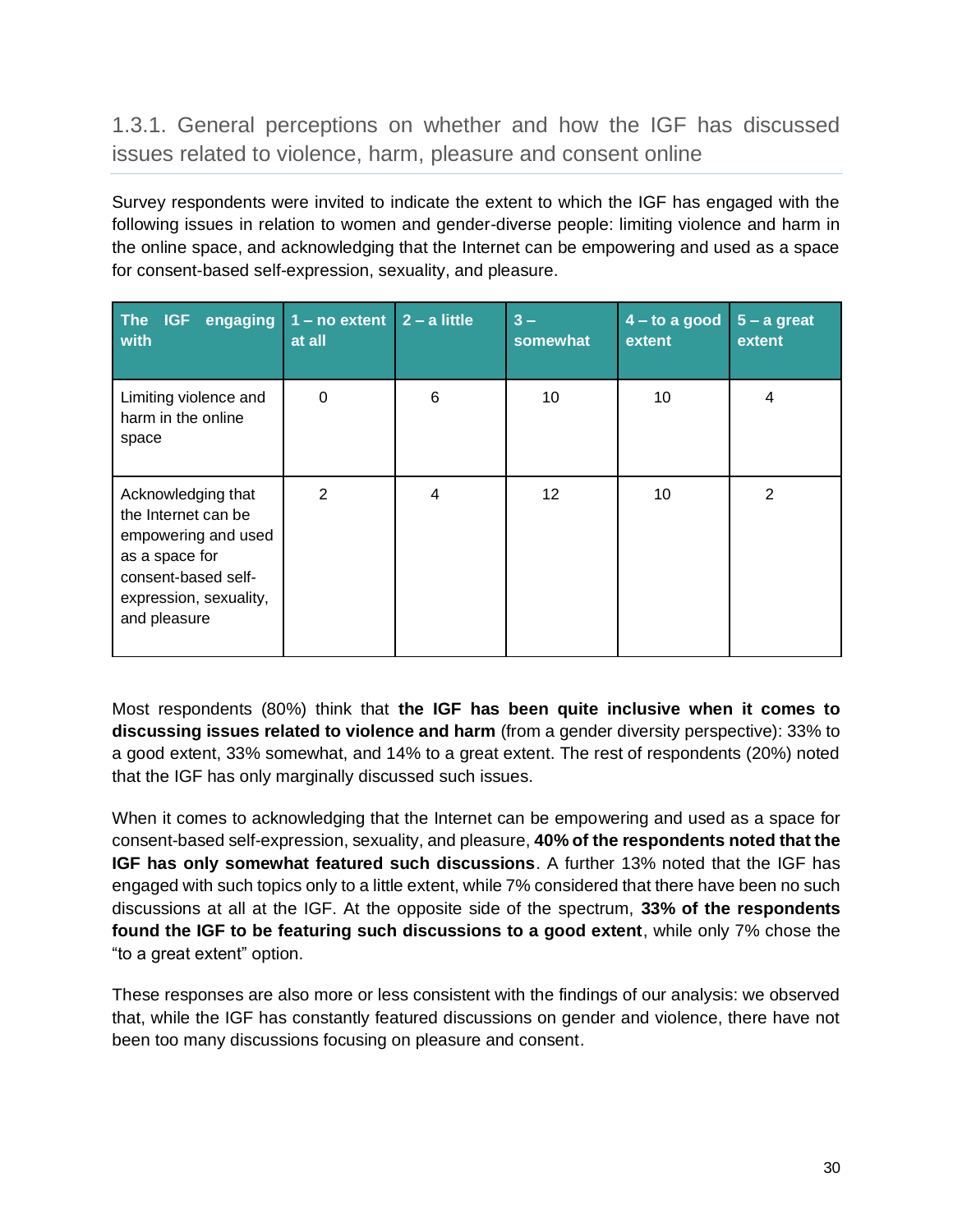### <span id="page-31-0"></span>1.3.2. Hosting or attending an IGF session focused on issues related to violence, harm, pleasure and consent online

Of the total of 30 respondents, 7 (23%) indicated that they have submitted a session proposal for an IGF annual meeting that focused on, or was in any way related to violence, harm, pleasure and consent online, in relation to women and gender-diverse people. It seems that all proposals submitted by these respondents have made it to the IGF programme, as none of them answered the question related to the reasons provided by the MAG when rejecting a proposal.

Respondents who hosted such sessions at the IGF between 2019 and 2020 indicated that their sessions looked at issues such as digital inclusion, online risks and harms, gender and access, and gender-based violence and freedom of expression. Asked to assess their overall experience with these sessions, three respondents (43%) indicated that they were somewhat satisfied, two (28.5%) were highly satisfied, and other two (28.5%) had a rather neutral experience. Asked to rate the level of engagement within the sessions they hosted, three respondents (43%) found this to be genuine, two (28.5%) assessed the engagement as highly meaningful, one (14.25%) noted there has been no engagement at all, while another one (14.25%) noted that the engagement was limited to empty politeness and tokenism.

The same questions were also addressed to all respondents who attended IGF sessions that discussed issues related to violence, harm, pleasure and consent online (a total of 28). Most of them (54%) found the overall experience to be somewhat satisfying, while 28% reported a neutral experience. Only 18% were highly satisfied with the sessions. Most respondents (72%) found the level of engagement within the sessions to be genuine, while 14% reported that the sessions were mostly about empty politeness and tokenism. At opposite sides of the spectrum, 7% of the respondents noted there has been no engagement at all in the sessions, while another 7% found the sessions to be highly engaging.

| <b>Rating</b>           | <b>Hosted a session that discussed</b><br>issues related to violence, harm,<br>pleasure and consent online |                        | Attended a session that discussed<br>issues related to violence, harm,<br>pleasure and consent online |                               |  |
|-------------------------|------------------------------------------------------------------------------------------------------------|------------------------|-------------------------------------------------------------------------------------------------------|-------------------------------|--|
|                         | <b>Overall</b><br>experience                                                                               | Level of<br>engagement | <b>Overall</b><br>experience                                                                          | <b>Level of</b><br>engagement |  |
| Somewhat<br>unsatisfied | <sup>0</sup>                                                                                               |                        | $\Omega$                                                                                              |                               |  |
| Neutral                 | $\mathcal{P}$                                                                                              |                        | 8                                                                                                     |                               |  |
| Somewhat satisfied      | 3                                                                                                          |                        | 15                                                                                                    |                               |  |
| Highly satisfied        | 2                                                                                                          |                        | 5                                                                                                     |                               |  |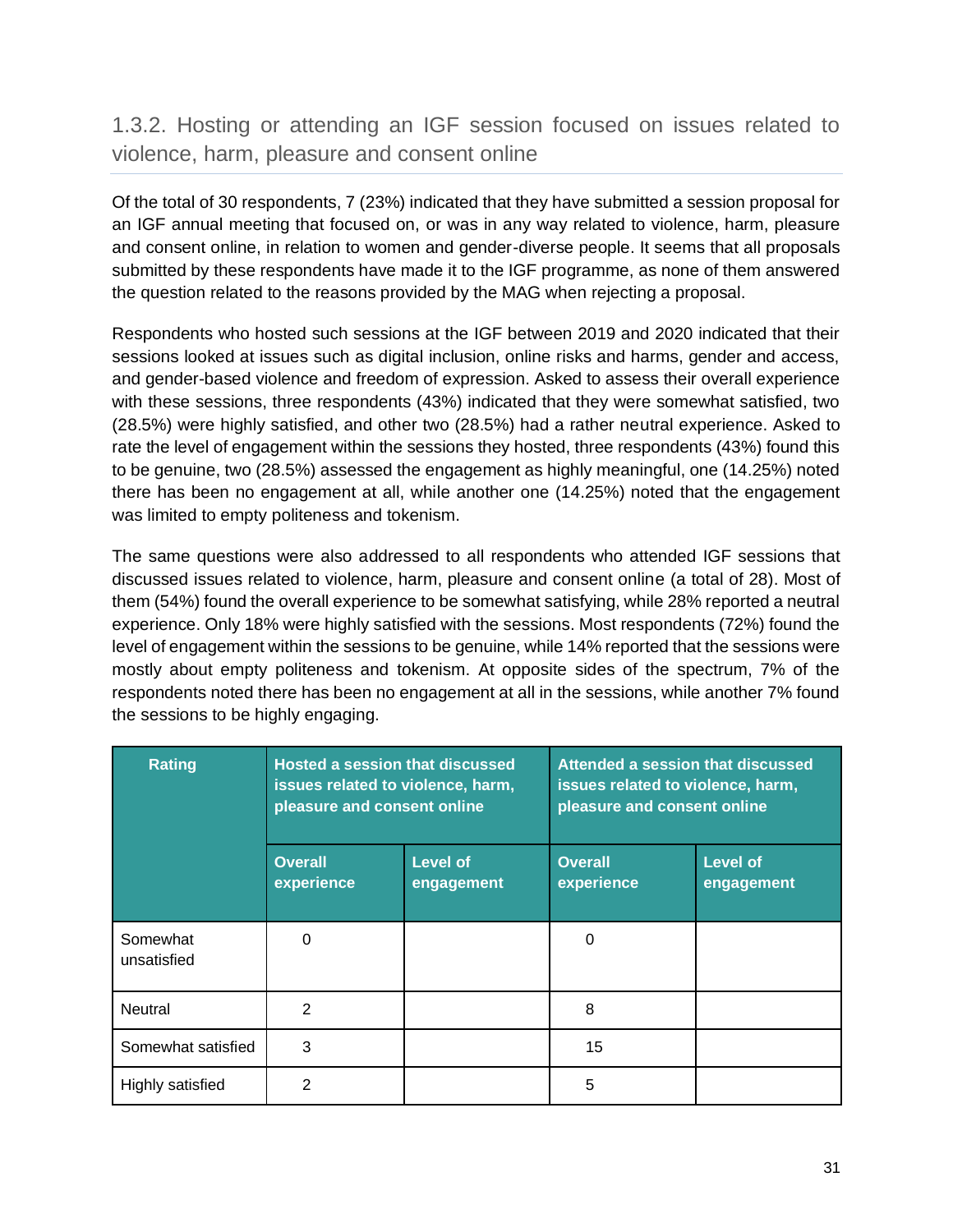| No engagement                |   |    |
|------------------------------|---|----|
| Empty<br>politeness/tokenism |   |    |
| Genuine                      | 3 | 20 |
| Highly meaningful            | 2 |    |

## <span id="page-32-0"></span>2. Inclusion of women and gender-diverse people

The BPF has also looked at the inclusion of women and gender-diverse people at the IGF. The main goal was to see the extent to which IGF discussions on the thematic issues (violence, harm, pleasure and consent) have included women and gender-diverse people; we tried to provide an answer to this question following the analysis of IGF sessions. In addition, the survey and interviews conducted by the BPF have also looked into the broader issue of gender participation and diversity within the overall IGF.

## <span id="page-32-1"></span>**2.1. Analysis of IGF sessions that discussed violence, harm, pleasure and/or consent**

As part of our analysis of IGF sessions between 2016 and 2019, we also wanted to see how the IGF discussions on the BPF thematic issues have included women and gender-diverse people. For this, we looked at those sessions that tackled the BPF thematic issues (either as main topic or within the framework of other discussions) and analysed:

- ❖ Session descriptions to see the gender diversity on panels
- ❖ Session reports (where available) to get information on the gender diversity among participants.

#### **Key findings**

❖ IGF discussions on violence, harm, pleasure and/or consent do exceptionally well in terms of gender diversity among speakers, moderators and participants. This, however, is only valid in terms of women-men diversity. The inclusion of genderdiverse people could not be measured.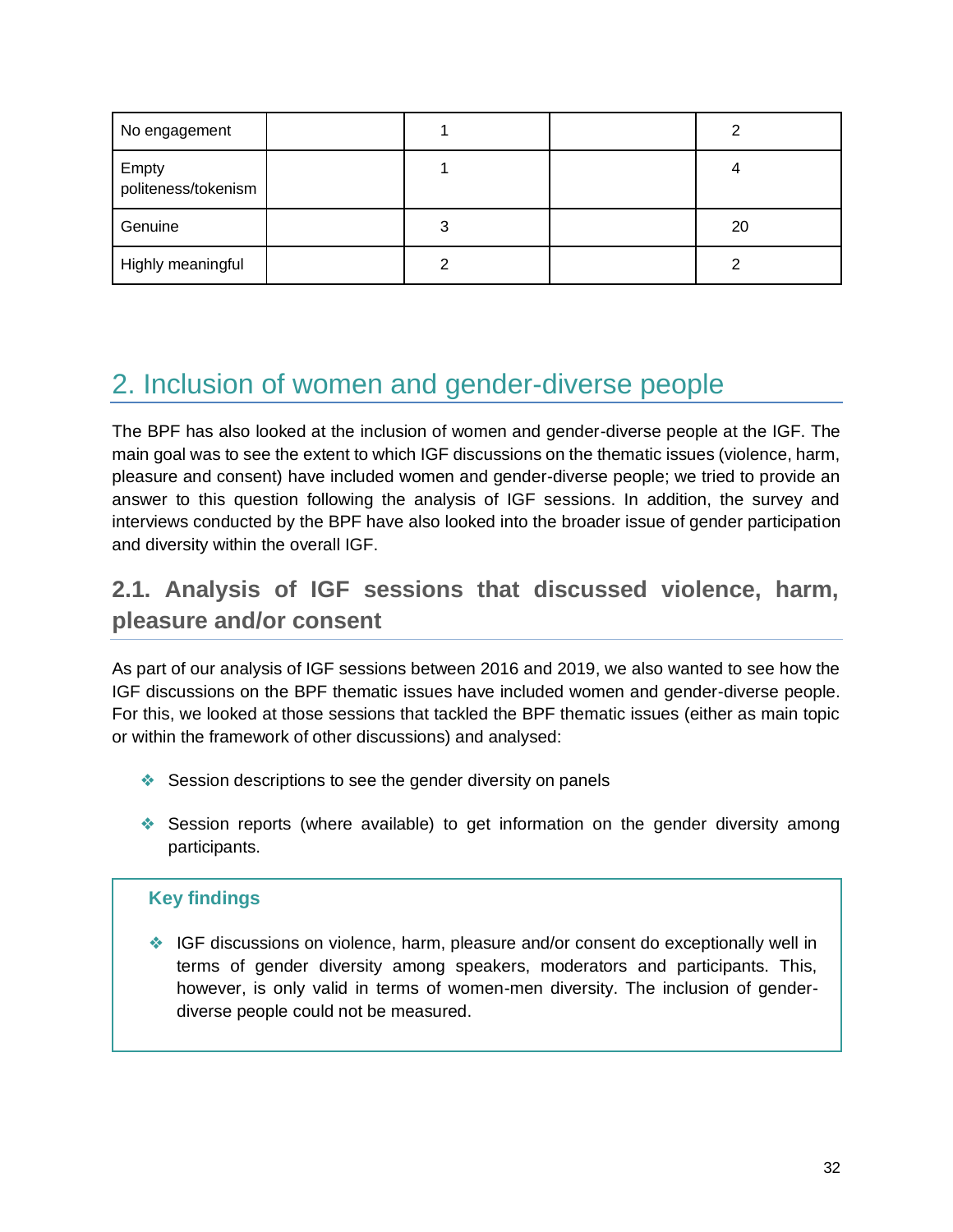### <span id="page-33-0"></span>2.1.1. Gender diversity among session speakers and moderators

When submitting a session proposal for an IGF meeting, organisers are invited to consider gender diversity in their sessions. When reviewing session proposals, MAG members also evaluate – among other elements – the gender diversity among the proposed speakers/moderators.

In our analysis, we have looked at the overall number of speakers and moderators for the analysed sessions, to determine the men:women ratio. While conducting the analysis, **we have noted that it would be impossible to go beyond this binary analysis, as the IGF has no mechanism in place to measure the inclusion and participation of gender non-binary people**.

|                         |                             | Gender diversity among session speakers and moderators         |             |                                         |                                                    |                            |          |
|-------------------------|-----------------------------|----------------------------------------------------------------|-------------|-----------------------------------------|----------------------------------------------------|----------------------------|----------|
|                         | <b>Sessions</b><br>analysed | <b>Sessions</b><br>for which women<br>data<br>was<br>available | <b>Only</b> | <b>More</b><br><b>women</b><br>than men | <b>Equal</b><br>number of than<br>women<br>and men | More men Only men<br>women |          |
| Sessions at IGF<br>2019 | 14                          | 12 <sub>2</sub>                                                | $\Omega$    | 7                                       | 2                                                  | 3                          | $\Omega$ |
| Sessions at IGF<br>2018 | 12 <sup>2</sup>             | 12 <sup>2</sup>                                                | 2           | 5                                       | 1                                                  | 3                          | 1        |
| Sessions at IGF<br>2017 | 25                          | 20                                                             | 5           | 11                                      | $\Omega$                                           | 4                          | 0        |
| Sessions at IGF<br>2016 | 15                          | 14                                                             | 3           | 7                                       | 3                                                  | 1                          | $\Omega$ |

As it can be noticed in the table above, we were not able to analyse the gender diversity among speakers and moderators for all sessions that addressed the BPF focus issues because in some instances the session descriptions can no longer be found on the IGF website.

Among the sessions for which data was available, **most of them had more women than men as speakers and moderators**. **There were also several sessions which featured only women as both speakers and moderators. A few sessions reported an equal number of men and women as speakers and moderators. And only a minority of sessions had more men than women among the speakers and moderators.** This could be explained by the fact that many of these sessions tackled gender issues as their main topics and there seems to be a tendency that such sessions traditionally feature more women than men among the main participants (speakers and moderators).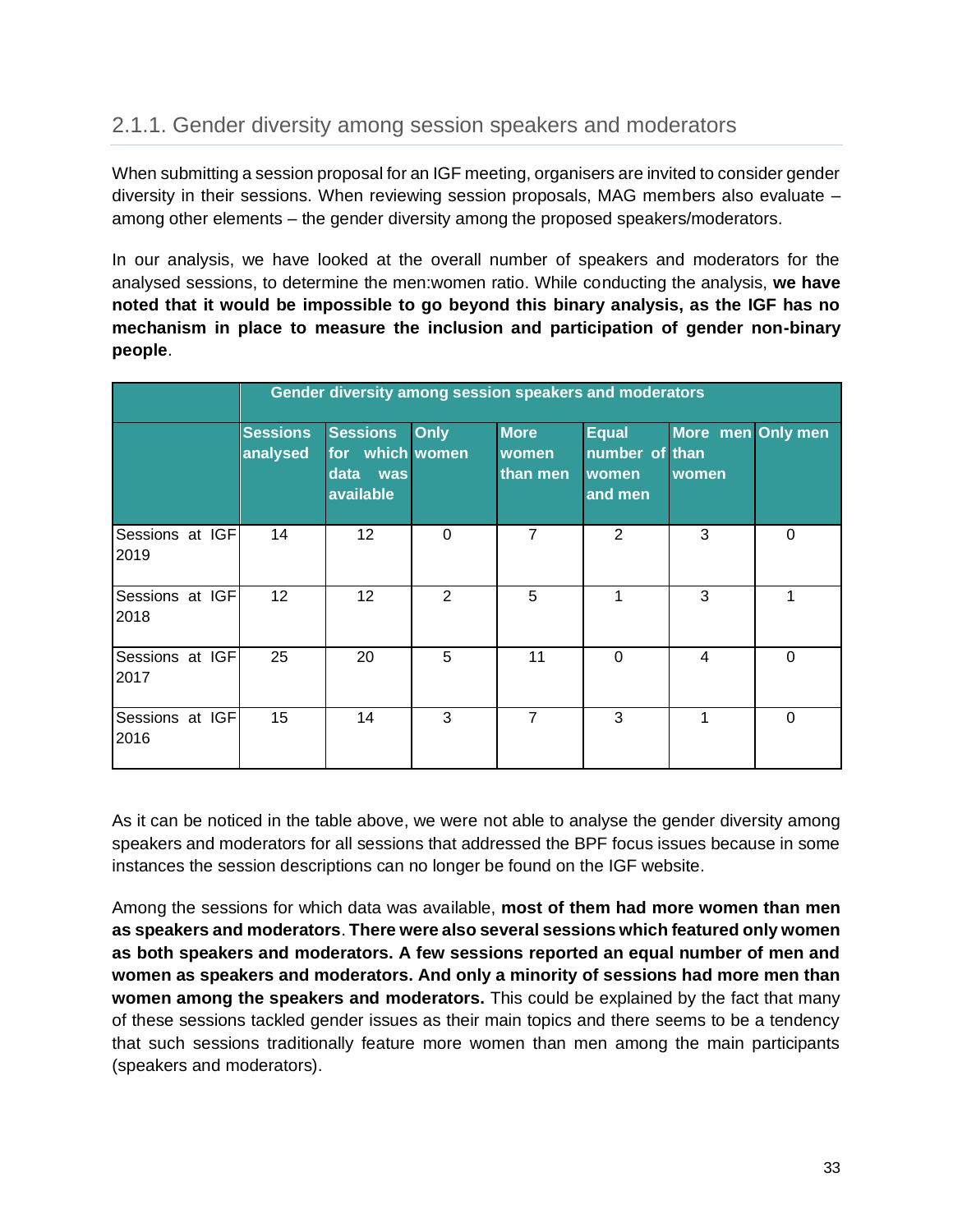It is interesting to note that reviews conducted by DC Gender in [2016](https://www.intgovforum.org/multilingual/index.php?q=filedepot_download/4486/1239) an[d 2018](https://www.intgovforum.org/multilingual/filedepot_download/4486/2050) found that, across the analysed sessions within the respective IGF annual meetings (basically all that submitted gender report cards), men tended to account for more panellists and moderators than women.

### <span id="page-34-0"></span>2.1.2. Gender diversity among session participants

As part of their reporting duties, IGF session organisers are asked to complete a "gender report card" to estimate the number of participants in their sessions, as well as the number of women present. This exercise relies solely on the judgement of session organisers and rapporteurs and its accuracy can be questioned. In fact, one report card included a note saying that asking session organisers to estimate how many women are on a session is hardly effective, as one cannot be expected to simply guess the gender identity a person chooses to be associated with.

Other limitations with the gender report cards are related to: (1) the fact that not all session organisers submit them, and (2) they only look at women – men diversity. In 2018, there was an attempt to go beyond the gender binary logic, as session organisers were asked to estimate the "total number of women and gender-variant individuals present". This, however, has proven not to be working, as, again, session organisers cannot be simply expected to guess the gender identity of a person sitting in a room.

| <b>IGF</b>              | <b>Sessions</b>             |                                                       |                         |                                         | Gender diversity among session participants (as<br>percentage of women participants) |                                         |                               |
|-------------------------|-----------------------------|-------------------------------------------------------|-------------------------|-----------------------------------------|--------------------------------------------------------------------------------------|-----------------------------------------|-------------------------------|
|                         | <b>Sessions</b><br>analysed | <b>Sessions</b><br>for which<br>data was<br>available | <b>More than</b><br>75% | <b>Between</b><br><b>51% and</b><br>74% | 50%                                                                                  | <b>Between</b><br><b>26% and</b><br>49% | <b>25% and</b><br><b>less</b> |
| Sessions at IGF<br>2019 | 14                          | 8                                                     |                         |                                         | 5                                                                                    | 1                                       | 0                             |
| Sessions at IGF<br>2018 | 12                          | 11                                                    | $\Omega$                | 2                                       | $\overline{7}$                                                                       | 1                                       | 1                             |
| Sessions at IGF<br>2017 | 25                          | 13                                                    | 5                       | $\overline{2}$                          | $\overline{4}$                                                                       | $\overline{2}$                          | $\Omega$                      |
| Sessions at IGF<br>2016 | 15                          | 1                                                     | 1                       | $\Omega$                                | $\Omega$                                                                             | $\Omega$                                | $\Omega$                      |

Despite these limitations, the gender report cards – where available – were the only tools the BPF could use to try to assess gender diversity among IGF session participants.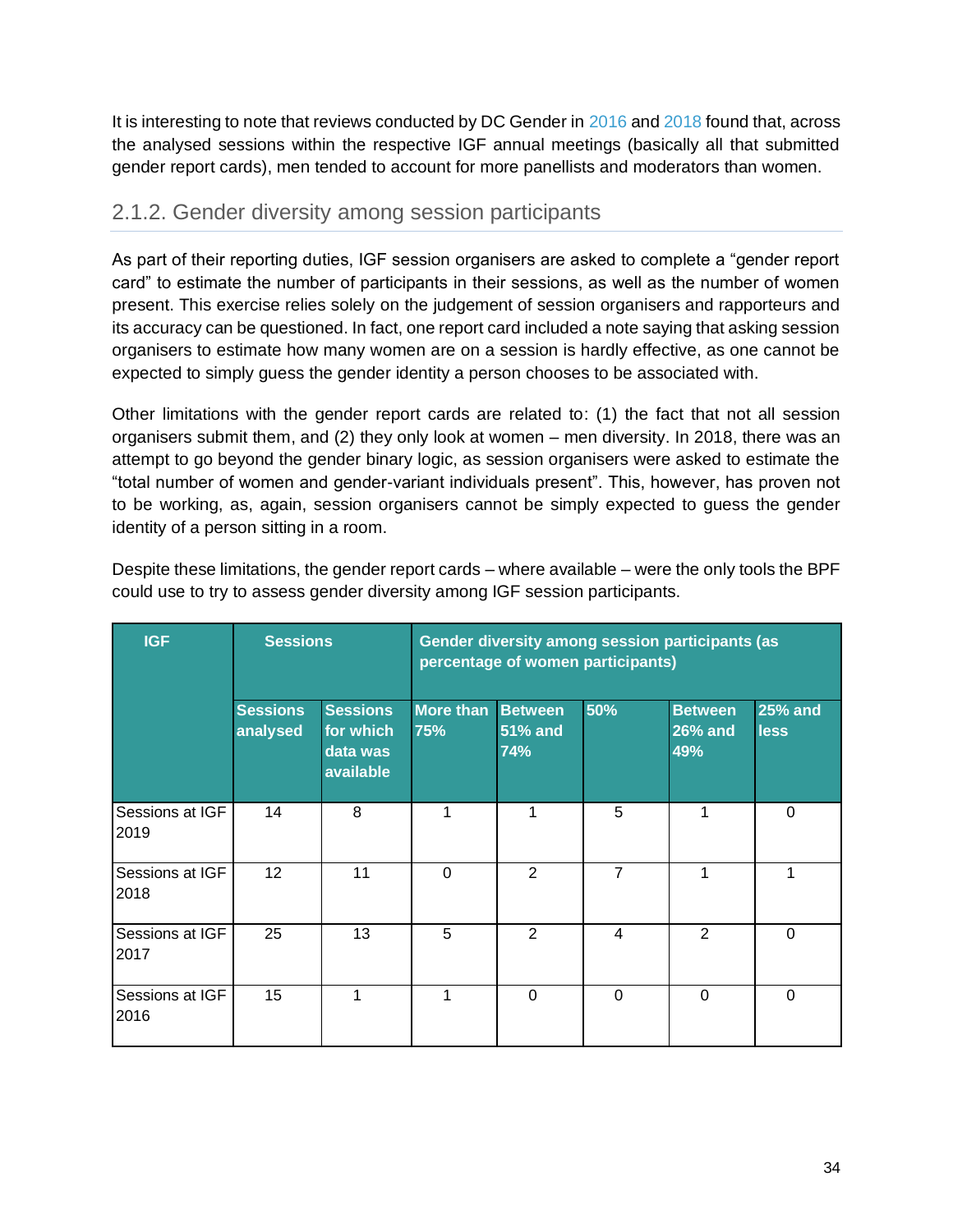Among the sessions for which data was available, **most of them estimated equal numbers of women and men among participants, followed by sessions which estimated more women than men among participants. A minority of sessions estimated more men than women as participants.** This, again, could be explained by the fact that many of these sessions tackled gender issues as their main topics and there seems to be a tendency that such sessions traditionally attract more women among the participants.

Here too it is interesting to note that reviews conducted by DC Gender in [2016](https://www.intgovforum.org/multilingual/index.php?q=filedepot_download/4486/1239) and [2018](https://www.intgovforum.org/multilingual/filedepot_download/4486/2050) found that, across all sessions that submitted gender report cards, there was a tendency to have more men than women participants. This is also consistent with the general statistics from IGF annual meetings, which consistently show that more men than women as participants.

### <span id="page-35-0"></span>2.1.3. Conclusions

**IGF sessions that discuss issues related to violence, harm, pleasure and consent online from a gender-diversity perspective feature a good degree of gender diversity among speakers, moderators, and participants**. Based on available data, this observation is valid if we consider gender diversity only from the perspective of the women vs men.

The IGF has taken steps to encourage gender diversity among session speakers and moderators and to measure gender diversity among overall session participants. However, the IGF tends to approach gender diversity in terms of the women - men binary and little is being done to both assess and encourage the participation of non-binary people. Beyond the numbers shown above, one key finding was that there are limitations in terms of information the IGF collects on gender participation. As illustrated above, we were only able to look at the women-men diversity in panels and among session participants, but there was no way to determine the extent to which the sessions we looked at also included other gender-diverse participants.

#### **Key finding**

❖ There is no mechanism in place to measure the inclusion and participation of gender non-binary people.

**More disaggregated data is needed in order to be able to fully assess the degree of gender diversity across the overall IGF and within sessions.** Collecting disaggregated data is, however, a difficult task. It is encouraging that the general IGF registration form allows participants to also select "other" as a gender choice (beyond male and female). A next step could be to integrate this approach within other IGF elements; for instance, encouraging session oganisers to offer speakers an opportunity to identify themselves as gender non-binary (if they wish to) and include that info in the session descriptions (with their permission).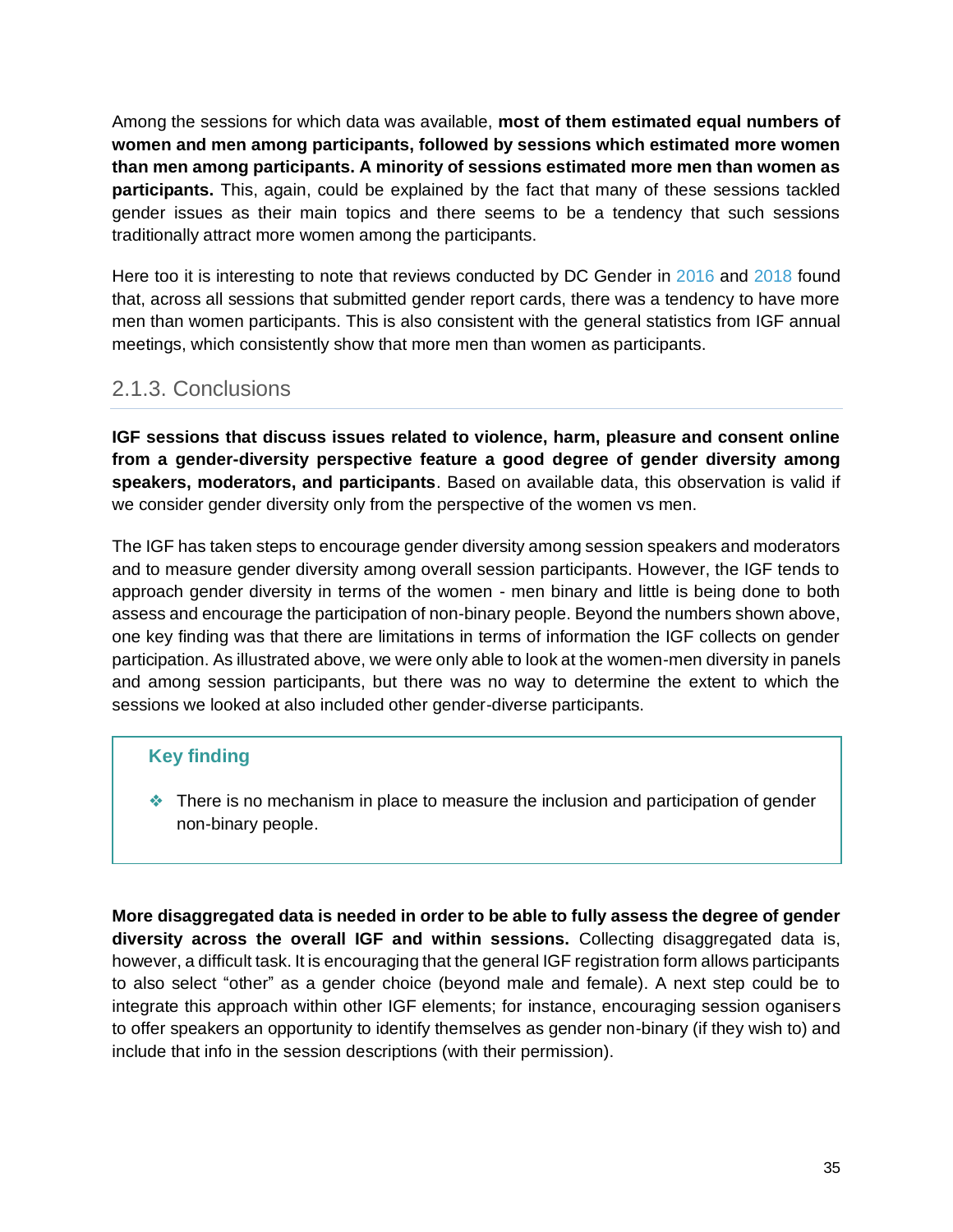Regarding the gender report cards, we acknowledge that simply relying on session organisers/rapporteurs to estimate the number of men and women attending their sessions is not a source of accurate information. And that expecting them to estimate the number of non-binary people on their sessions is even more challenging, if not simply impossible. The IGF may want to reconsider these sections in the gender report cards and try to identify other ways to collect data on gender diversity within sessions. One way could be to hand out simple forms to session participants asking them to indicate their gender (if they wish to) in an anonymous manner and leave those forms behind when they leave a session, for the rapporteurs to collect and reflect on.

### <span id="page-36-0"></span>**2.2. Insights from interviews: gender diversity at the IGF**

The BPF interviewed participants to gain insights regarding their perceived effectiveness on the inclusion of women and gender-diverse people at IGF. Interview subjects were also asked to comment on the level and quality of engagement with women and gender-diverse people.

Overall, all respondents agree that **progress has been made at IGF over the years to foster better gender diversity**, but more work still needs to be done (especially with regard to genderdiverse people).

Some participants noted that one major stumbling block in having more gender diversity is the assumption that there are not enough women with expertise to talk about various IG issues. But it was acknowledged that some session organisers may face difficulties in getting more gender diversity on their session. To deal with this, the IGF Secretariat's list of resource persons could be more actively promoted and used when a session struggles with diversity.

It was noted that one challenge remains in **moving from only ticking the gender diversity box to having meaningful participation**. It is not enough to simply have women or gender-diverse people in sessions; their participation should not be tokenised. Sometimes people feel they have only been invited to a session to tick a box. We need to avoid making people feel like they are being tokenised and are only invited to a session because they represent a certain community and not necessarily because of the value they can bring to a discussion. They should be given an opportunity to contribute meaningfully to a discussion and they should be made feel that their input really matters.

**Engagement**, it was noted, is more than just having people to come at an IGF. Getting someone on a session should not be the end of the engagement. Instead, the IGF should encourage women and gender-diverse people to engage with other work, participate, voice their concerns, etc.

Several respondents suggested that the IGF should **get to the local and regional level,** where there are communities/groups/people working on gender issues, and get them to engage with the IGF, at the global level. We do not only need global expertise; we need to look at the grass root level too.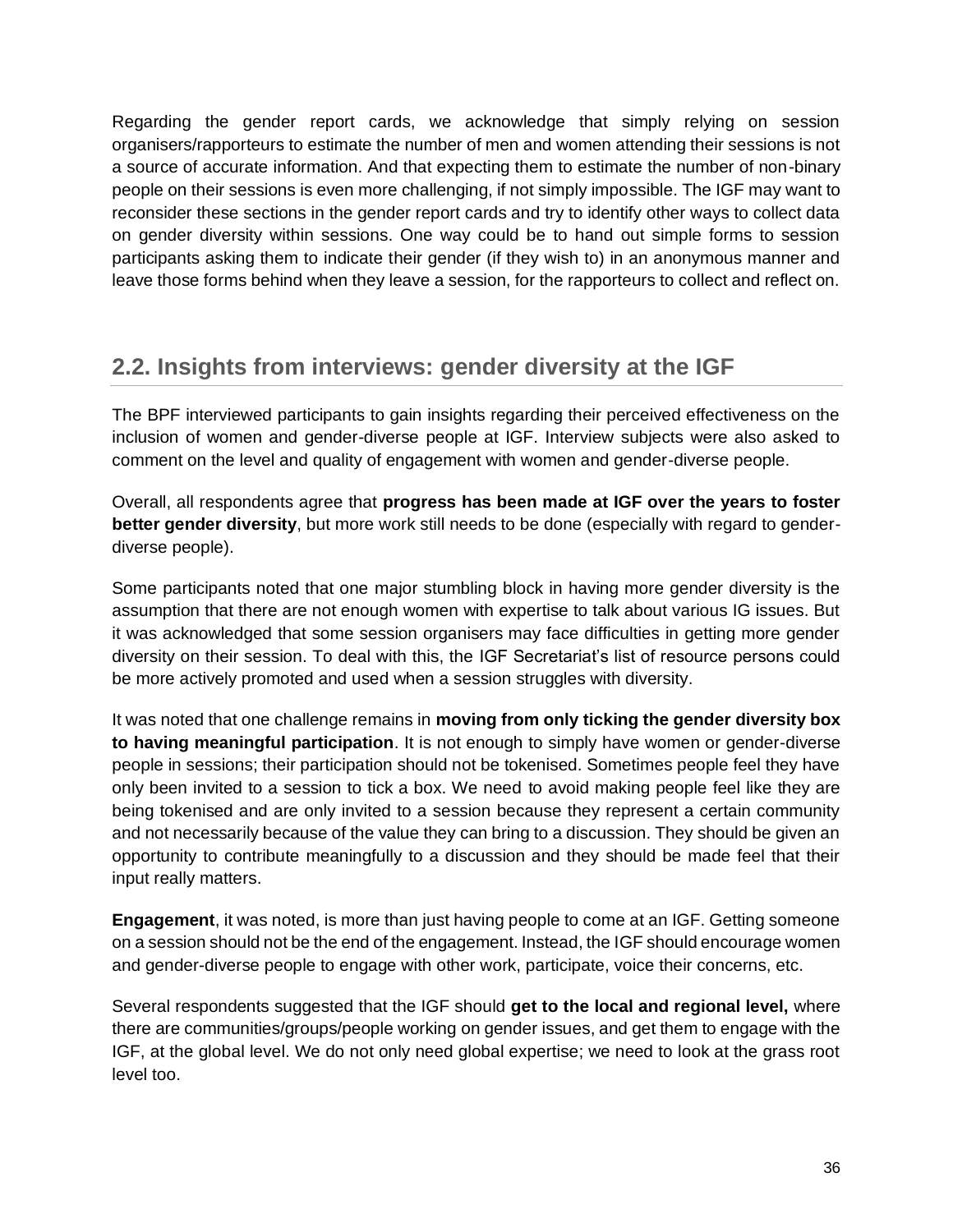Some participants commented on the **entry points to the IGF** and how they may inhibit the participation of gender-diverse people. For instance, if a form is only listing women and men as gender options, this is not welcoming for gender non-binary people. Recommendations were made for various IGF forms to be made sensitive with regard to gender diversity.

Several interview participants also note the **shortcomings of gender report cards**. While gender report cards remain an available instrument to measure and ensure diversity among speakers, session organisers often miss to respond to the question related to how their discussions included gender issues. Moreover, as these reports are not compulsory, not all session organisers fill them out, which, in turn, limits their efficiency.

Regarding the level and quality of engagement of women and gender-diverse people within the IGF, interview participants agree that while there is constant improvement, more can be done. One common output from interview participants is the need to support workshop proposals from women and gender-diverse people so that they can actually have a platform at the IGF. Finally, all interview participants mention the need to adopt an intersectional lens to gender issues and push for more integration of gender topics within IGF discussions on other IG topics.

### <span id="page-37-0"></span>**2.3. Survey results: gender diversity at the IGF**

The public survey conducted by the BPF has also collected input on **how the community perceives the inclusion of women and gender-diverse people at the IGF**. Below are the main findings.

Increasingly, the IGF has put more efforts into strengthening the inclusion of women and genderdiverse people in its annual meetings (for instance, through encouraging session organisers to have gender diversity in their sessions, introducing gender report cards, etc.). Considering these elements, the community was invited to comment on how inclusive the IGF is towards women and the gender-diverse community.

| <b>How inclusive do</b><br>you think the IGF is<br>towards | $1 - not at all$ | $2 - a$ little | $3 -$<br>somewhat | $4$ – pretty<br><b>inclusive</b> | $5 -$ highly<br><b>inclusive</b> |
|------------------------------------------------------------|------------------|----------------|-------------------|----------------------------------|----------------------------------|
| Women                                                      | 0                | 0              | 4                 | 19                               |                                  |
| gender-diverse<br>The<br>community                         |                  | 6              | 12                | 10                               |                                  |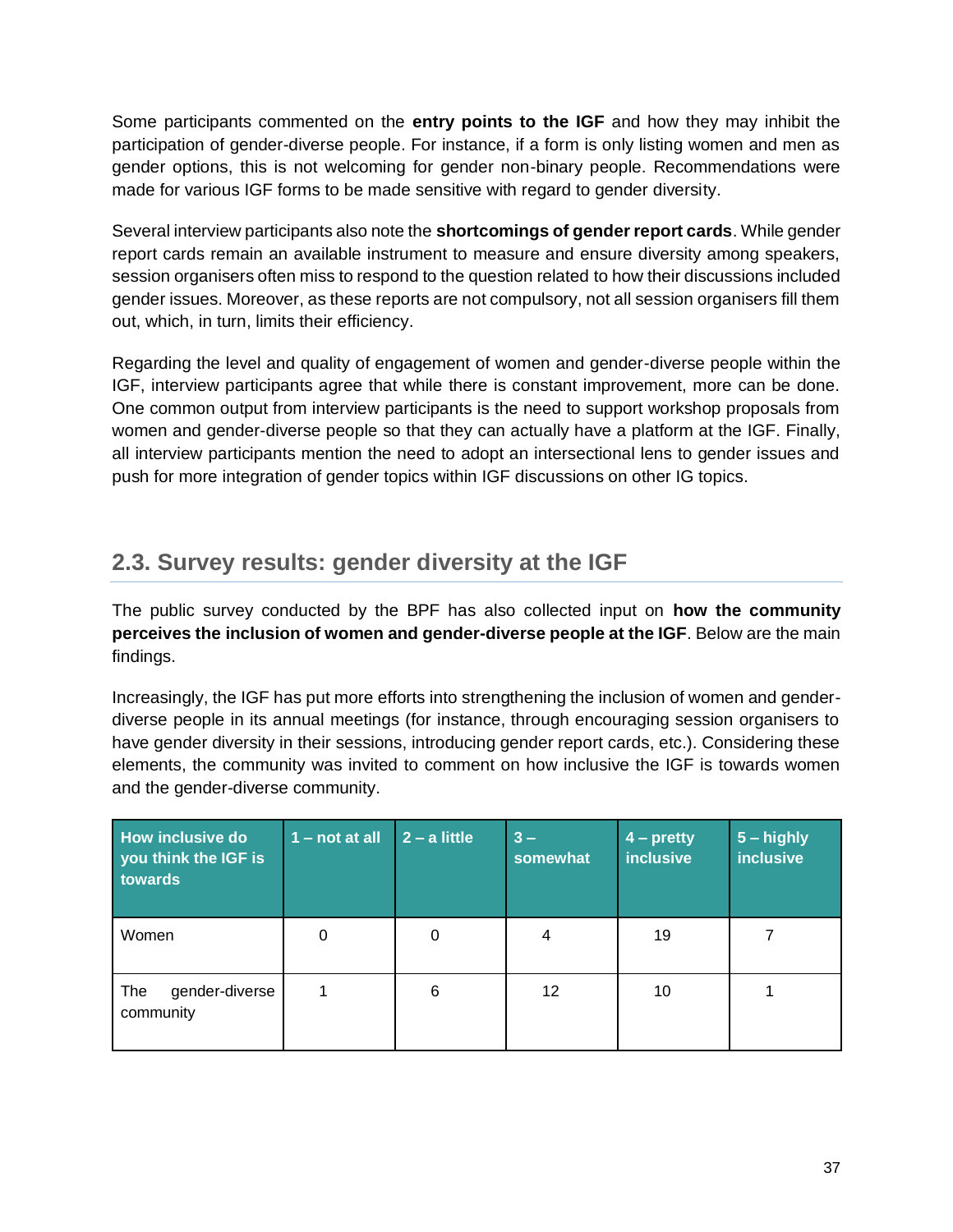**Most respondents (64%) found the IGF to be "pretty inclusive" towards women.** About a quarter of all respondents (23%) indicated that the IGF has been highly inclusive towards women. And a small percentage (13%) consider the IGF to be only a little inclusive when it comes to integrating women in annual meetings.

The situation was rather different with regard to the inclusion of gender-diverse people, as t**he IGF was found to be less inclusive towards this category**. The largest percentage of respondents (40%) indicated that the IGF has been only somewhat inclusive towards the genderdiverse community, while 34% thought the IGF to be pretty inclusive. A further 20% of the respondents believe that the IGF is only a little inclusive when it comes to gender-diverse people. At opposite ends, 3% of the respondents think the IGF is not at all inclusive towards this community, while another 3% think the IGF is, on the contrary, highly inclusive.

Invited to provide comments in support of their ratings, some respondents noted that the IGF, and the IG space in general tend to be dominated by men, but that **women are increasingly coming to the forefront.** Suggestions were made for more efforts to be put into initiatives that foster more women participation and engagement in the IGF and in the broader IG ecosystem (e.g. training, capacity development, etc.).

Some respondents indicated that, while it is relatively easy to observe the participation of women in IGF meetings, **it is rather difficult to assess how much the IGF has been inclusive towards the gender-diverse community**. A few comments indicated that, often, the gender diversity requirement only takes into account the inclusion of women and girls, but is less sensitive towards other gender-diverse communities. For instance, various IGF forms tend to only include men and women as options when gender questions are asked, and this situation has to be changed.

A few respondents made reference to projects and initiatives that focus on the inclusion of women and the LGBTQI community in Internet governance, which should be more prominent at the IGF too. One reference was made to the experience of a trans woman who was invited as a panelist to an IGF session: "she felt that she was invited to fill a space, not because they would be interested in learning about her experience". This pointed to the need for the IG space to be genuinely more inclusive towards this community.

One comment noted that the discussion on gender inclusion should not be limited to how genderdiverse people are joining the IGF as speakers, moderators or participants. Instead, we should also be looking at whether and how the gender-diverse community is represented in leadership positions within the MAG or in other IGF leadership positions: "It is great to tick gender report cards in terms of speakers and contributors at the annual event, but this needs to go higher", it was noted.

One respondent noted that gender inclusiveness is not only about bringing women and genderdiverse people to an annual IGF meeting, but also about **bringing gender perspective to all issues that are being discussed**. In their view, this has only been partially achieved at the IGF, and there seems to be a tendency for IGF sessions dedicated to gender issues to be decreasing.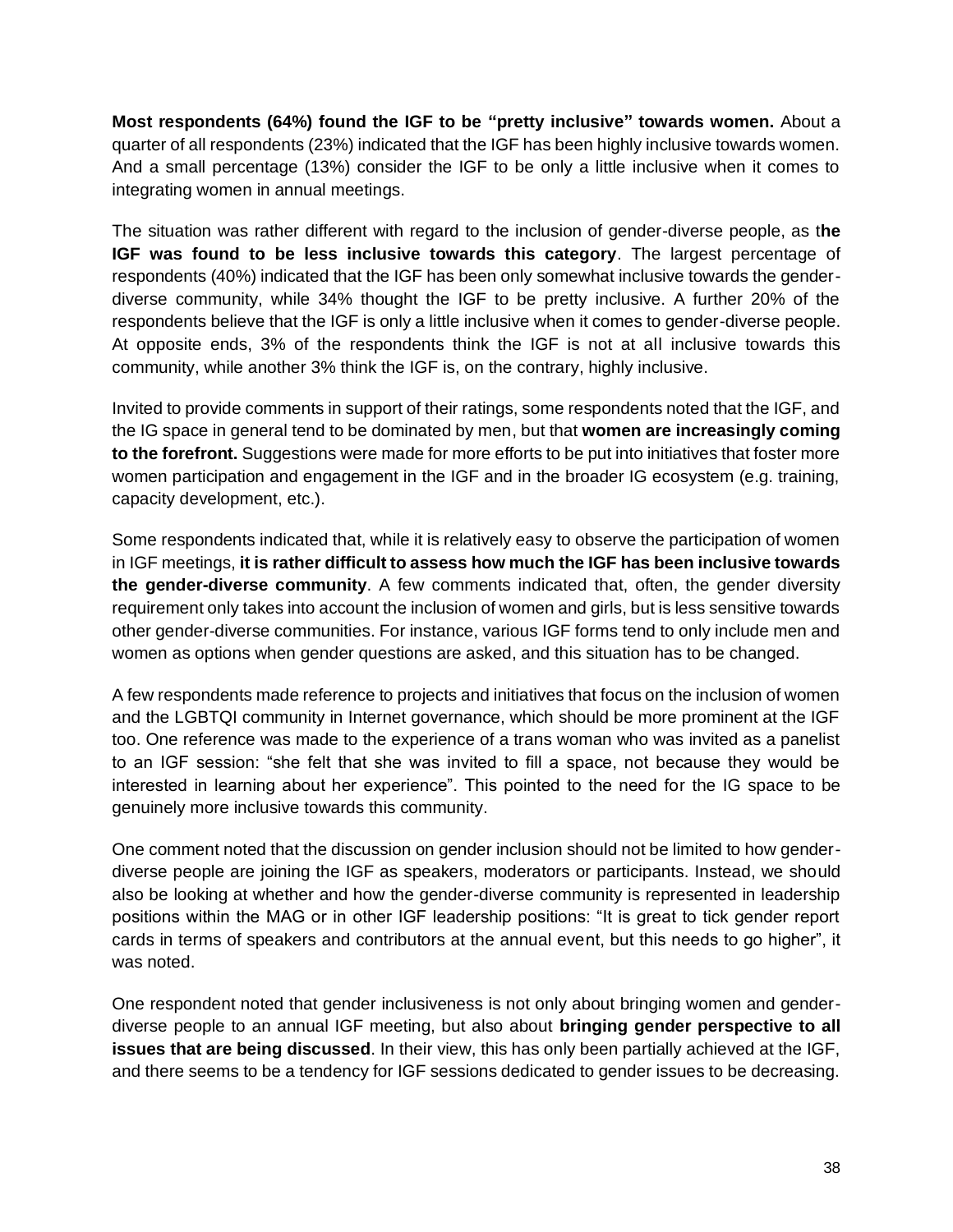Another respondent commented that the fact that the BPF Gender is looking into gender inclusion issues is in itself a proof that the IGF is inclusive towards gender.

The survey then moved on to ask participants that identify themselves as women of belonging to other gender-diverse communities to comment on the gender receptiveness of the IGF space from their own perspectives. Many respondents who identified themselves as women noted that they have met no gender-related barriers when joining an IGF meeting and that they have felt heard and secure when participating in the IGF. A few respondents identifying themselves as belonging to the gender non-binary group provided similar answers, but also noted that, in general, there tends to be little representation of gender diverse people at the IGF and that their participants tends to only be observed in discussions on gender-related topics, and not necessarily in each thematic area of the IGF.

One recommendation was made to implement a mandatory usage of pronouns to address people and avoid misgendering issues. "All participants should be treated with decency", it was commented.

## <span id="page-39-0"></span>**2.4. Insights from taking stock submissions**

At the end of each IGF cycle, a call for public input is launched, inviting the community to take stock of the recently concluded annual IGF meeting and make suggestions for the upcoming meeting. These annual calls for input generally gathered between 20 and 40 submissions which reflect on the content, format, and structure of IGF programmes, as well as on logistical issues.

As part of our analysis, we have looked at individual submissions reflecting on IGF 2016, 2017, 2018, and 2019, to see if the community made reference to gender-related issues in their comments. We found that at least three (3) submissions every year mention gender issues. Below is an overview of the main points raised.

| <b>Cycle</b> | no of<br>Total<br><b>submissions</b> | <b>Submissions</b><br>made<br>that<br>reference<br>to<br>gender issues | <b>Gender issues referred to</b>                                                                                                                                                                                                |
|--------------|--------------------------------------|------------------------------------------------------------------------|---------------------------------------------------------------------------------------------------------------------------------------------------------------------------------------------------------------------------------|
| 2016<br>2017 | 31                                   |                                                                        | One contribution noted that issues of gender equality and<br>sexuality need to be more mainstreamed. Another<br>contribution, however, argued that the depth and breath<br>of the gender equality discussions was positive.     |
|              |                                      |                                                                        | Gender issues were brought up consistently and were<br>fairly visible across workshops and main sessions, with<br>new actors organising sessions in this area. There were<br>several workshops on gender-based online violence, |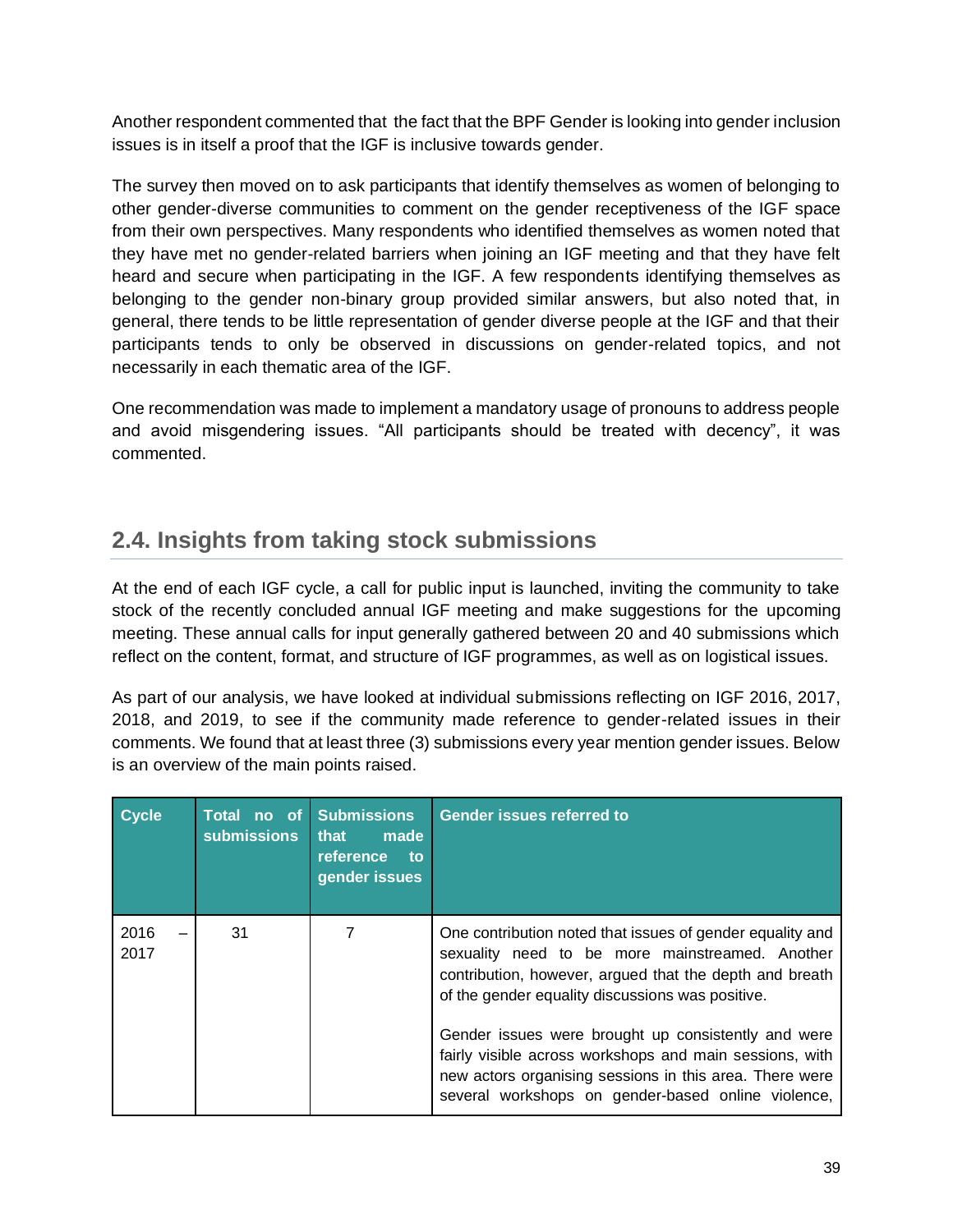|              |    |   | which indicates that the issue is being taken seriously and<br>being discussed.                                                                                                                                                            |
|--------------|----|---|--------------------------------------------------------------------------------------------------------------------------------------------------------------------------------------------------------------------------------------------|
|              |    |   | Unfortunately, it is still mostly women and other<br>gender/sexual minorities participating in these sessions<br>and raising questions of inclusion at the IGF. More<br>diversity in such sessions should be encouraged.                   |
|              |    |   | The IGF needs to address gender as more than just<br>women and men.                                                                                                                                                                        |
|              |    |   | Gender diversity needs to be ensured across all sessions.                                                                                                                                                                                  |
|              |    |   | BPF Gender should continue.                                                                                                                                                                                                                |
|              |    |   | Some noted that the gender report cards contributed to<br>bringing more gender diversity to sessions. Others argued<br>that this is a challenging formality, that does not contribute<br>effectively to having gender balance at sessions. |
| 2017<br>2018 | 32 | 4 | Gender balance needs to be ensured across all sessions,<br>and gender equality needs to be a guiding principle in the<br>planning of an IGF meeting.                                                                                       |
|              |    |   | There is still a need to strengthen the participation of<br>women in the Forum.                                                                                                                                                            |
|              |    |   | The organisation of a main session on gender was<br>welcome.                                                                                                                                                                               |
| 2018         | 22 | 3 | Continue to pay attention to gender balance in sessions.                                                                                                                                                                                   |
| 2019         |    |   | The BPF Gender was praised for looking at the needs of<br>underserved populations of women and gender non-<br>binary persons.                                                                                                              |
| 2019<br>2020 | 41 | 7 | The participation of women in the overall IGF and in<br>sessions should be further encouraged.                                                                                                                                             |
|              |    |   | In addition, it should be noted that gender diversity should<br>not be only about women, but also about other gender-<br>diverse people.                                                                                                   |
|              |    |   | Gender issues could have been more prominent in the<br>overall IGF programme.                                                                                                                                                              |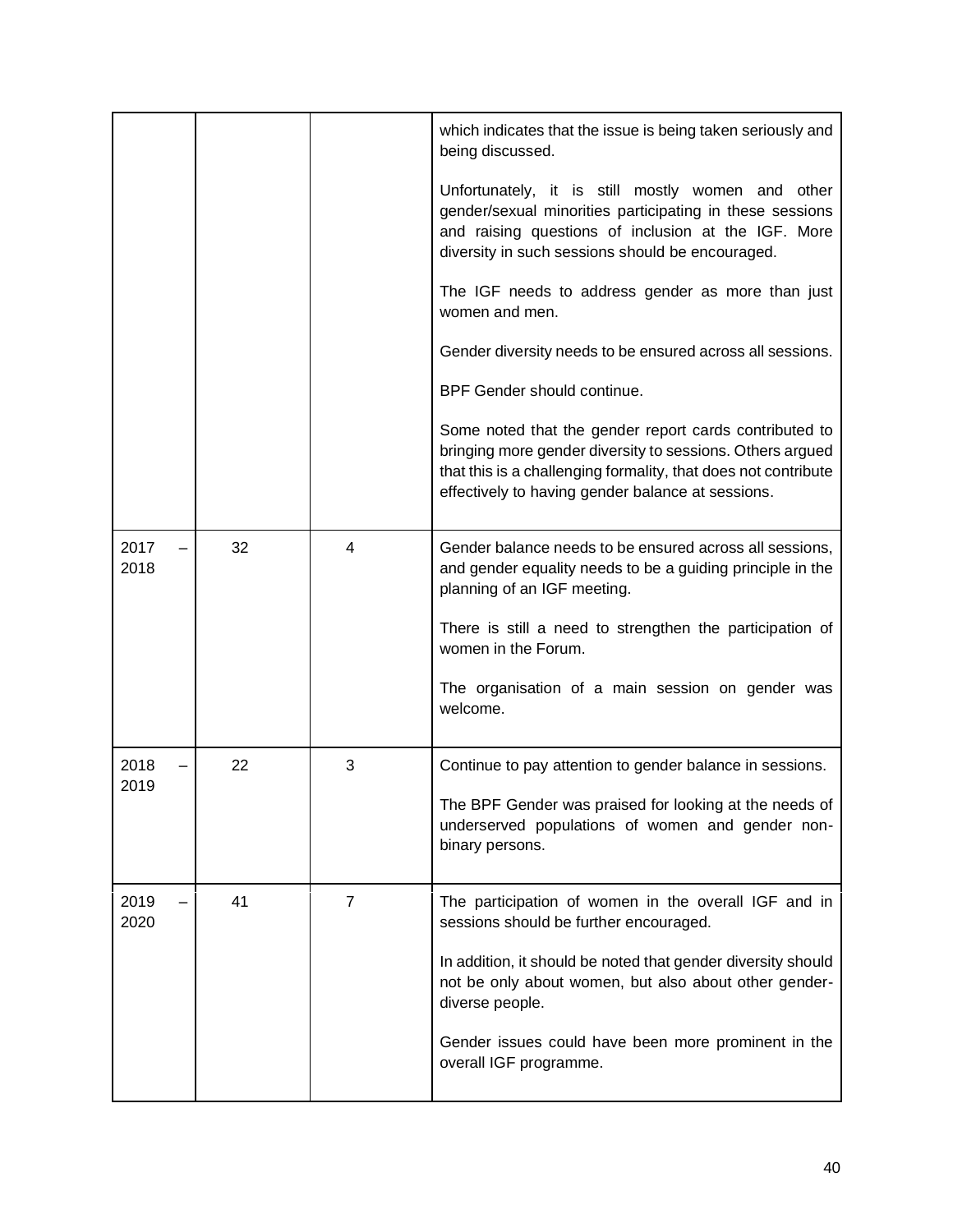| Inclusive and diverse participation at IGF, requires safety<br>that starts at the registration. The real name policy for<br>registration can pose a threat to participants of diverse<br>genders and sexualities. Alternative approaches to<br>identity verification should be explored in consultation with<br>affected individuals and communities, including the DC on<br>Gender and Internet Governance. |
|--------------------------------------------------------------------------------------------------------------------------------------------------------------------------------------------------------------------------------------------------------------------------------------------------------------------------------------------------------------------------------------------------------------|
|--------------------------------------------------------------------------------------------------------------------------------------------------------------------------------------------------------------------------------------------------------------------------------------------------------------------------------------------------------------------------------------------------------------|

A recurrent topic across submissions to the taking stock process has been the need to foster more gender diversity within the IGF as a whole and in IGF sessions. Most submissions mentioning this issue made reference to the need to have more women participate in the IGF. But there have also been observations that **gender diversity is not only about women, and that more inclusion of gender non-binary people is also needed**. Moreover, it has also been emphasised that efforts for more gender inclusion should not stop at ensuring gender diversity, but instead aim at gender balance.

One submission noted that inclusive and diverse participation at IGF requires safety that starts at the registration. The real name policy for registration can pose a threat to participants of diverse genders and sexualities. A call was made for the IGF to look into alternative approaches to identity verification.

References were made to the gender report card: while some noted that the card has helped foster more gender diversity in sessions, others argued that the card is a challenging formality that does not contribute effectively to ensuring gender balance.

In terms of how gender issues have featured in IGF discussions, the comments received were diverse. Some praised the depth and breath of discussions on gender equality issues, and welcomed the inclusion of debates on gender-based violence topics. Others noted that such issues need to be more mainstreamed. And a concern was raised that it is mostly women and gender/sexual minorities that participate in sessions discussing issues of gender inclusion. Some contributions praised the work of the BPF Gender, as well as the holding of a main session on gender at IGF 2017.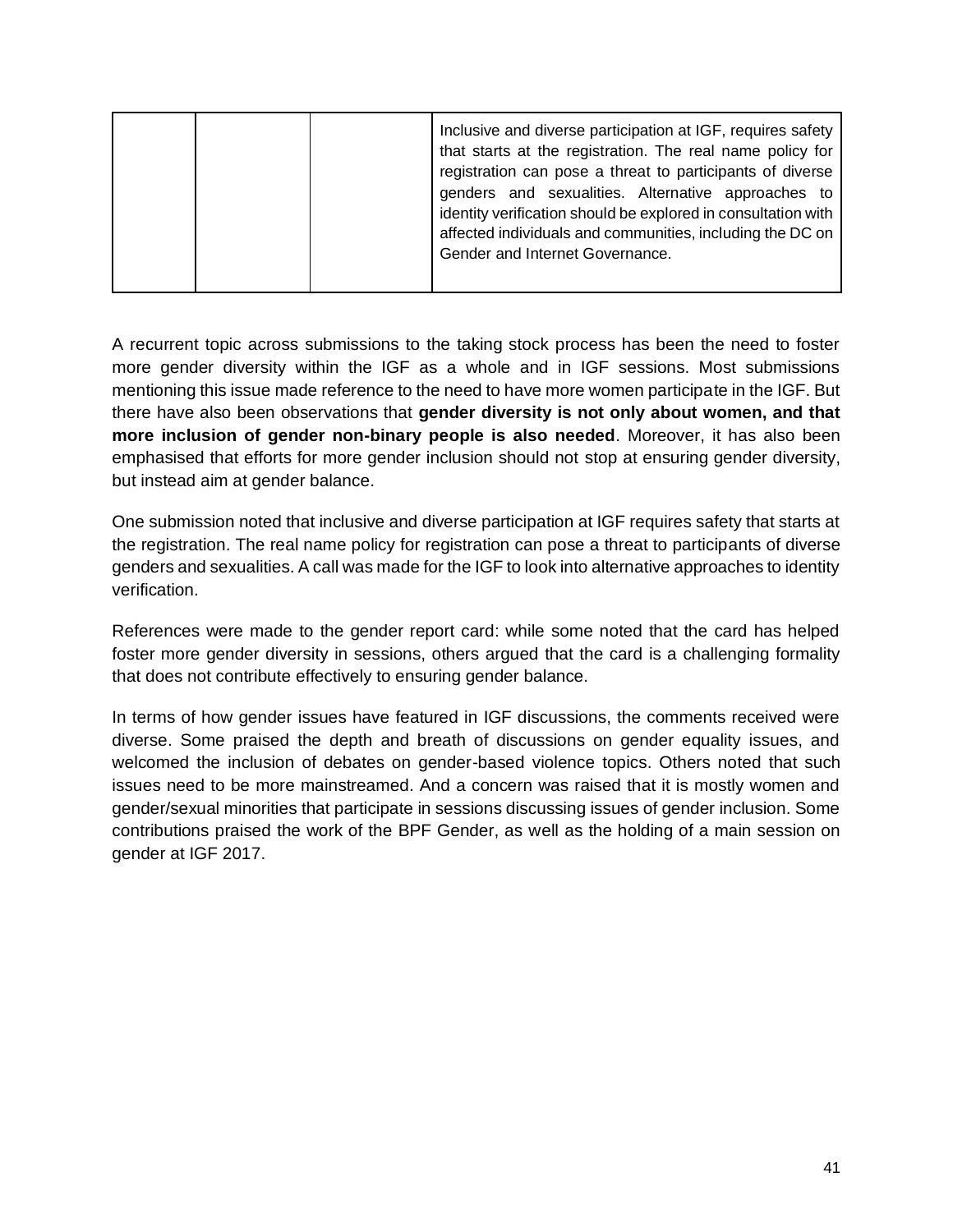# <span id="page-42-0"></span>**IV. Recommendations**

Throughout its work, the BPF has collected and developed a series of recommendations on how the IGF can foster greater gender diversity and how the discussions on gender-related issues in general could be more mainstreamed. Some of these recommendations are based on the research conducted by the BPF, while others have resulted from input and insights collected through the public survey and interviews (in the latter case, the BPF has prioritised recommendations that were recurrent across survey and interview responses).

## <span id="page-42-1"></span>1. Gender mainstreaming at the IGF

- ❖ The IGF should continue to encourage the integration of gender-related issues within discussions on other Internet and digital policy issues, building on the positive trend observed over the past four years. The percentage can increase from 41% in 2019 to much more.
	- $\triangleright$  One concrete proposal in this regard is for MAG to consider including a question in IGF workshop proposal forms asking session organisers to indicate whether and how they plan to approach the proposed topics from a gender diversity perspective.
	- $\triangleright$  Another proposal is for gender report cards to be more consistenly analysed after each IGF to better understand the degree of integrating gender issues into the discussions. This analysis should then serve as input for when a new call for proposals is issued.
- ❖ While discussions dedicated only to gender issues should still happen, it is important to ensure that these discussions are not only attracting the communities they are referring to. IGF sessions on gender issues should actively look for more diverse participants themselves, as a way to avoid echo chambers among members of the same community.
- ❖ The inclusion of gender into the debates is a two-way responsibility: it has to be encouraged from the top (by the MAG, the IGF Secretariat, etc.), but the community should also be more proactive in requesting more gender-related discussions or more gender mainstreaming, if it feels these are needed.
- ❖ The IGF intersessional work should promote more discussions and linkages between the Best Practice Forums and Dynamic Coalitions in order to allow for more interdisciplinarity.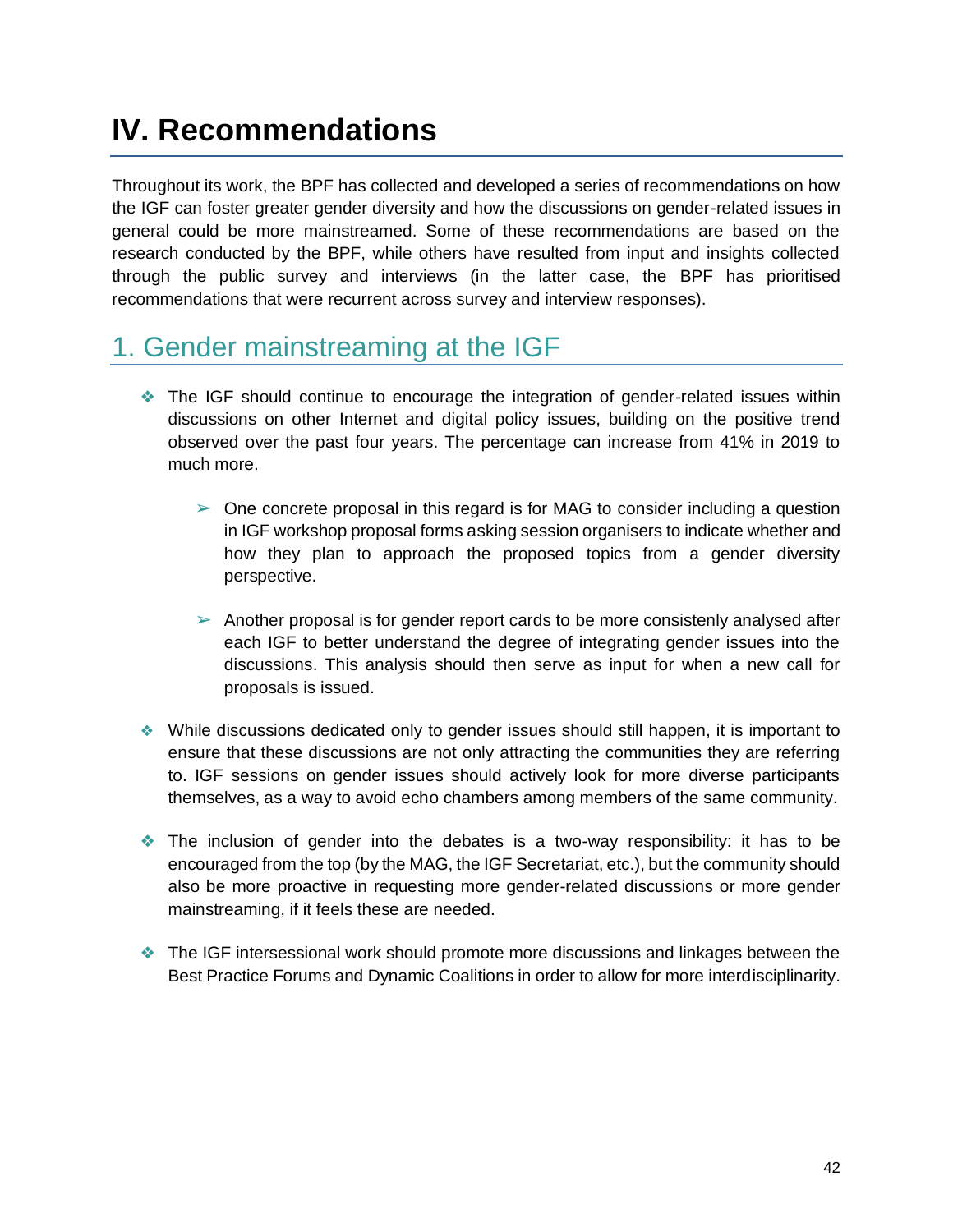## <span id="page-43-0"></span>2. Integration of discussions on violence, harm, pleasure and consent

- ❖ The IGF should encourage more discussions on empowerment, self-expression, pleasure and consent as well, as women's and gender-diverse people's experiences online are not and should not be limited to harm and violence issues.
- ❖ The IGF has an opportunity to become the main space that fosters discussions on how to empower and uplift women and gender-diverse people in the online space, and this opportunity should not be missed.
- ❖ The IGF should make sure that discussions on these issues do not happen "inside bubbles", but that they reach and include the wider IGF community. At the same time, efforts should be made to bring to the debate stakeholders whose work is related to these issues, but who have so far been missing from IGF discussions.
- ❖ Strategic thinking is needed to identify where and in what way these issues should be further addressed within the IGF. A Dynamic Coalition, for instance, could be considered.

## <span id="page-43-1"></span>3. Gender diversity at the IGF

- ❖ More disaggregated data is needed in order to be able to fully assess the degree of gender diversity across the overall IGF. The MAG and the IGF Secretariat should consider developing a mechanism to measure the inclusion and participation of gender non-binary people. The BPF acknowledges that this is not an easy task and it suggests including gender-diverse people in a conversation of whether and how such a mechanism could be built.
	- $\triangleright$  It is encouraging that the general IGF registration form allows participants to also select "other" as a gender choice (beyond male and female). A further improvement could be to include a blank space next to "other" to be filled out by participants who wish to be specific about their gender identity.
	- $\triangleright$  Another next step could be to integrate this approach within other IGF elements; for instance, encouraging session oganisers to offer speakers an opportunity to identify themselves as gender non-binary (if they wish to) and include that info in the session descriptions (with their permission).
- ❖ The gender diversity principle should apply across all sessions. It is extremely important that discussions focused on gender issues are not only or mainly including the communities whose issues they aim to address.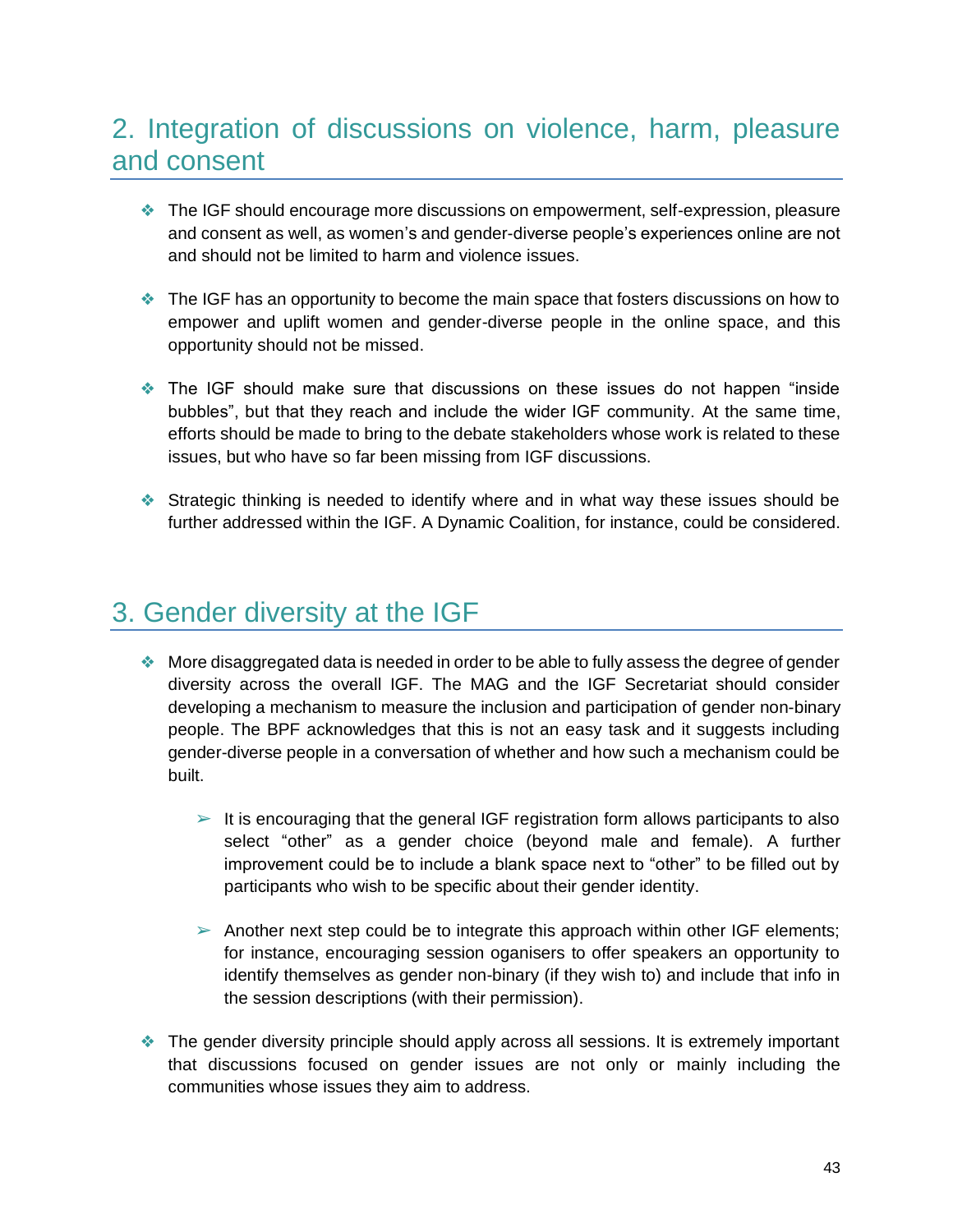- ❖ Having women and gender-diverse people in sessions should not be the end goal. Their participation should not be tokenised. Nor should participation stop once the session ends; instead, the IGF should encourage women and gender-diverse people to engage with other work, participate, voice their concerns, etc.
	- $\triangleright$  The IGF should try to go beyond capacity building to also develop confidence building for those working on gender issues at IGF. This means supporting the presenters and participants beyond a submission and all the way to the delivery at the IGF.
- ❖ The IGF should work more closely with other organisations which are active on gender issues. It should also cooperate with national and regional IGF initiatives (NRIs) to reach out at the local level to organisations and individuals who do grassroot work on gender diversity and participation, and encourage them to participate in IGF activities.
- ❖ The list of IGF resource persons should be more actively promoted and used to help session organisers have more gender diversity in their sessions.
	- $\triangleright$  The list of resource persons could include specific tags allowing experts who are women and gender-diverse people to identify themselves as such if they wish to.
- ❖ When discussing approaches for fostering more gender diversity at the IGF, the MAG and the Secretariat should seek input from the targeted community directly and involve them in these discussions.
- ❖ In general, IGF Best Practice Forums, Dynamic Coalitions and various working groups would also benefit from having a gender assessment in terms of how they are thinking of and addressing gender participation and topics of gender in their work.
- ❖ Allocating more funds to foster the participation of less represented gender communities should be encouraged.
- ❖ The MAG could look into encouraging IGF sessions that experiment with innovative formats, where more people from different groups/communities/ can actively listen to each other and be exposed to each others' views. Discussing issues through a performance, a role play or an interactive exercise, for instance, could foster cross-pollination and break the silos in which the same people have the same conversations.
- ❖ The MAG should consider the efficiency and effectiveness of gender report cards and assess whether changes to this mechanism are needed. This report outlines several shortcomings that could be addressed.
	- $\geq$  One way to collect more accurate information regarding gender diversity in sessions could be to hand out simple forms to session participants asking them to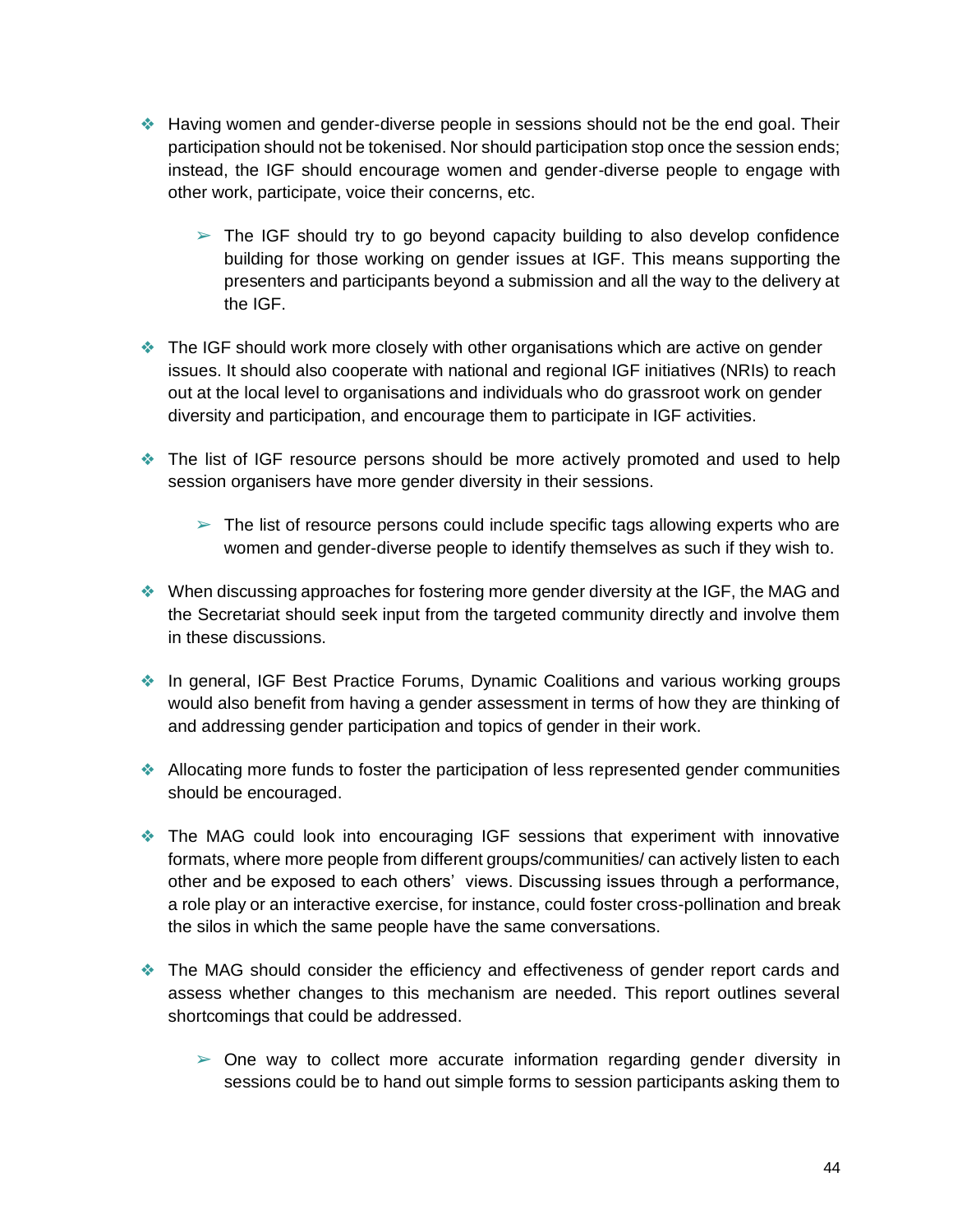indicate their gender (if they wish to) in an anonymous manner, and leave those forms behind at the end of the session, for the rapporteurs to collect and reflect on.

- ❖ When it comes to the MAG itself, it is encouraging that there is balance between men and women. But improvements could be brought here as well:
	- $\triangleright$  When appointing MAG members, the UN Secretary-General should also look at whether there are candidates who have expertise on gender issues. Simply having women on the MAG does not necessarily mean that expertise on gender issues is present.
	- $\triangleright$  When a call for nominations for MAG is open, it could be made somehow more clear that gender diversity is about all genders. That might encourage genderdiverse people to get into the process.

## <span id="page-45-0"></span>4. Beyond the IGF

The BPF's initial plan was to also look at other Internet-related policy processes and spaces and how they foster the participation of women and gender-diverse people when discussing issues of violence, harm, pleasure and consent online.

Throughout the work, the BPF has realised that, while various Internet-related policy processes and spaces may discuss the thematic issues, this is usually done in the context or on the margins of other discussions, and there is no such process exclusively dedicated to looking at genderrelated issues in an Internet context. At the same time, there are broader policy processes and spaces that look at least at some of the BPF thematic issues, but not necessarily from an Internetrelated perspective. The BPF did not have sufficient capacity to conduct a mapping of such processes, but it recommends that the IGF (either through the BPF or through other activity) takes up this issue and:

- ❖ Maps policy processes and spaces that discuss issues of violence, harm, pleasure and consent in the digital space, from a gender-diversity perspective;
- ❖ Maps policy processes and space that discuss issues of violence, harm, pleasure and consent from a gender-diversity perspective, but not necessarily in an Internet/digital context;
- ❖ Tries to foster linkages between these processes, by inviting them to contribute to IGF discussions and activities focused on the thematic issues.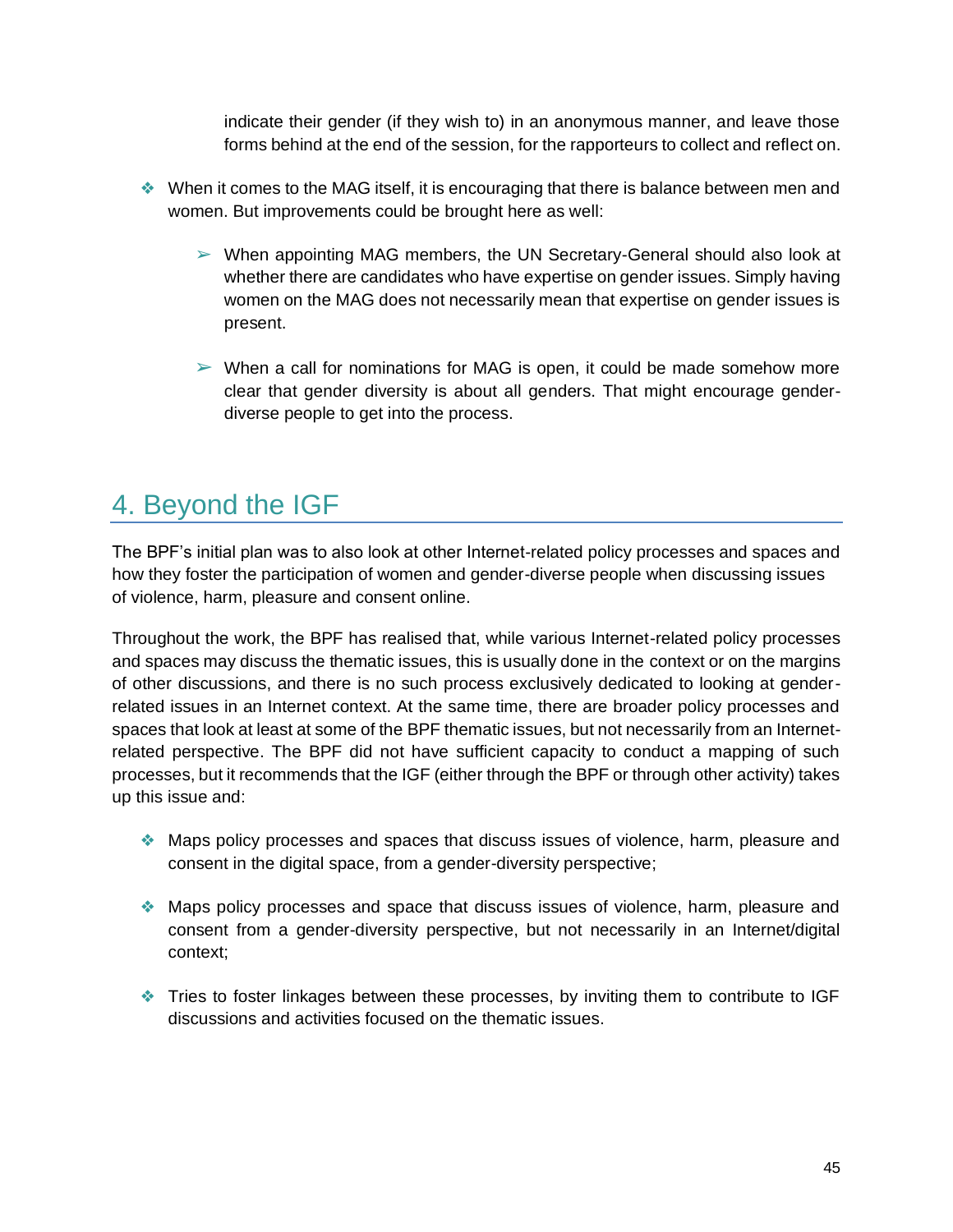# <span id="page-46-0"></span>**V. Annexes**

## <span id="page-46-1"></span>Annex A: BPF Gender public survey

This year, the BPF on Gender and Access is looking at Internet-related policy processes and spaces through a femminist approach, to determine whether and how they protect and foster participation of women and gender-diverse people. The focus is placed on Internet-related policy processes and spaces that foster discussions or develop policies, recommendations, and/or guidelines that focus on (a) limiting violence and harm in the online space and (b) fostering the use of the Internet for self-expression and pleasure with consent as a guiding principle. In line with this, we intend to:

- ❖ Look at whether and how the BPF thematic issues (violence, harm, pleasure and consent online) have been brought up at the IGF since IGF 2016
- ❖ Identify regional policy processes and spaces (if any) that tackle the BPF thematic issues (from a gender-diversity perspective)

### **Section 1: IGF**

1. Increasingly, the IGF has put more efforts into strengthening the inclusion of women and gender-diverse people in its annual meetings (for instance, through encouraging session organisers to have gender diversity in their sessions, introducing gender report cards, etc.).

Considering these elements, how inclusive do you think the IGF is towards:

- a) women
- b) the gender diverse community?

*(For each option: Scale 1-5: 1- not at all, 2 - a little, 3 - somewhat, 4 - pretty inclusive, to 5 - highly inclusive)*

2. Would you like to provide any comments in support of your response to question 1?

*[text field]*

3. If you identify yourself as a woman or belong to other gender communities, would you like to comment on the gender receptiveness of the IGF space? E.g.: Have you faced barriers in joining an IGF meeting? Do you feel secure enough and heard when contributing to IGF discussions?

*[text field]*

4. To what extent do you think that the IGF space has engaged with the following issues, in relation to women and gender-diverse people: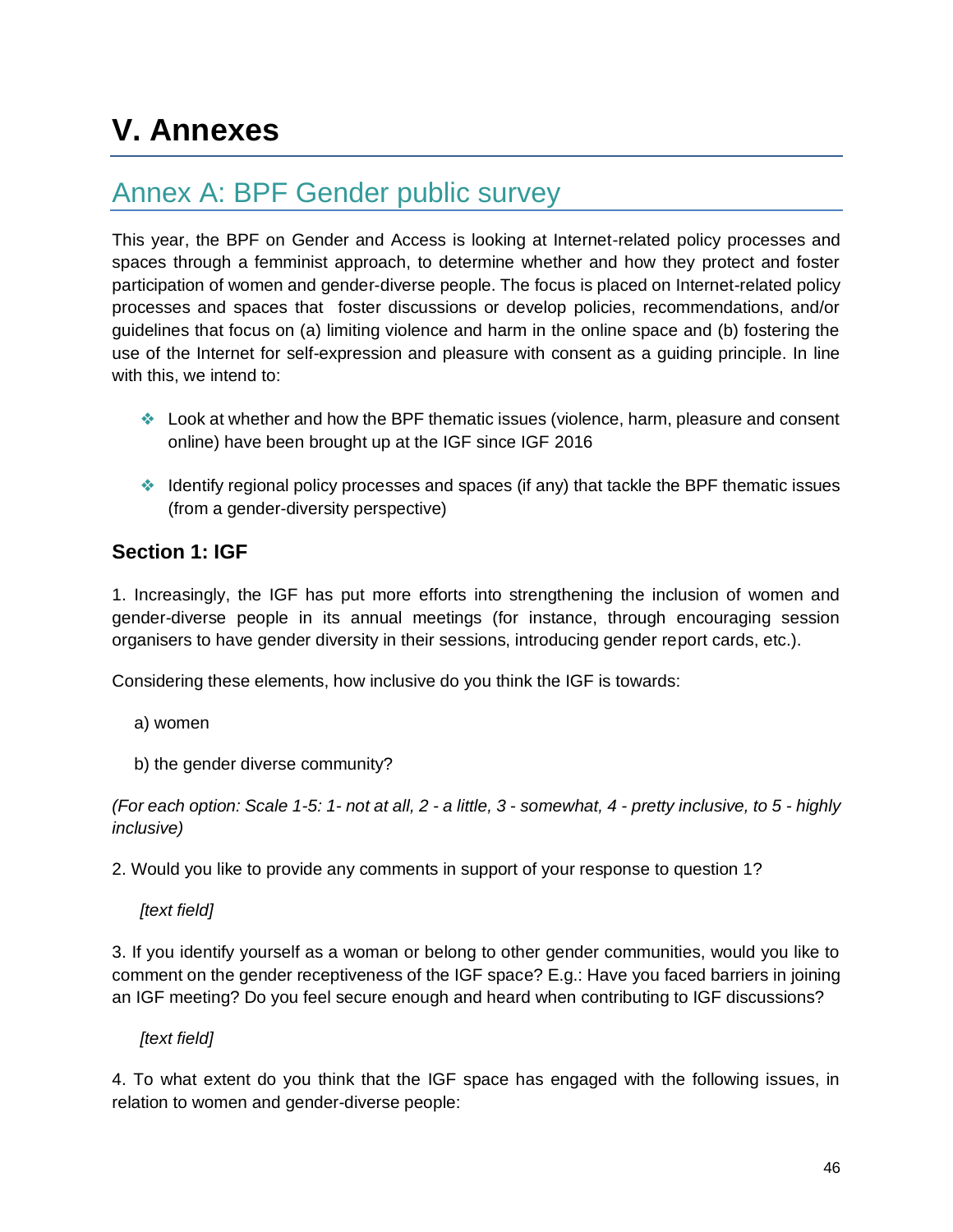- a. Limiting violence and harm in the online space
- b. Acknowledging that the Internet can be empowering and used as a space for consentbased self-expression, sexuality, and pleasure

*(For each option: Scale 1-5 with 1- no extent at all, 2 - a little, 3 - somewhat, 4 - to a good extent, to 5 - a great extent)*

5. Over the past five years (IGF 2016 – IGF 2020), have you submitted a session proposal for an IGF annual meeting that focused on, or was in any way related with, any of the the four thematic issues that the BPF is focusing on this year (violence, harm, pleasure and consent online - in relation to women and gender-diverse people)?

- a. Yes
- b. No

5.1. If your session proposal focused on/related with one of the previously mentioned four topics was rejected, what reasons has the MAG offered?

5.2. If you hosted such a session at the IGF between 2016 and 2019, please provide details about the session (when it was held, who organised it, what was the focus and the result, etc.). If still available, please provide a link to the session on the IGF website. If you are hosting such a session in 2020, provide details on the scope of the session and a link.

[This is a follow-up to question 5 and it relates to sessions that focused on, or were in any way related with, any of the four thematic issues that the BPF is focusing on this year (violence, harm, pleasure and consent online - in relation to women and gender-diverse people).]

5.3. If you hosted such a session at the IGF between 2016 and 2019, please rate:

a. Your overall experience with the session.

Scale 1-5: 1 - unsatisfied / 2 - 3 - neutral / 5 highly satisfied

b. Level of engagement

Scale 1-4: 1- no engagement 2 - Empty politeness/tokenism 3 - genuine / 4 - highly meaningful

[This is a follow-up to question 5 and it relates to sessions that focused on, or were in any way related with, any of the four thematic issues that the BPF is focusing on this year (violence, harm, pleasure and consent online - in relation to women and gender-diverse people).]

6 & 7. If you attended an IGF session that focused on, or was in any way related with, any of the four thematic issues that the BPF is focusing on this year (violence, harm, pleasure and consent online - in relation to women and gender-diverse people), please rate: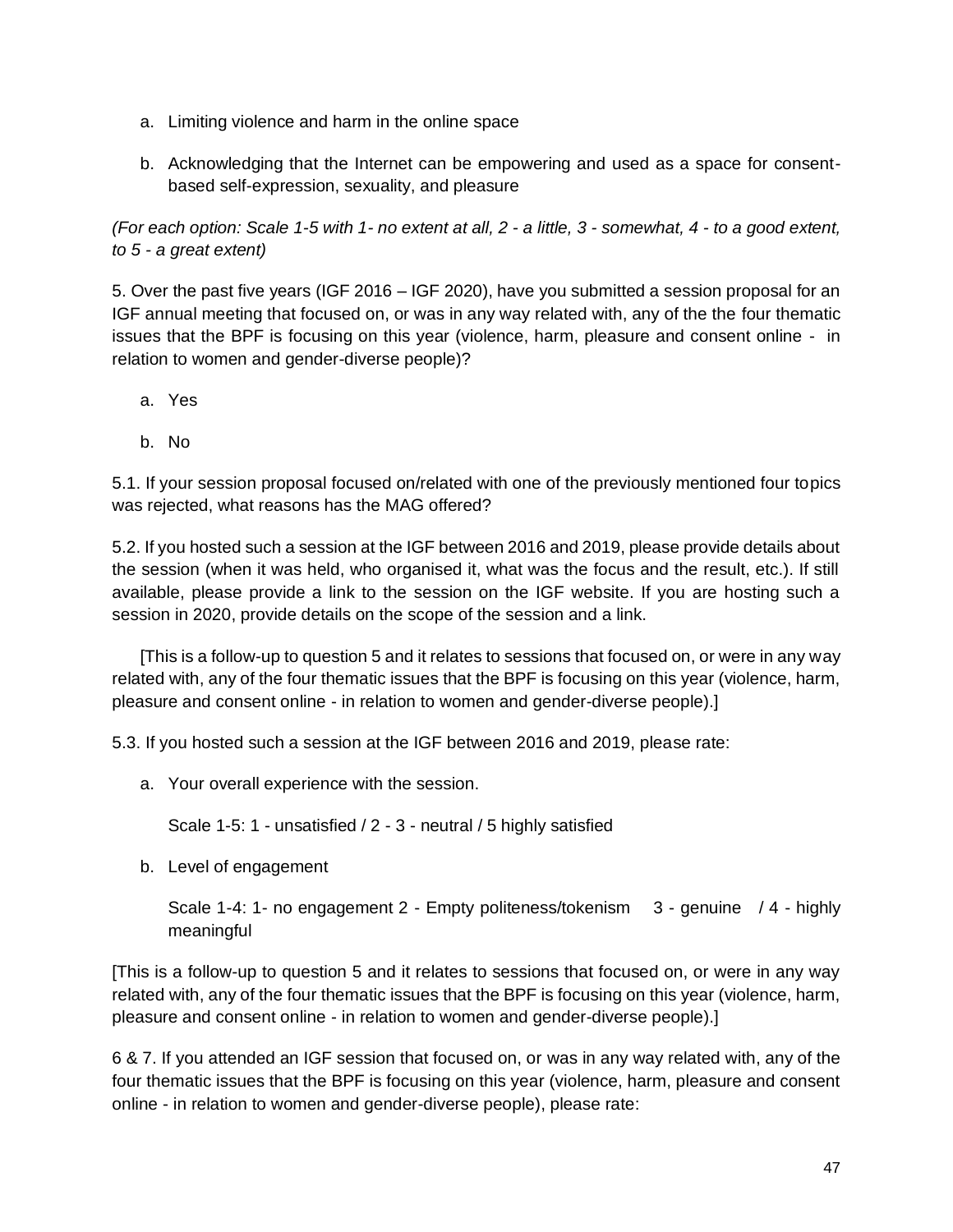c. Your overall experience with the session.

Scale 1-5: 1 - unsatisfied / 3 - neutral / 5 highly satisfied

d. Level of engagement

Scale 1-4: 1- no engagement 2 - Empty politeness/tokenism 3 - genuine / 4 - highly meaningful

8. If you have suggestions on what else the IGF could do to foster (a) greater participation of women in its work and (b) a stronger integration of women perspectives into its discussions, please add them below.

9. If you have suggestions on what else the IGF could do to foster (a) greater participation of gender-diverse people in its work and (b) a stronger integration of gender-diverse perspectives into its discussions, please add them below.

10. Should you have any recommendations on how the IGF could mainstream discussions on the BPF's thematic issues (violence, harm, pleasure, consent online - in relation to women and gender-diverse people), please add them below.

#### **Section 2: Other processes/spaces**

11. Are you aware of any regional Internet-related policy process or space that fosters discussions or develops policies, recommendations, and/or guidelines focused on the BPF's thematic issues (violence, harm, pleasure and consent online - in relation to women and gender-diverse people)?

Please provide links and explain in short how the identified process/space is addressing the BPF thematic issues.

12. To what extent is the identified process or space including women and gender-diverse people in its policy discussions and/or decision-making processes?

*(Scale 1-5 with 1-being no extent all, 2 - a little, 3 - somewhat, 4 - to an extent, to 5 - a great extent)*

13. Would you like to comment on how the identified process or space is including women and gender-diverse people in its policy discussions and/or decision-making processes?

14. Do you have any (other) examples of processes or spaces that take into consideration the BPF's thematic issues (violence, harm, pleasure and consent online - in relation to women and gender-diverse people) in their work? Please tell us more about these and provide relevant links.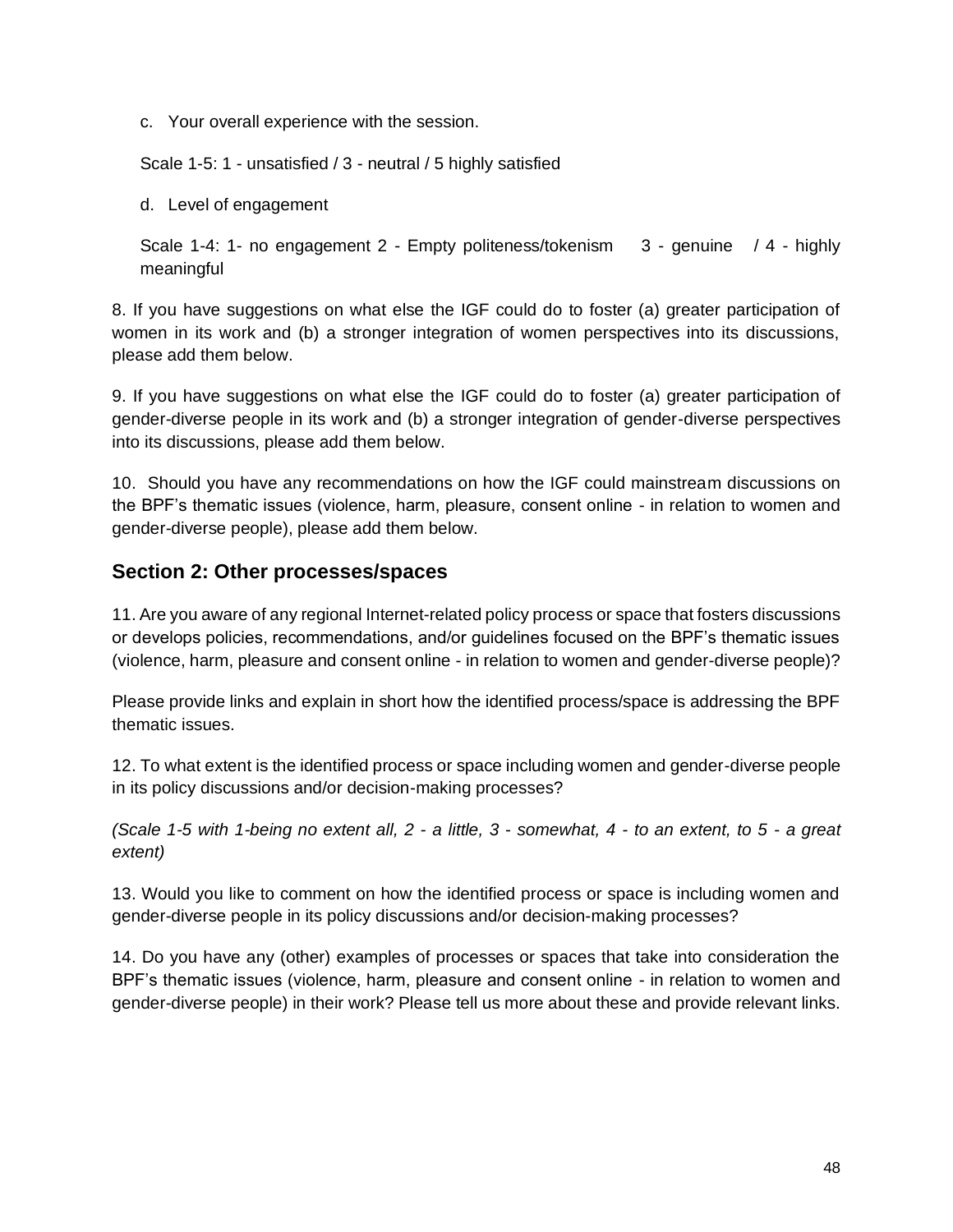## <span id="page-49-0"></span>Annex B: BPF Gender interviews – questionnaire

1. Increasingly, the IGF has put more efforts into strengthening the inclusion of women and gender-diverse people in its annual meetings (for instance, through encouraging session organisers to have gender diversity in their sessions, introducing gender report cards, etc.). How effective and efficient would you say these efforts have been? What were the challenges and opportunities in widening these efforts?

2. How would describe the level and quality of engagement when it comes to women and genderdiverse peoples engagement within the IGF?

3. What do you think the IGF can still do to foster greater participation of women and genderdiverse people in its activities?

4. Over the past years, the IGF has featured some discussions on gender-related issues. What were the main challenges and opportunities in integrating gender issues into the IGF programme? Would you say that the IGF needs to put more effort into fostering in-depth discussions around gender issues (beyond, for instance, the dedicated BPF and DC) or are current activities sufficient?

5. One of the BPF's tasks this year is to look at whether and how the IGF has been discussing issues related to violence, harm, pleasure and consent online. We have undertaken an analysis of session transcripts and reports since IGF 2016 and one of the main findings is that, while discussions on violence and harm were featured at the IGF, this has not so much been the case when it comes to pleasure and consent. It seems there is a tendency to focus more on problems and negative issues and not emphasise what still needs to be done to promote the Internet as a space for self-expression. How would you comment on these findings? And do you think the IGF is the best space/an adequate space for discussions on violence, harm, pleasure and consent online (from a gender-diversity perspective)? Why?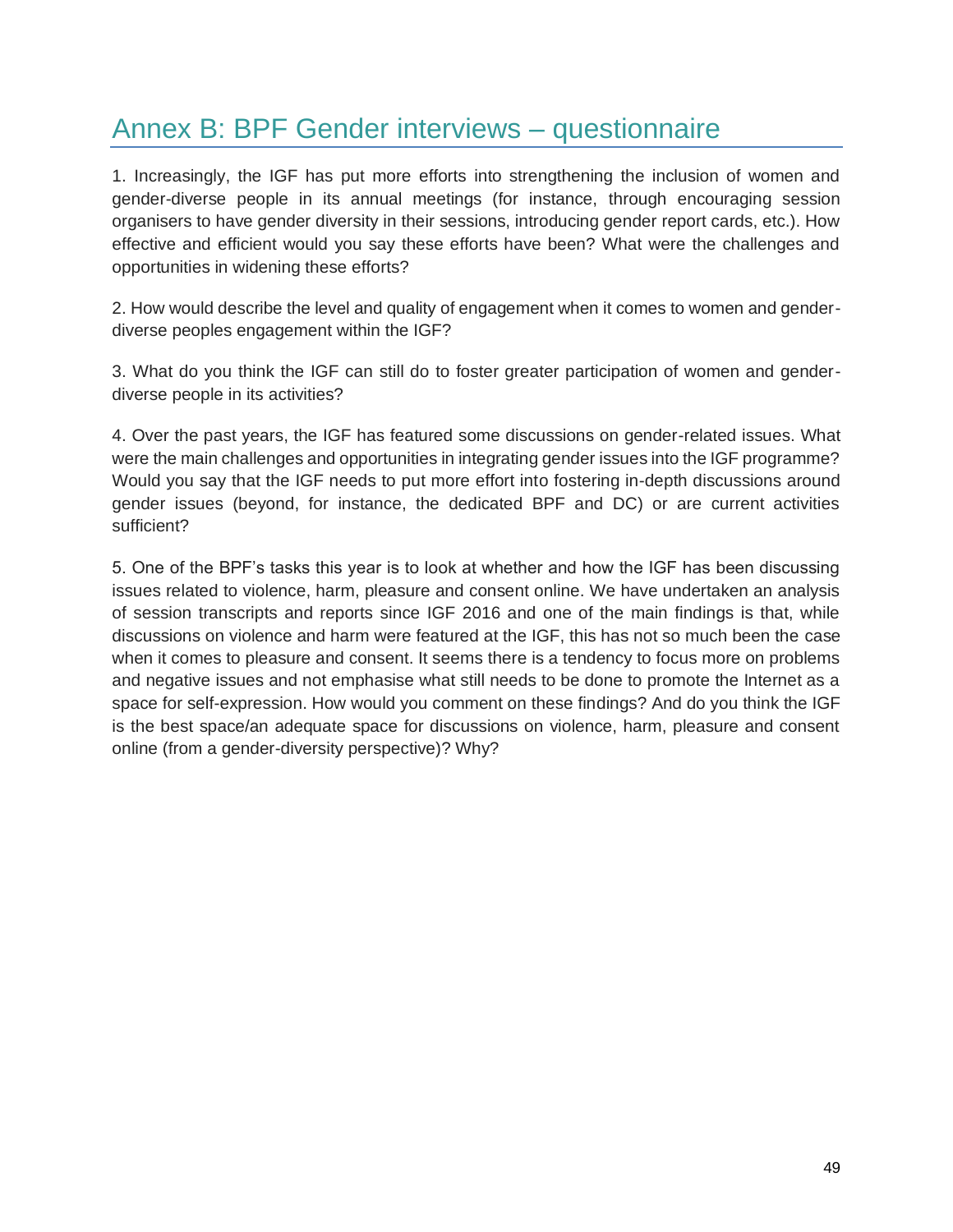## <span id="page-50-0"></span>Annex C: BPF Gender interviews – participants

The BPF Gender interviews were conducted with:

- ❖ Anriette Esterhuysen, MAG Chair
- ❖ Ayesha Hassan
- ❖ Mallory Knodel
- ❖ Koliwe Majama
- ❖ Chengetai Masango, IGF Secretariat
- ❖ Valentina Pellizzer
- ❖ Lynn St. Amour
- ❖ Smita V
- ❖ Mary Uduma

The interviews were conducted by:

- ❖ Debora Albu
- ❖ Marwa Azelmat
- ❖ Amrita Choudhury
- ❖ Sorina Teleanu